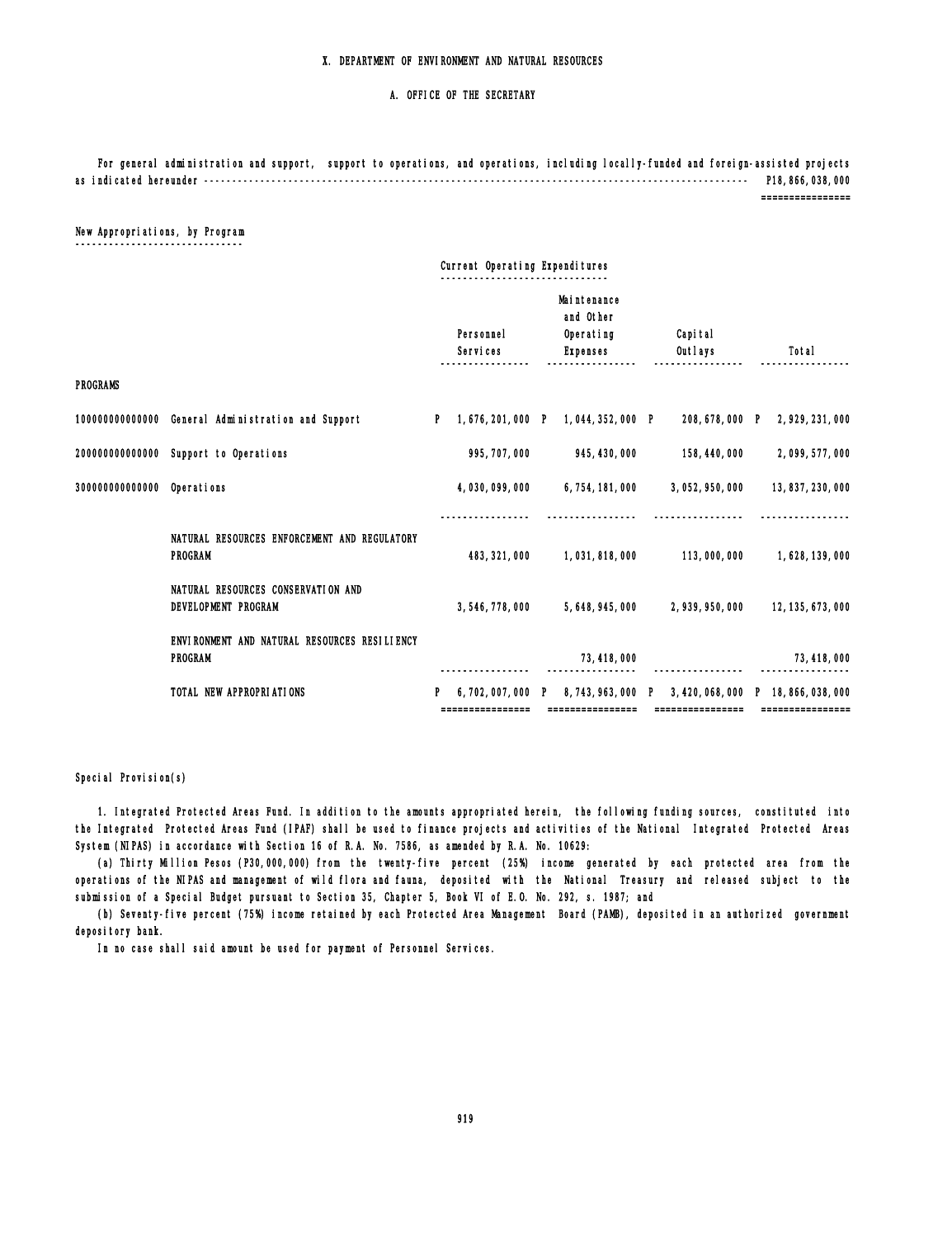2. Wildlife Management Fund. In addition to the amounts appropriated herein, the amount of Five Million Five Hundred Thousand Pesos (P5,500,000) shall be used for the conservation and protection of wildlife resources sourced from fines, damages, fees, charges, donations, endowments, grants or contributions collected or granted within the jurisdiction of the DENR, constituted into the Wildlife Management Fund in accordance with Sections 4 and 29 of R.A. No. 9147.

 Release of funds shall be subject to the submission of a Special Budget pursuant to Section 35, Chapter 5, Book VI of E.O. No. 292, s. 1987.

 3. Comprehensive Agrarian Reform Program. The amounts of Fifty Two Million Three Hundred Eleven Thousand Pesos (P52,311,000) and One Hundred Seventy Seven Million Three Hundred Five Thousand Pesos (P177,305,000) appropriated herein shall be used exclusively in support of the Land Survey and Distribution and Program Beneficiaries Development, respectively, under the Comprehensive Agrarian Reform Program.

 4. Operational Plan for the Manila Bay Coastal Management Strategy. The amount of One Billion Three Hundred Forty Seven Million Pesos (P1,347,000,000) appropriated herein shall be used for the implementation of the Operational Plan for the Manila Bay Coastal Management Strategy pursuant to the Supreme Court Decision in Metropolitan Manila Development Authority, et al. vs. Concerned Citizens of Manila Bay, G.R. No. 171947-48 promulgated on December 18, 2008. The DENR shall submit the following documents to the DBM to facilitate the preparation and submission to the Supreme Court of the quarterly progressive report on the utilization of funds: (i) quarterly reports of Statement of Appropriations, Allotments, Obligations, Disbursements and Balances; and (ii) Work and Financial Plan.

 5. National Greening Program. The amount of Three Billion One Hundred Fifty Two Million Four Hundred Thirty Seven Thousand Pesos (P3,152,437,000) appropriated under Forest Development, Rehabilitation, Maintenance and Protection shall be used for the implementation of the National Greening Program (NGP).

 The DENR shall coordinate with the SUCs in the establishment of nurseries including clonal nurseries, the conduct of forest research and mangrove reforestation activities and other similar activities within the scope of the NGP in their campuses.

 6. Foreshore Mapping and Master Planning Activities. Pursuant to the mandate in the Philippine Fisheries Code to establish fisherfolk settlements, the DENR shall implement its foreshore mapping and master planning activities in a manner that:

(a) Assists LGUs in incorporating fisherfolk settlements in their Comprehensive Land Use Plans (CLUPs);

 (b) Uses the roster of actually existing settlements based on the Bureau of Fisheries and Aquatic Resources (BFAR) Fisherfolk Registry (FISH R); and

 (c) Prioritizes identification of settlements for those with the most number of fisherfolk, often exposed to floods and surges, and are critical in the conservation and restoration of coastal resources and marine stocks.

 The DENR shall include in its One Map Program coastal areas for delineation and formalization in LGU CLUPs as settlements. These areas shall be nominated by BFAR in consultation with the fisherfolk organizations. In the interim, the DENR shall prioritize the delineation and establishment of the fisherfolk settlement in accordance with the Philippine Fisheries Code.

 The DENR, in cooperation with BFAR and LGUs, shall implement necessary programs for fisherfolk seeking to collectively establish their settlements. The relevant offices identified by the DENR Secretary shall:

 (a) Secure from BFAR the list of fisherfolk settlements that would benefit from the program. Thereafter, the DENR shall cause the due issuance of tenurial instruments;

(b) Develop a new class of tenurial instrument for parcels of land that will form part of the delineated fisherfolk settlements.

 The said development shall be made in coordination with the Land Management Bureau and to be jointly administered with the BFAR and the LGU. The DENR, the respective LGUs and/or the fisherfolk organizations shall ensure that such tenurial instruments shall provide for activities and investments geared towards the overall preservation of coastal, marine and other wetland resources; and

(c) Disclose land of public domain which may be utilized for the fisherfolk settlements.

 7. Implementation of E.O No. 93, s. 2019. The amount of One Hundred Fifteen Million Two Hundred Sixty Three Thousand Pesos (P115,263,000) appropriated herein under Pasig River Rehabilitation shall be used for the requirements for the implementation of E.O. No. 93, s. 2019 (Disestablishment of the Pasig River Rehabilitation Commission).

 8. Reporting and Posting Requirements. The DENR shall submit quarterly reports on its financial and physical accomplishments, within thirty (30) days after the end of every quarter, through the following:

(a) Unified Reporting System (URS) or other electronic means for reports not covered by the URS; and

(b) DENR's website.

 The DENR shall send written notice when said reports have been submitted or posted on its website to the DBM, House of Representatives, Senate of the Philippines, House Committee on Appropriations, Senate Committee on Finance, and other offices where the submission of reports is required under existing laws, rules and regulations. The date of notice to said agencies shall be considered the date of compliance with this requirement.

 9. Appropriations for Activities or Projects. The amounts appropriated herein shall be used specifically for the following activities or projects in the indicated amounts and conditions: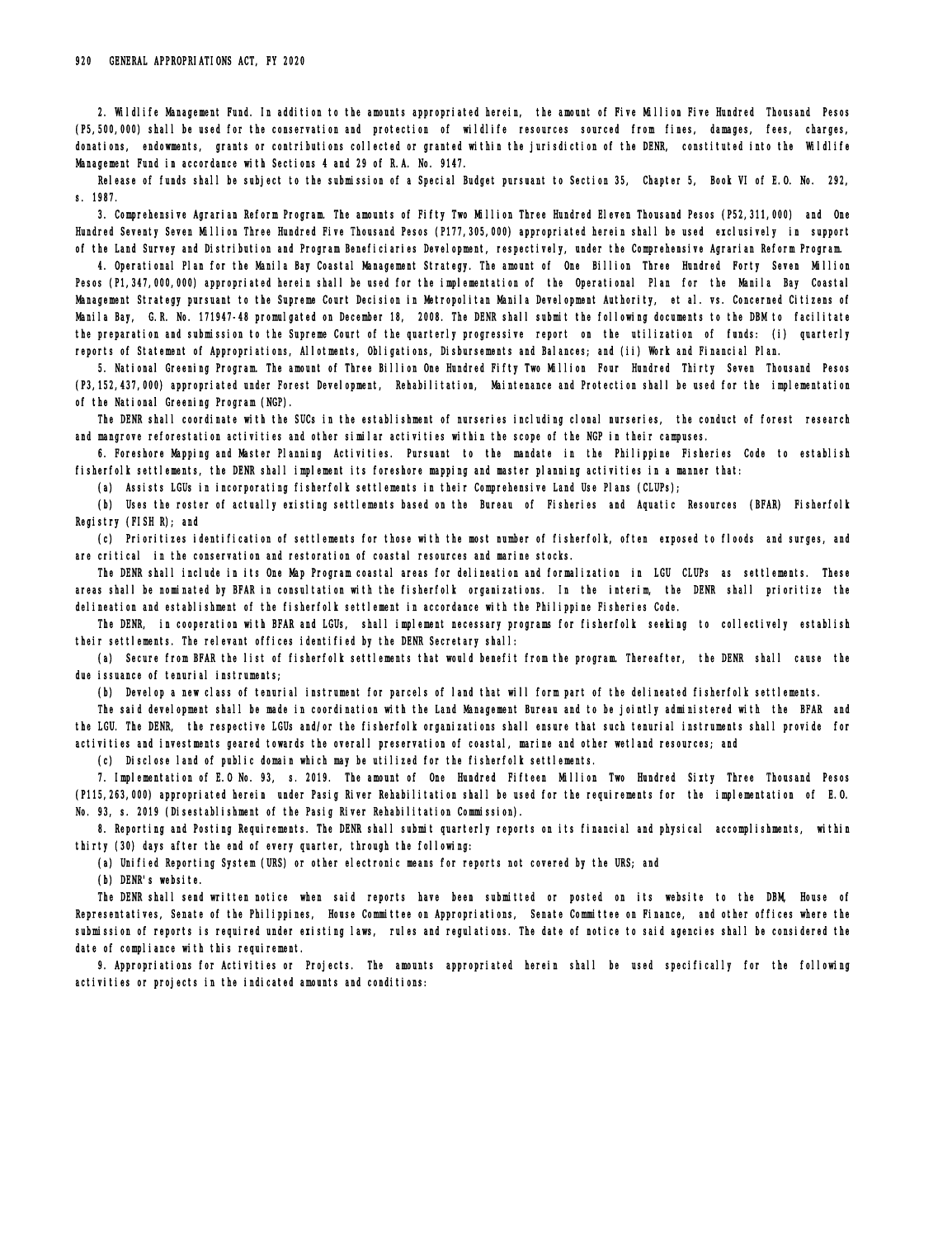## New Appropriations, by Programs/Activities/Projects

¯¯¯¯¯¯¯¯¯¯¯¯¯¯¯¯¯¯¯¯¯¯¯¯¯¯¯¯¯¯¯¯¯¯¯¯¯¯¯¯¯¯¯¯¯¯¯¯¯¯¯

# Current Operating Expenditures

|                 |                                                      | Personnel<br>Services | Mai ntenance<br>and Other<br>Operating<br><b>Expenses</b>             | Capi tal<br>Outlays | Total         |
|-----------------|------------------------------------------------------|-----------------------|-----------------------------------------------------------------------|---------------------|---------------|
| <b>PROGRAMS</b> |                                                      |                       |                                                                       |                     |               |
| 100000000000000 | General Administration and Support                   |                       |                                                                       |                     |               |
| 100000100001000 | General Management and Supervision                   |                       | P 1, 395, 373, 000 P 912, 010, 000 P 208, 678, 000 P 2, 516, 061, 000 |                     |               |
|                 | National Capital Region (NCR)                        | 335, 896, 000         | 376, 735, 000                                                         | 77,800,000          | 790, 431, 000 |
|                 | Central Office                                       | 255, 385, 000         | 231, 664, 000                                                         | 52,800,000          | 539, 849, 000 |
|                 | Biodiversity Management Bureau (BMB)                 | 7,704,000             | 24, 138, 000                                                          |                     | 31, 842, 000  |
|                 | Ecosystems Research and Development<br>Bureau (ERDB) | 15,812,000            | 25, 815, 000                                                          |                     | 41, 627, 000  |
|                 | Forest Management Bureau (FMB)                       | 14, 126, 000          | 25, 905, 000                                                          | 5,000,000           | 45, 031, 000  |
|                 | Land Management Bureau (LMB)                         | 20, 691, 000          | 39, 149, 000                                                          |                     | 59, 840, 000  |
|                 | NCR - Proper                                         | 22, 178, 000          | 30, 064, 000                                                          | 20,000,000          | 72, 242, 000  |
|                 | Region I - Ilocos                                    | 73, 821, 000          | 33, 437, 000                                                          | 15,518,000          | 122, 776, 000 |
|                 | Regional Office I - Proper                           | 18,073,000            | 10, 563, 000                                                          | 1,000,000           | 29, 636, 000  |
|                 | PENRO IIocos Norte                                   | 12,813,000            | 6, 157, 000                                                           | 1,450,000           | 20, 420, 000  |
|                 | PENRO IIocos Sur                                     | 15, 827, 000          | 5,991,000                                                             | 6,600,000           | 28, 418, 000  |
|                 | PENRO La Union                                       | 7,188,000             | 3,376,000                                                             | 3, 462, 000         | 14,026,000    |
|                 | PENRO Pangasi nan                                    | 19, 920, 000          | 7,350,000                                                             | 3,006,000           | 30, 276, 000  |
|                 | Cordillera Administrative Region (CAR)               | 84, 890, 000          | 48, 851, 000                                                          | 2,800,000           | 136, 541, 000 |
|                 | Regional Office CAR - Proper                         | 16, 105, 000          | 12, 112, 000                                                          | 800,000             | 29,017,000    |
|                 | PENRO Abra                                           | 8,630,000             | 6, 441, 000                                                           |                     | 15,071,000    |
|                 | PENRO Apayao                                         | 11, 645, 000          | 5,666,000                                                             |                     | 17, 311, 000  |
|                 | PENRO Benguet                                        | 12, 564, 000          | 6,911,000                                                             |                     | 19, 475, 000  |
|                 | PENRO I fugao                                        | 11, 922, 000          | 5,527,000                                                             |                     | 17, 449, 000  |
|                 | PENRO Kalinga                                        | 13, 112, 000          | 6,537,000                                                             | 2,000,000           | 21, 649, 000  |
|                 | PENRO Mt. Province                                   | 10, 912, 000          | 5,657,000                                                             |                     | 16,569,000    |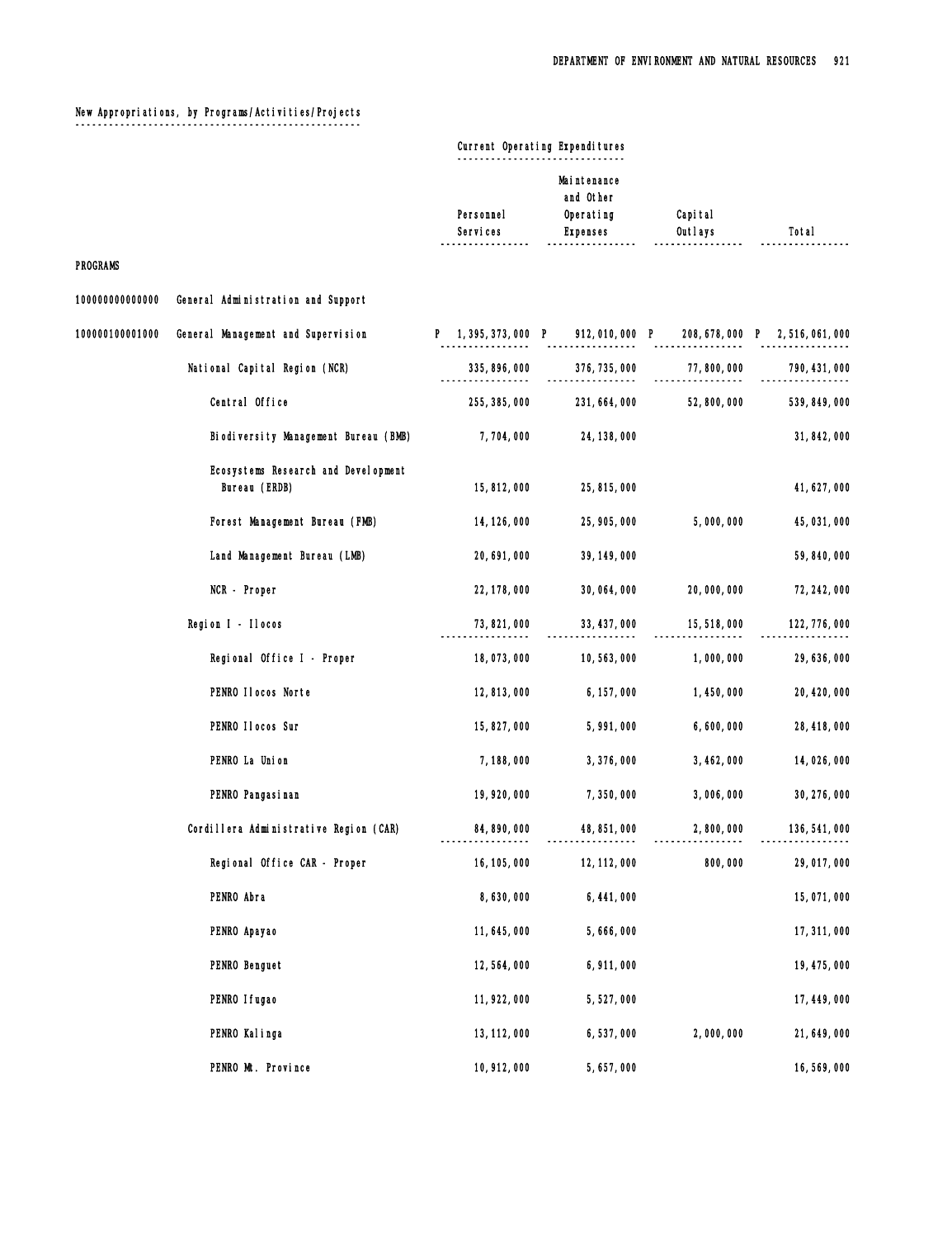| Region II - Cagayan Valley   | 72, 349, 000 | 32, 497, 000 | 1,300,000    | 106, 146, 000 |
|------------------------------|--------------|--------------|--------------|---------------|
| Regional Office II - Proper  | 15,064,000   | 9,048,000    |              | 24, 112, 000  |
| PENRO Batanes                | 3,821,000    | 1,767,000    |              | 5,588,000     |
| PENRO Cagayan                | 16,561,000   | 6, 435, 000  | 1,300,000    | 24, 296, 000  |
| PENRO I sabel a              | 16, 722, 000 | 7,744,000    |              | 24, 466, 000  |
| PENRO Nueva Vizcaya          | 10,882,000   | 3,938,000    |              | 14,820,000    |
| PENRO Qui ri no              | 9,299,000    | 3,565,000    |              | 12, 864, 000  |
| Region III - Central Luzon   | 85, 305, 000 | 42, 752, 000 | 13, 700, 000 | 141, 757, 000 |
| Regional Office III - Proper | 18,551,000   | 14, 920, 000 | 12, 200, 000 | 45, 671, 000  |
| PENRO Aurora                 | 9,613,000    | 4, 158, 000  | 1,500,000    | 15, 271, 000  |
| PENRO Bataan                 | 10, 252, 000 | 4,080,000    |              | 14, 332, 000  |
| PENRO Bul acan               | 11, 276, 000 | 4,060,000    |              | 15, 336, 000  |
| PENRO Nueva Ecija            | 10, 287, 000 | 4,359,000    |              | 14, 646, 000  |
| PENRO Pampanga               | 6,768,000    | 3,041,000    |              | 9,809,000     |
| PENRO Tarlac                 | 9,017,000    | 3, 912, 000  |              | 12, 929, 000  |
| PENRO Zambales               | 9,541,000    | 4, 222, 000  |              | 13, 763, 000  |
| Region IVA - CALABARZON      | 68, 491, 000 | 60, 725, 000 |              | 129, 216, 000 |
| Regional Office IVA - Proper | 19, 637, 000 | 32, 758, 000 |              | 52, 395, 000  |
| PENRO Batangas               | 10,068,000   | 4,830,000    |              | 14,898,000    |
| PENRO Cavite                 | 6,699,000    | 3,098,000    |              | 9,797,000     |
| PENRO Laguna                 | 9, 132, 000  | 3,925,000    |              | 13,057,000    |
| PENRO Quezon                 | 16, 366, 000 | 8,568,000    |              | 24, 934, 000  |
| PENRO Rizal                  | 6,589,000    | 7,546,000    |              | 14, 135, 000  |
| Region IVB - MIMAROPA        | 59, 122, 000 | 36, 258, 000 | 2,300,000    | 97,680,000    |
| Regional Office IVB - Proper | 16,601,000   | 10, 692, 000 |              | 27, 293, 000  |
| PENRO Marinduque             | 4,803,000    | 3,048,000    |              | 7,851,000     |
| PENRO Occidental Mindoro     | 8,949,000    | 5,306,000    | 1,000,000    | 15, 255, 000  |
| PENRO Oriental Mindoro       | 6,620,000    | 4,583,000    |              | 11, 203, 000  |
| PENRO Pal awan               | 17,057,000   | 10, 348, 000 | 300,000      | 27, 705, 000  |
| PENRO Romblon                | 5,092,000    | 2, 281, 000  | 1,000,000    | 8,373,000     |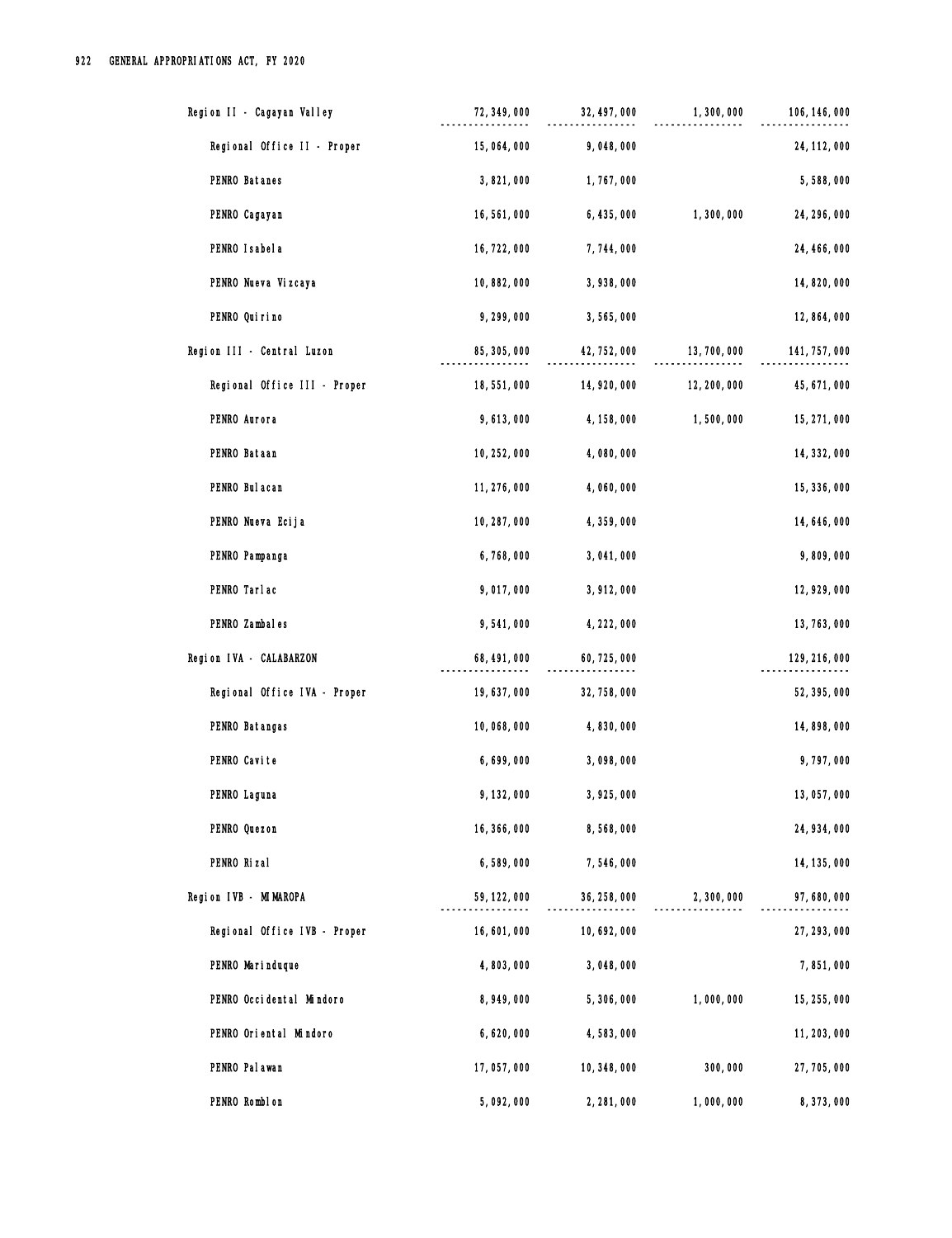| Region V - Bicol              | 71, 183, 000 | 27, 864, 000 |              | 99, 047, 000  |
|-------------------------------|--------------|--------------|--------------|---------------|
| Regional Office V - Proper    | 18,534,000   | 9,478,000    |              | 28, 012, 000  |
| PENRO Al bay                  | 8,862,000    | 2,742,000    |              | 11,604,000    |
| PENRO Camarines Norte         | 5,680,000    | 2,073,000    |              | 7,753,000     |
| PENRO Camarines Sur           | 14, 433, 000 | 5,887,000    |              | 20, 320, 000  |
| PENRO Catanduanes             | 6,328,000    | 1,866,000    |              | 8, 194, 000   |
| PENRO Masbate                 | 10, 176, 000 | 3,759,000    |              | 13, 935, 000  |
| PENRO Sorsogon                | 7, 170, 000  | 2,059,000    |              | 9,229,000     |
| Region VI - Western Visayas   | 84, 895, 000 | 32, 997, 000 | 25,000,000   | 142, 892, 000 |
| Regional Office VI - Proper   | 16, 297, 000 | 12,893,000   |              | 29, 190, 000  |
| PENRO Akl an                  | 8,029,000    | 2, 246, 000  |              | 10, 275, 000  |
| PENRO Antique                 | 12, 719, 000 | 3,698,000    | 25,000,000   | 41, 417, 000  |
| PENRO Capi z                  | 8,990,000    | 2, 206, 000  |              | 11, 196, 000  |
| PENRO Guimaras                | 8, 135, 000  | 1,991,000    |              | 10, 126, 000  |
| PENRO IIoiIo                  | 14,593,000   | 5, 193, 000  |              | 19,786,000    |
| PENRO Negros Occidental       | 16, 132, 000 | 4,770,000    |              | 20, 902, 000  |
| Region VII - Central Visayas  | 58, 174, 000 | 28, 263, 000 | 16,000,000   | 102, 437, 000 |
| Regional Office VII - Proper  | 17, 189, 000 | 9,491,000    | 10,000,000   | 36, 680, 000  |
| PENRO Bohol                   | 11, 462, 000 | 5,974,000    | 2,000,000    | 19, 436, 000  |
| PENRO Cebu                    | 12,519,000   | 5,710,000    |              | 18, 229, 000  |
| PENRO Negros Oriental         | 10, 544, 000 | 5,077,000    |              | 15, 621, 000  |
| PENRO Si qui j or             | 6,460,000    | 2,011,000    | 4,000,000    | 12, 471, 000  |
| Region VIII - Eastern Visayas | 73, 855, 000 | 35, 251, 000 | 22, 910, 000 | 132, 016, 000 |
| Regional Office VIII - Proper | 16, 813, 000 | 14,048,000   | 9,910,000    | 40, 771, 000  |
| PENRO Biliran                 | 6,878,000    | 1,459,000    | 13,000,000   | 21, 337, 000  |
| PENRO Eastern Samar           | 10, 414, 000 | 3,599,000    |              | 14,013,000    |
| PENRO Leyte                   | 13, 487, 000 | 4,926,000    |              | 18, 413, 000  |
| PENRO Northern Samar          | 9,604,000    | 3,554,000    |              | 13, 158, 000  |
| PENRO Southern Leyte          | 8,108,000    | 3, 297, 000  |              | 11, 405, 000  |
| PENRO Western Samar           | 8,551,000    | 4,368,000    |              | 12, 919, 000  |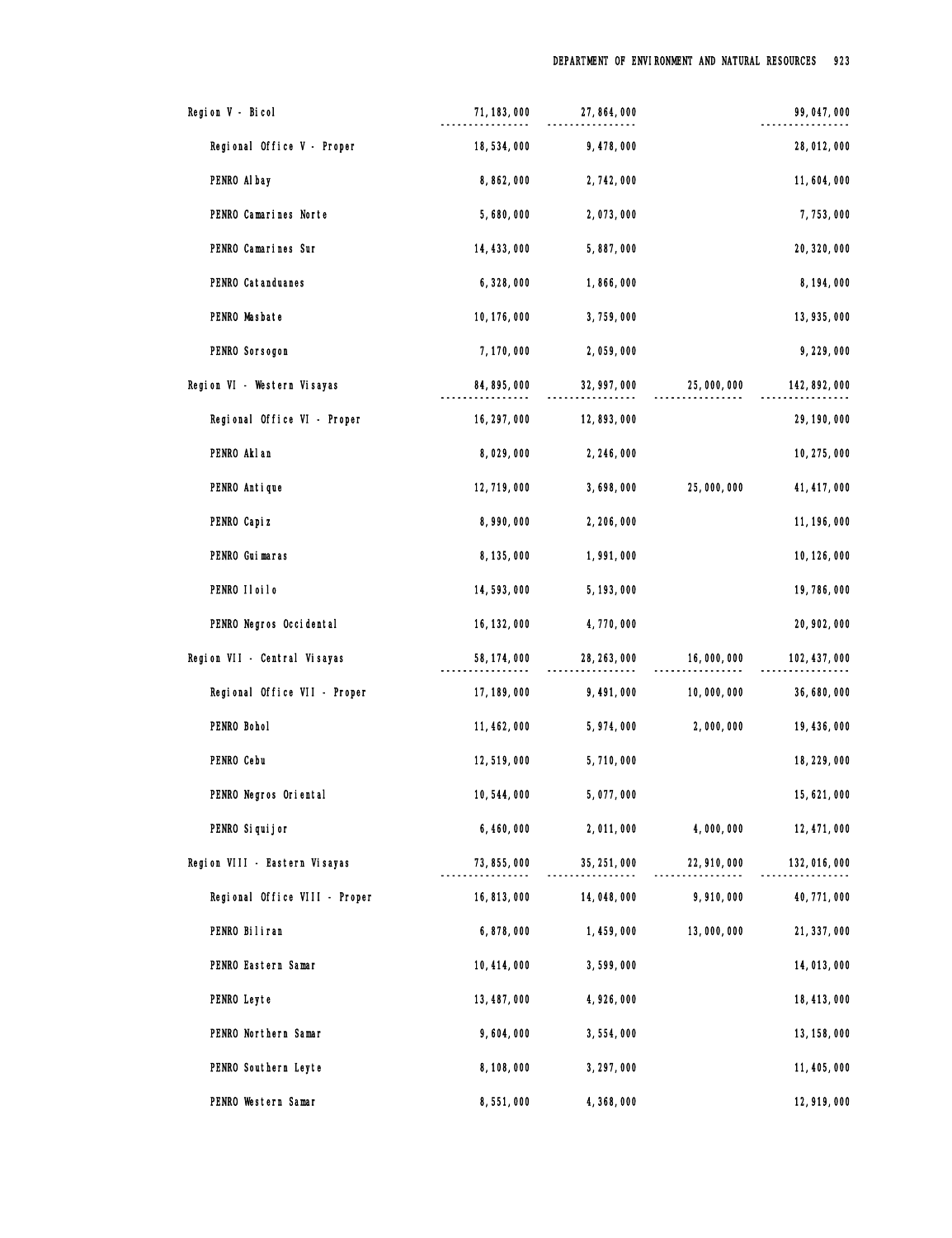| Region IX - Zamboanga Peninsula | 54, 579, 000 | 30, 295, 000 |             | 84, 874, 000  |
|---------------------------------|--------------|--------------|-------------|---------------|
| Regional Office IX- Proper      | 16, 517, 000 | 20, 708, 000 |             | 37, 225, 000  |
| PENRO Zamboanga Si bugay        | 12, 918, 000 | 3, 392, 000  |             | 16, 310, 000  |
| PENRO Zamboanga del Norte       | 13, 458, 000 | 3,878,000    |             | 17, 336, 000  |
| PENRO Zamboanga del Sur         | 11,686,000   | 2, 317, 000  |             | 14,003,000    |
| Region X - Northern Mindanao    | 75, 219, 000 | 31,087,000   | 6,000,000   | 112, 306, 000 |
| Regional Office X - Proper      | 19, 835, 000 | 13, 822, 000 | 2,000,000   | 35, 657, 000  |
| PENRO Buki dnon                 | 17, 476, 000 | 5,879,000    |             | 23, 355, 000  |
| PENRO Camiguin                  | 6,296,000    | 1,543,000    | 2,500,000   | 10, 339, 000  |
| PENRO Lanao del Norte           | 10, 410, 000 | 3, 221, 000  |             | 13, 631, 000  |
| PENRO Misamis Occidental        | 8,069,000    | 3, 342, 000  |             | 11, 411, 000  |
| PENRO Misamis Oriental          | 13, 133, 000 | 3, 280, 000  | 1,500,000   | 17, 913, 000  |
| Region XI - Davao               | 72, 979, 000 | 30, 769, 000 | 13,000,000  | 116, 748, 000 |
| Regional Office XI - Proper     | 16, 631, 000 | 10, 382, 000 |             | 27,013,000    |
| PENRO Compostel a Valley        | 11, 725, 000 | 3,776,000    | 3,500,000   | 19,001,000    |
| PENRO Davao Occi dental         | 3,957,000    | 2,033,000    |             | 5,990,000     |
| PENRO Davao Oriental            | 17, 253, 000 | 6, 281, 000  | 5,500,000   | 29, 034, 000  |
| PENRO Davao del Norte           | 10, 972, 000 | 3,660,000    | 1,000,000   | 15, 632, 000  |
| PENRO Davao del Sur             | 12, 441, 000 | 4, 637, 000  | 3,000,000   | 20,078,000    |
| Region XII - SOCCSKSARGEN       | 56, 374, 000 | 32, 861, 000 | 8,850,000   | 98,085,000    |
| Regional Office XII - Proper    | 18,684,000   | 14, 118, 000 |             | 32, 802, 000  |
| PENRO North Cotabato            | 6,378,000    | 5,069,000    |             | 11, 447, 000  |
| PENRO Sarangani                 | 9,241,000    | 4, 402, 000  | 1, 250, 000 | 14, 893, 000  |
| PENRO South Cotabato            | 9,703,000    | 4,861,000    | 2,600,000   | 17, 164, 000  |
| PENRO Sul tan Kudarat           | 12, 368, 000 | 4, 411, 000  | 5,000,000   | 21, 779, 000  |
| Region XIII - CARAGA            | 68, 241, 000 | 31, 368, 000 | 3,500,000   | 103, 109, 000 |
| Regional Office XIII - Proper   | 15,889,000   | 10, 904, 000 | 2,000,000   | 28, 793, 000  |
| PENRO Agusan del Norte          | 11, 255, 000 | 3,992,000    |             | 15, 247, 000  |
| PENRO Agusan del Sur            | 14, 470, 000 | 6,822,000    |             | 21, 292, 000  |
| PENRO Dinagat Islands           | 3, 483, 000  | 1,589,000    |             | 5,072,000     |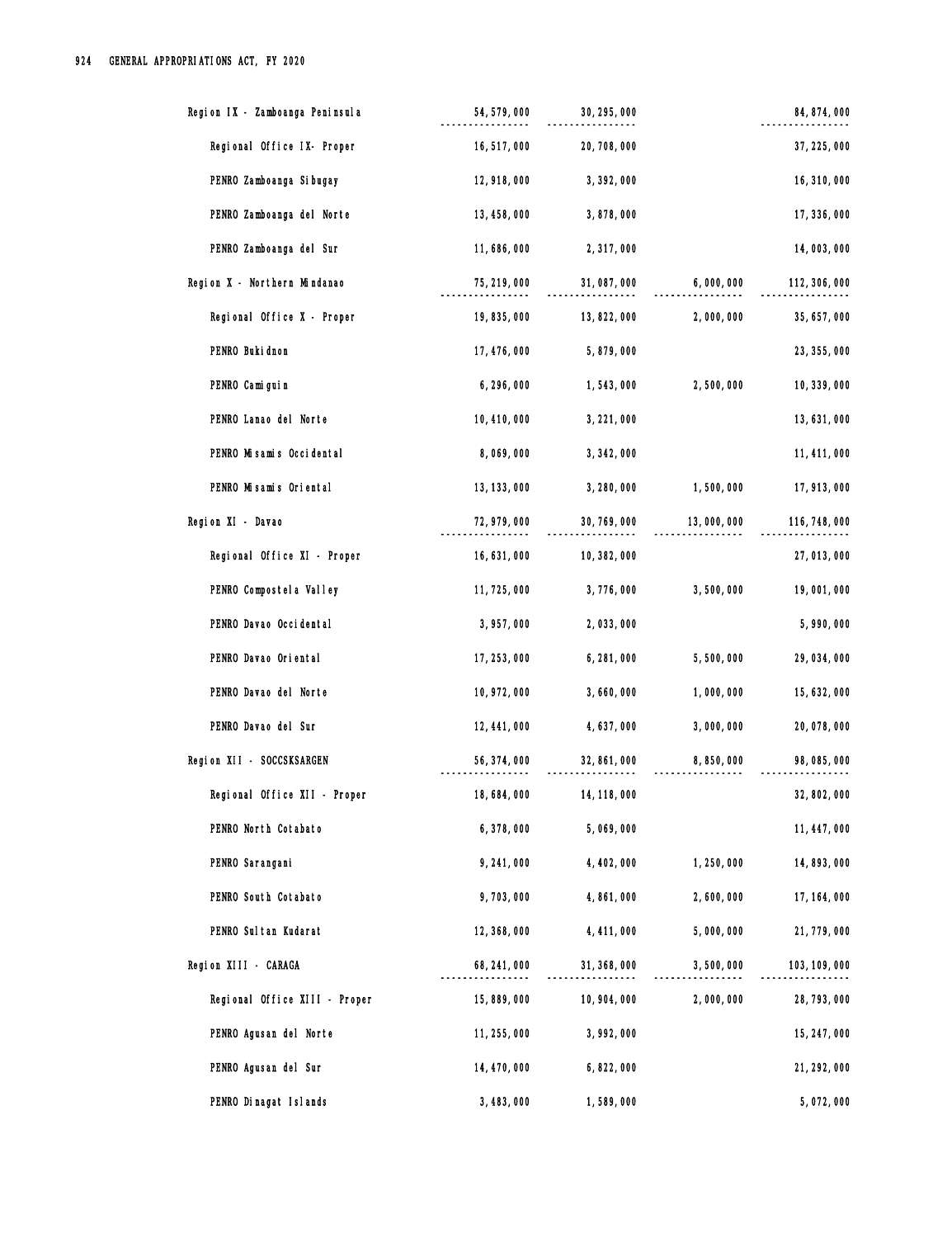|                 | PENRO Surigao del Norte                              | 9,479,000        | 3,300,000     | 500,000   | 13, 279, 000  |
|-----------------|------------------------------------------------------|------------------|---------------|-----------|---------------|
|                 | PENRO Surigao del Sur                                | 13, 665, 000     | 4,761,000     | 1,000,000 | 19, 426, 000  |
| 100000100002000 | Human Resource Development                           | 161,084,000<br>. | 132, 342, 000 |           | 293, 426, 000 |
|                 | National Capital Region (NCR)                        | 40, 538, 000     | 77,085,000    |           | 117, 623, 000 |
|                 | Central Office                                       | 33, 667, 000     | 64, 475, 000  |           | 98, 142, 000  |
|                 | Biodiversity Management Bureau (BMB)                 | 1, 210, 000      | 1,599,000     |           | 2,809,000     |
|                 | Ecosystems Research and Development<br>Bureau (ERDB) | 1, 250, 000      | 1,599,000     |           | 2,849,000     |
|                 | Forest Management Bureau (FMB)                       | 565,000          | 2,551,000     |           | 3, 116, 000   |
|                 | Land Management Bureau (LMB)                         | 1,488,000        | 2,899,000     |           | 4,387,000     |
|                 | NCR - Proper                                         | 2,358,000        | 3, 962, 000   |           | 6,320,000     |
|                 | Region I - Ilocos                                    | 9,048,000        | 3, 239, 000   |           | 12, 287, 000  |
|                 | Regional Office I - Proper                           | 6,045,000        | 3, 239, 000   |           | 9, 284, 000   |
|                 | PENRO IIocos Norte                                   | 767,000          |               |           | 767,000       |
|                 | PENRO II ocos Sur                                    | 729,000          |               |           | 729,000       |
|                 | PENRO La Union                                       | 768,000          |               |           | 768,000       |
|                 | PENRO Pangasi nan                                    | 739,000          |               |           | 739,000       |
|                 | Cordillera Administrative Region (CAR)               | 9, 273, 000      | 3,759,000     |           | 13,032,000    |
|                 | Regional Office CAR - Proper                         | 5,397,000        | 3,759,000     |           | 9, 156, 000   |
|                 | PENRO Abra                                           | 727,000          |               |           | 727,000       |
|                 | PENRO Apayao                                         | 729,000          |               |           | 729,000       |
|                 | PENRO Benguet                                        | 729,000          |               |           | 729,000       |
|                 | PENRO I fugao                                        | 729,000          |               |           | 729,000       |
|                 | PENRO Kalinga                                        | 481,000          |               |           | 481,000       |
|                 | PENRO Mt. Province                                   | 481,000          |               |           | 481,000       |
|                 | Region II - Cagayan Valley                           | 9,489,000        | 3,481,000     |           | 12, 970, 000  |
|                 | Regional Office II - Proper                          | 6,007,000        | 3,481,000     |           | 9,488,000     |
|                 | PENRO Batanes                                        | 502,000          |               |           | 502,000       |
|                 | PENRO Cagayan                                        | 735,000          |               |           | 735,000       |
|                 | PENRO Isabela                                        | 734,000          |               |           | 734,000       |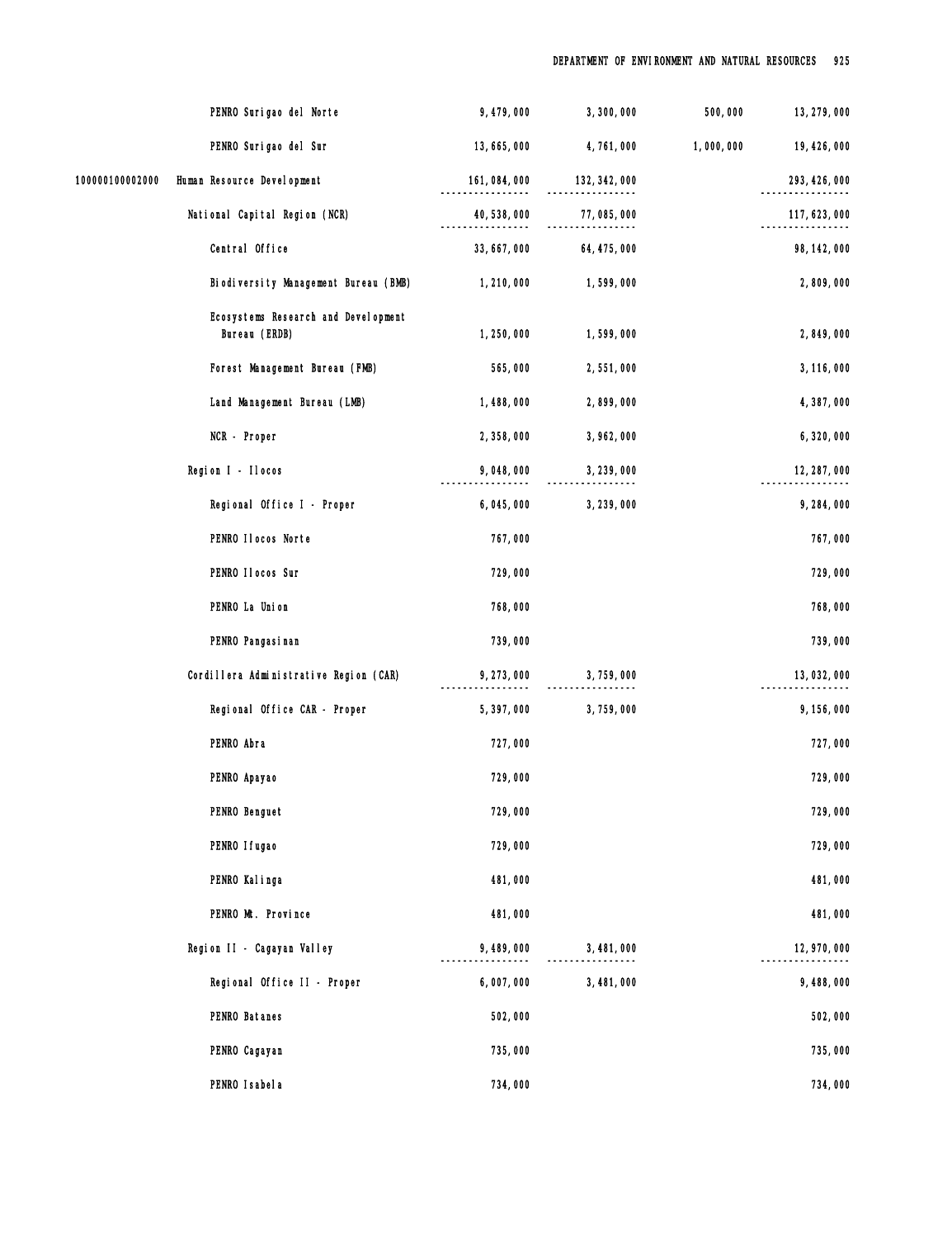| PENRO Nueva Vizcaya          | 755,000     |             | 755,000      |
|------------------------------|-------------|-------------|--------------|
| PENRO Quirino                | 756,000     |             | 756,000      |
| Region III - Central Luzon   | 6,869,000   | 4,049,000   | 10, 918, 000 |
| Regional Office III - Proper | 3,306,000   | 4,049,000   | 7,355,000    |
| PENRO Aurora                 | 513,000     |             | 513,000      |
| PENRO Bataan                 | 476,000     |             | 476,000      |
| PENRO Nueva Ecija            | 735,000     |             | 735,000      |
| PENRO Tarlac                 | 1,839,000   |             | 1,839,000    |
| Region IVA - CALABARZON      | 9,043,000   | 3,394,000   | 12, 437, 000 |
| Regional Office IVA - Proper | 5, 642, 000 | 3, 394, 000 | 9,036,000    |
| PENRO Batangas               | 735,000     |             | 735,000      |
| PENRO Cavite                 | 727,000     |             | 727,000      |
| PENRO Laguna                 | 729,000     |             | 729,000      |
| PENRO Quezon                 | 729,000     |             | 729,000      |
| PENRO Rizal                  | 481,000     |             | 481,000      |
| Region IVB - MIMAROPA        | 6,759,000   | 3, 453, 000 | 10, 212, 000 |
| Regional Office IVB - Proper | 4,369,000   | 3, 453, 000 | 7,822,000    |
| PENRO Marinduque             | 476,000     |             | 476,000      |
| PENRO Occidental Mindoro     | 476,000     |             | 476,000      |
| PENRO Oriental Mindoro       | 476,000     |             | 476,000      |
| PENRO Pal awan               | 481,000     |             | 481,000      |
| PENRO Romblon                | 481,000     |             | 481,000      |
| Region V - Bicol             | 9, 178, 000 | 3,694,000   | 12,872,000   |
| Regional Office V - Proper   | 5, 255, 000 | 3,694,000   | 8,949,000    |
| PENRO AI bay                 | 476,000     |             | 476,000      |
| PENRO Camarines Norte        | 735,000     |             | 735,000      |
| PENRO Camarines Sur          | 734,000     |             | 734,000      |
| PENRO Catanduanes            | 735,000     |             | 735,000      |
| PENRO Masbate                | 762,000     |             | 762,000      |
| PENRO Sorsogon               | 481,000     |             | 481,000      |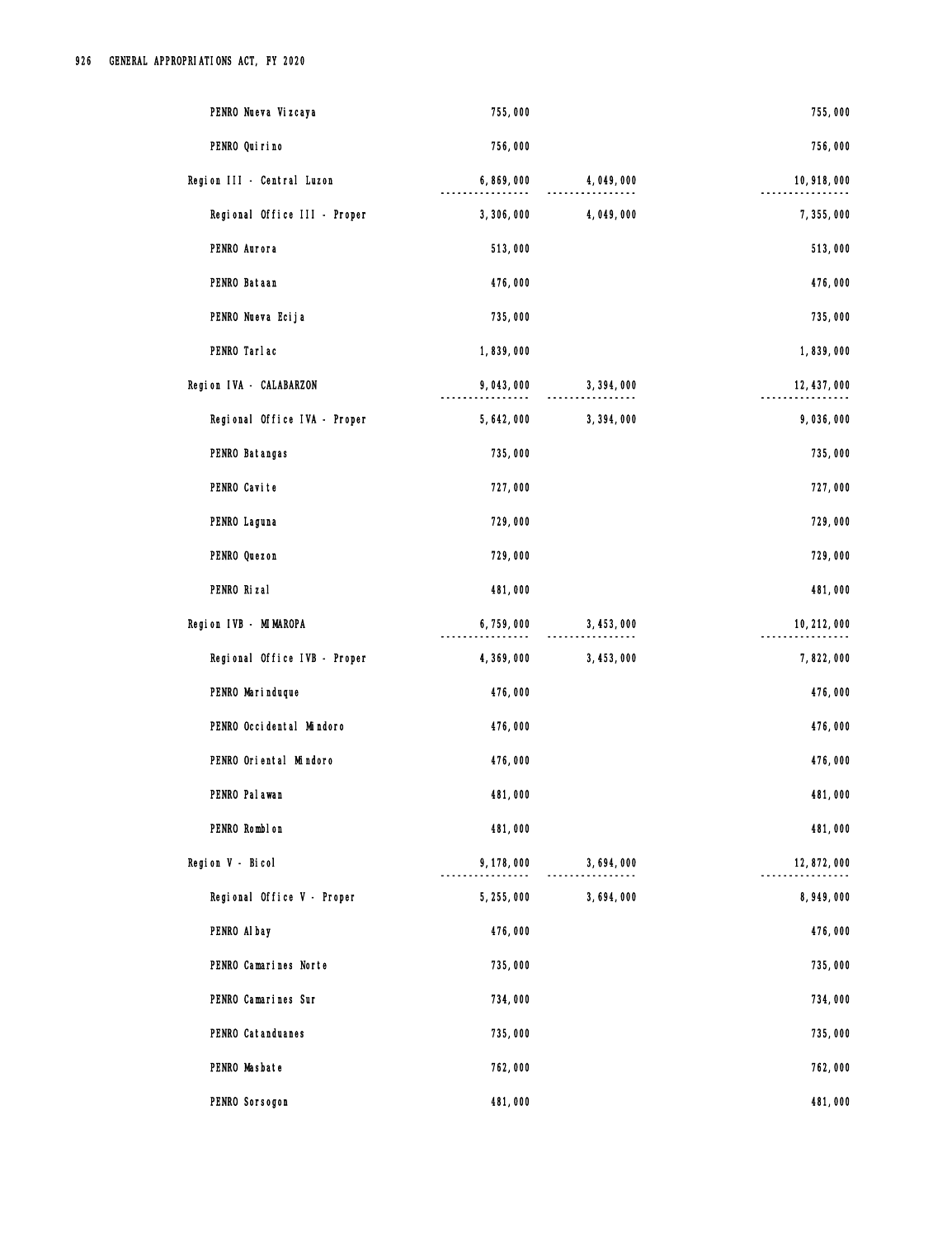| Region VI - Western Visayas     | 7,587,000   | 3,616,000   | 11, 203, 000 |
|---------------------------------|-------------|-------------|--------------|
| Regional Office VI - Proper     | 4,711,000   | 3,616,000   | 8,327,000    |
| PENRO Akl an                    | 481,000     |             | 481,000      |
| PENRO Antique                   | 476,000     |             | 476,000      |
| PENRO Capi z                    | 481,000     |             | 481,000      |
| PENRO Guimaras                  | 476,000     |             | 476,000      |
| PENRO II oi I o                 | 481,000     |             | 481,000      |
| PENRO Negros Occidental         | 481,000     |             | 481,000      |
| Region VII - Central Visayas    | 6,885,000   | 3,839,000   | 10, 724, 000 |
| Regional Office VII - Proper    | 4, 106, 000 | 3,839,000   | 7,945,000    |
| PENRO Bohol                     | 751,000     |             | 751,000      |
| PENRO Cebu                      | 239,000     |             | 239,000      |
| PENRO Negros Oriental           | 1,054,000   |             | 1,054,000    |
| PENRO Si qui j or               | 735,000     |             | 735,000      |
| Region VIII - Eastern Visayas   | 8,695,000   | 4,074,000   | 12, 769, 000 |
| Regional Office VIII - Proper   | 4, 223, 000 | 4,074,000   | 8, 297, 000  |
| PENRO Biliran                   | 734,000     |             | 734,000      |
| PENRO Eastern Samar             | 729,000     |             | 729,000      |
| PENRO Leyte                     | 729,000     |             | 729,000      |
| PENRO Northern Samar            | 476,000     |             | 476,000      |
| PENRO Southern Leyte            | 1,041,000   |             | 1,041,000    |
| PENRO Western Samar             | 763,000     |             | 763,000      |
| Region IX - Zamboanga Peninsula | 7,818,000   | 3, 242, 000 | 11,060,000   |
| Regional Office IX- Proper      | 6,094,000   | 3, 242, 000 | 9,336,000    |
| PENRO Zamboanga Si bugay        | 735,000     |             | 735,000      |
| PENRO Zamboanga del Norte       | 254,000     |             | 254,000      |
| PENRO Zamboanga del Sur         | 735,000     |             | 735,000      |
| Region X - Northern Mindanao    | 9,685,000   | 4,007,000   | 13, 692, 000 |
| Regional Office X - Proper      | 6,022,000   | 4,007,000   | 10,029,000   |
| PENRO Buki dnon                 | 729,000     |             | 729,000      |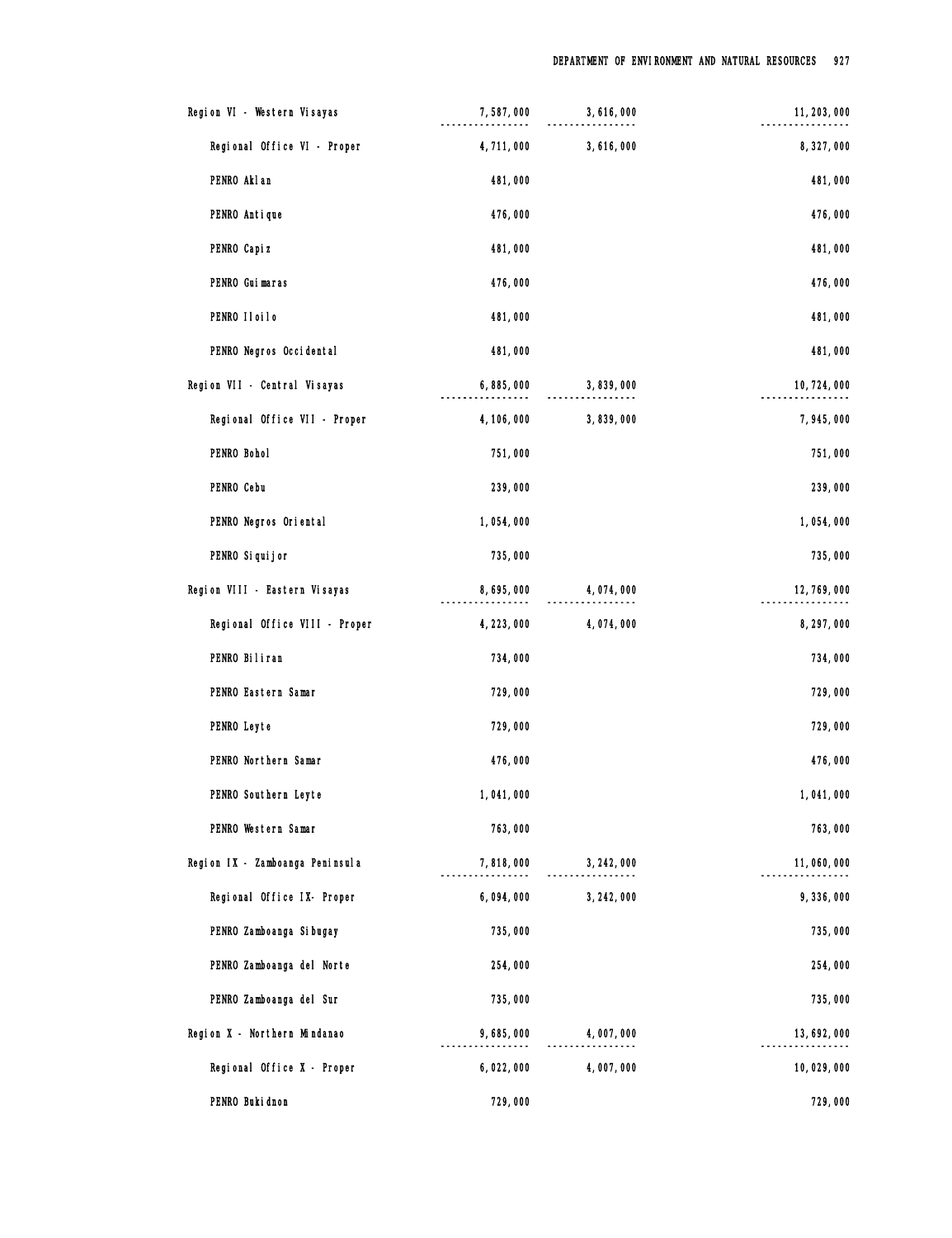| PENRO Cami gui n                                        | 735,000            |             | 735,000       |
|---------------------------------------------------------|--------------------|-------------|---------------|
| PENRO Lanao del Norte                                   | 729,000            |             | 729,000       |
| PENRO Misamis Occidental                                | 735,000            |             | 735,000       |
| PENRO Misamis Oriental                                  | 735,000            |             | 735,000       |
| Region XI - Davao                                       | 7, 213, 000        | 3, 354, 000 | 10,567,000    |
| Regional Office XI - Proper                             | 5, 273, 000        | 3, 354, 000 | 8,627,000     |
| PENRO Compostel a Valley                                | 481,000            |             | 481,000       |
| PENRO Davao Oriental                                    | 481,000            |             | 481,000       |
| PENRO Davao del Norte                                   | 476,000            |             | 476,000       |
| PENRO Davao del Sur                                     | 502,000            |             | 502,000       |
| Region XII - SOCCSKSARGEN                               | 3, 446, 000        | 4, 321, 000 | 7,767,000     |
| Regional Office XII - Proper                            | 1, 248, 000        | 4,321,000   | 5,569,000     |
| PENRO North Cotabato                                    | 727,000            |             | 727,000       |
| PENRO Sul tan Kudarat                                   | 1,471,000          |             | 1,471,000     |
| Region XIII - CARAGA                                    | 9,558,000          | 3,735,000   | 13, 293, 000  |
| Regional Office XIII - Proper                           | 5, 373, 000        | 3,735,000   | 9,108,000     |
| PENRO Agusan del Norte                                  | 751,000            |             | 751,000       |
| PENRO Agusan del Sur                                    | 985,000            |             | 985,000       |
| PENRO Dinagat Islands                                   | 735,000            |             | 735,000       |
| PENRO Surigao del Norte                                 | 985,000            |             | 985,000       |
| PENRO Surigao del Sur                                   | 729,000            |             | 729,000       |
| 100000100003000<br>Administration of Personnel Benefits | 119, 744, 000<br>. |             | 119, 744, 000 |
| National Capital Region (NCR)                           | 14,010,000         |             | 14,010,000    |
| Central Office                                          | 5,892,000          |             | 5,892,000     |
| Biodiversity Management Bureau (BMB)                    | 179,000            |             | 179,000       |
| Ecosystems Research and Development<br>Bureau (ERDB)    | 4, 130, 000        |             | 4, 130, 000   |
| Forest Management Bureau (FMB)                          | 677,000            |             | 677,000       |
| Land Management Bureau (LMB)                            | 2, 499, 000        |             | 2, 499, 000   |
| NCR - Proper                                            | 633,000            |             | 633,000       |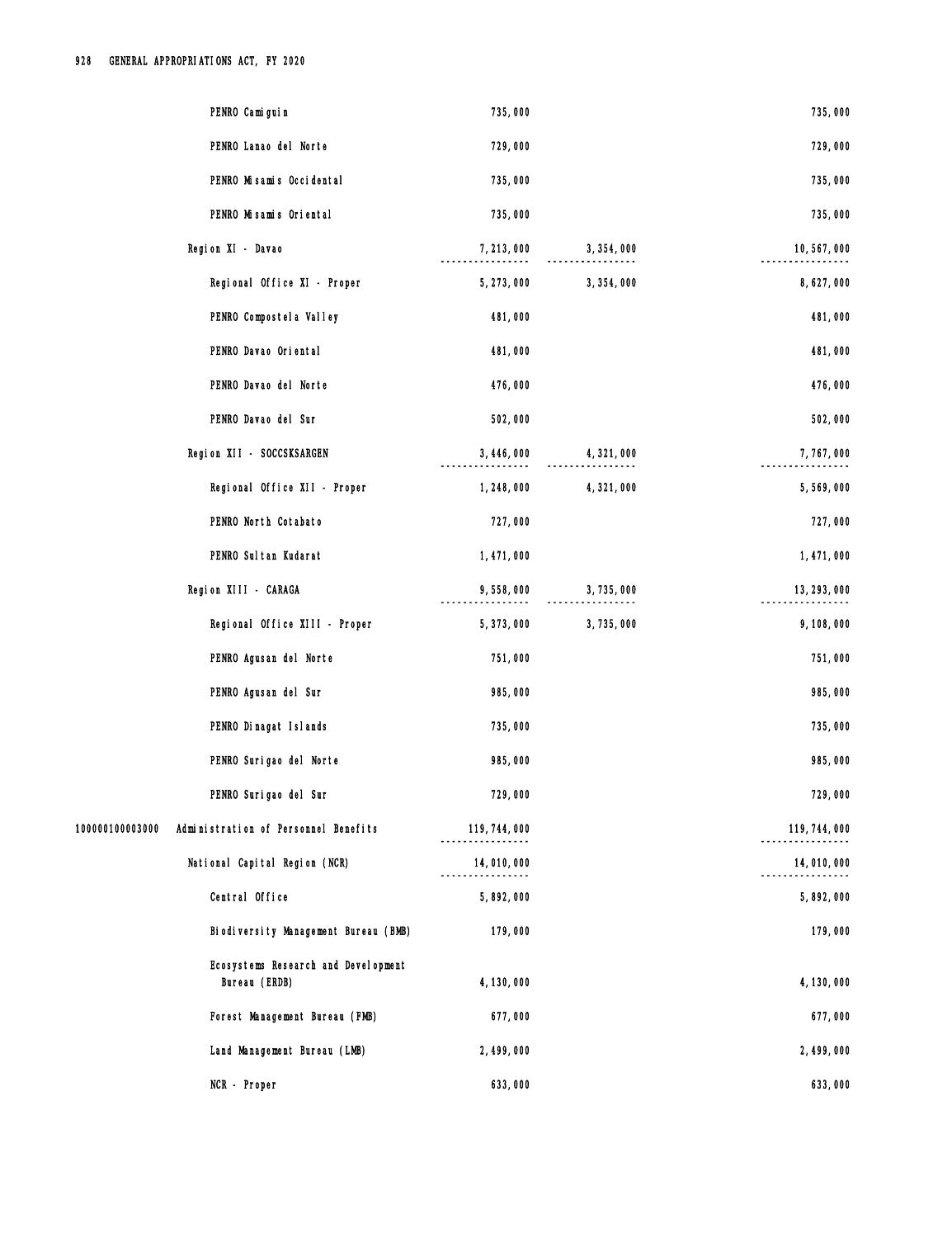| Region I - Ilocos                      | 4,544,000    | 4, 544, 000  |
|----------------------------------------|--------------|--------------|
| Regional Office I - Proper             | 4,544,000    | 4,544,000    |
| Cordillera Administrative Region (CAR) | 3, 314, 000  | 3, 314, 000  |
| Regional Office CAR - Proper           | 3,314,000    | 3,314,000    |
| Region II - Cagayan Valley             | 9,513,000    | 9,513,000    |
| Regional Office II - Proper            | 9,513,000    | 9,513,000    |
| Region III - Central Luzon             | 5, 342, 000  | 5, 342, 000  |
| Regional Office III - Proper           | 5, 342, 000  | 5, 342, 000  |
| Region IVA - CALABARZON                | 4,330,000    | 4,330,000    |
| Regional Office IVA - Proper           | 4, 330, 000  | 4,330,000    |
| Region IVB - MIMAROPA                  | 2,310,000    | 2,310,000    |
| Regional Office IVB - Proper           | 2,310,000    | 2,310,000    |
| Region V - Bicol                       | 10, 992, 000 | 10, 992, 000 |
| Regional Office V - Proper             | 10, 992, 000 | 10, 992, 000 |
| Region VI - Western Visayas            | 4,773,000    | 4,773,000    |
| Regional Office VI - Proper            | 4,773,000    | 4,773,000    |
| Region VII - Central Visayas           | 1, 476, 000  | 1,476,000    |
| Regional Office VII - Proper           | 1, 476, 000  | 1, 476, 000  |
| Region VIII - Eastern Visayas          | 6,208,000    | 6,208,000    |
| Regional Office VIII - Proper          | 6, 208, 000  | 6,208,000    |
| Region IX - Zamboanga Peninsula        | 16, 529, 000 | 16,529,000   |
| Regional Office IX- Proper             | 16,529,000   | 16,529,000   |
| Region X - Northern Mindanao           | 5,502,000    | 5,502,000    |
| Regional Office X - Proper             | 5,502,000    | 5,502,000    |
| Region XI - Davao                      | 12, 443, 000 | 12, 443, 000 |
| Regional Office XI - Proper            | 12, 443, 000 | 12, 443, 000 |
| Region XII - SOCCSKSARGEN              | 12, 837, 000 | 12, 837, 000 |
| Regional Office XII - Proper           | 12, 837, 000 | 12,837,000   |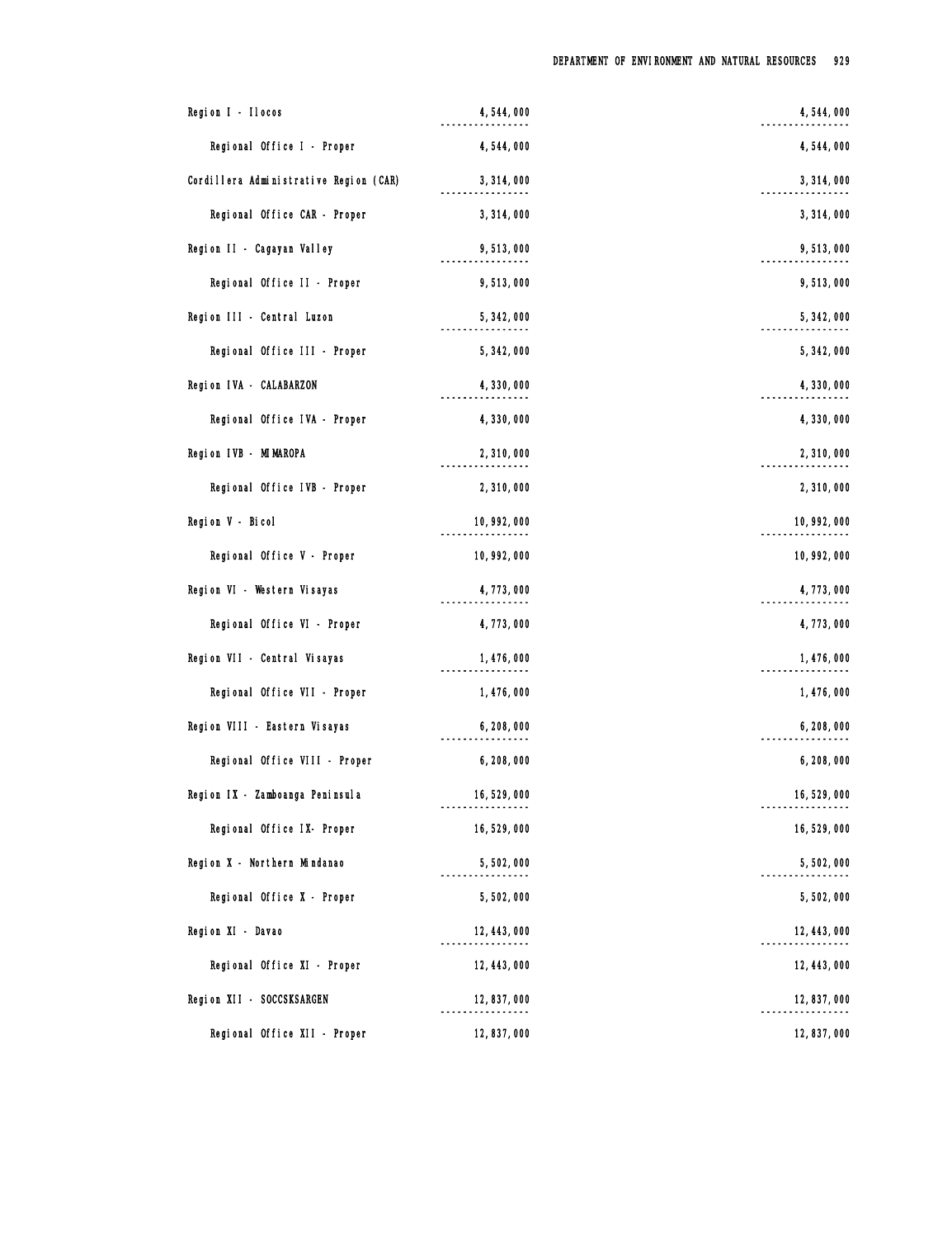|                 | Region XIII - CARAGA                                              | 5, 621, 000      |               |               | 5,621,000        |
|-----------------|-------------------------------------------------------------------|------------------|---------------|---------------|------------------|
|                 | Regional Office XIII - Proper                                     | 5,621,000        |               |               | 5,621,000        |
|                 | Sub-total, General Administration and Support                     | 1, 676, 201, 000 | 1,044,352,000 | 208, 678, 000 | 2, 929, 231, 000 |
| 20000000000000  | Support to Operations                                             |                  |               |               |                  |
| 200000100001000 | Data Management including Systems<br>Devel opment and Maintenance | 116, 970, 000    | 171, 456, 000 | 143, 740, 000 | 432, 166, 000    |
|                 | National Capital Region (NCR)                                     | 41, 706, 000     | 110, 136, 000 | 53, 580, 000  | 205, 422, 000    |
|                 | Central Office                                                    | 24, 165, 000     | 104, 865, 000 | 44, 980, 000  | 174,010,000      |
|                 | Biodiversity Management Bureau (BMB)                              | 5,395,000        | 800,000       | 2,000,000     | 8, 195, 000      |
|                 | Ecosystems Research and Development<br>Bureau (ERDB)              | 1, 164, 000      | 800,000       | 2,000,000     | 3,964,000        |
|                 | Forest Management Bureau (FMB)                                    | 4, 438, 000      | 766,000       | 2,000,000     | 7,204,000        |
|                 | Land Management Bureau (LMB)                                      | 4,548,000        | 305,000       | 2,000,000     | 6,853,000        |
|                 | NCR - Proper                                                      | 1,996,000        | 2,600,000     | 600,000       | 5, 196, 000      |
|                 | Region I - Ilocos                                                 | 4,740,000        | 3,680,000     | 4,720,000     | 13, 140, 000     |
|                 | Regional Office I - Proper                                        | 2,635,000        | 2,360,000     | 600,000       | 5,595,000        |
|                 | PENRO Ilocos Norte                                                | 525,000          | 360,000       | 1, 120, 000   | 2,005,000        |
|                 | PENRO II ocos Sur                                                 | 525,000          | 360,000       | 1, 120, 000   | 2,005,000        |
|                 | PENRO La Union                                                    | 530,000          | 120,000       | 400,000       | 1,050,000        |
|                 | PENRO Pangasi nan                                                 | 525,000          | 480,000       | 1,480,000     | 2,485,000        |
|                 | Cordillera Administrative Region (CAR)                            | 6, 297, 000      | 4,520,000     | 7,320,000     | 18, 137, 000     |
|                 | Regional Office CAR - Proper                                      | 3, 152, 000      | 2,360,000     | 600,000       | 6, 112, 000      |
|                 | PENRO Abra                                                        | 525,000          | 360,000       | 1, 120, 000   | 2,005,000        |
|                 | PENRO Apayao                                                      | 525,000          | 360,000       | 1, 120, 000   | 2,005,000        |
|                 | PENRO Benguet                                                     | 520,000          | 360,000       | 1, 120, 000   | 2,000,000        |
|                 | PENRO I fugao                                                     | 525,000          | 360,000       | 1, 120, 000   | 2,005,000        |
|                 | PENRO Kalinga                                                     | 525,000          | 360,000       | 1, 120, 000   | 2,005,000        |
|                 | PENRO Mt. Province                                                | 525,000          | 360,000       | 1, 120, 000   | 2,005,000        |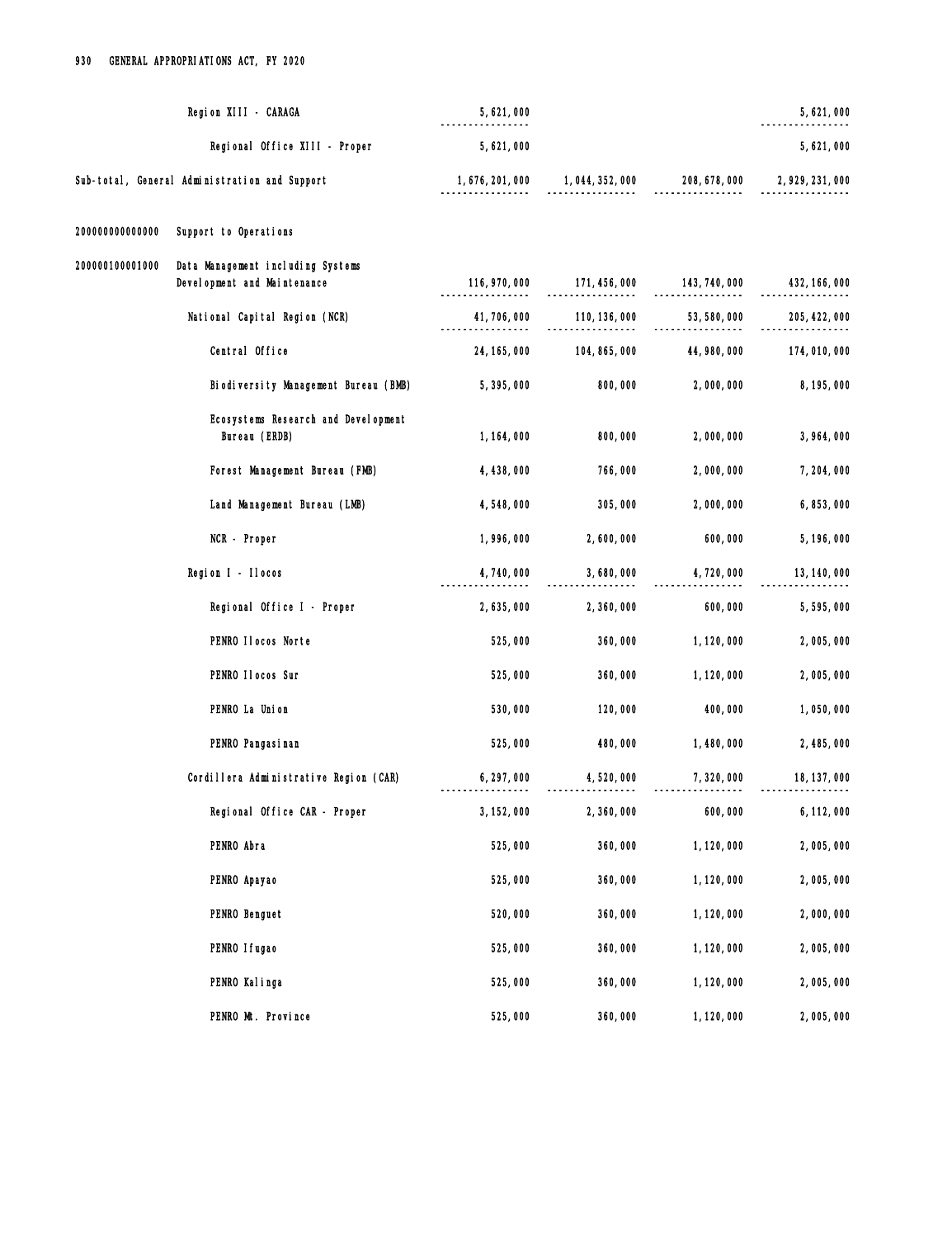| Region II - Cagayan Valley   | 6,048,000   | 4,520,000   | 7,280,000   | 17, 848, 000 |
|------------------------------|-------------|-------------|-------------|--------------|
| Regional Office II - Proper  | 3, 428, 000 | 2,360,000   | 600,000     | 6,388,000    |
| PENRO Batanes                | 525,000     | 120,000     | 400,000     | 1,045,000    |
| PENRO Cagayan                | 525,000     | 600,000     | 1,840,000   | 2,965,000    |
| PENRO I sabel a              | 525,000     | 720,000     | 2, 200, 000 | 3, 445, 000  |
| PENRO Nueva Vizcaya          | 525,000     | 360,000     | 1, 120, 000 | 2,005,000    |
| PENRO Qui ri no              | 520,000     | 360,000     | 1, 120, 000 | 2,000,000    |
| Region III - Central Luzon   | 6, 474, 000 | 4, 640, 000 | 7,720,000   | 18,834,000   |
| Regional Office III - Proper | 2,834,000   | 2,360,000   | 600,000     | 5,794,000    |
| PENRO Aurora                 | 520,000     | 360,000     | 1, 120, 000 | 2,000,000    |
| PENRO Bataan                 | 520,000     | 360,000     | 1, 120, 000 | 2,000,000    |
| PENRO Bul acan               | 520,000     | 360,000     | 1, 120, 000 | 2,000,000    |
| PENRO Nueva Ecija            | 520,000     | 360,000     | 1, 120, 000 | 2,000,000    |
| PENRO Pampanga               | 520,000     | 120,000     | 400,000     | 1,040,000    |
| PENRO Tarlac                 | 520,000     | 360,000     | 1, 120, 000 | 2,000,000    |
| PENRO Zambales               | 520,000     | 360,000     | 1, 120, 000 | 2,000,000    |
| Region IVA - CALABARZON      | 4, 187, 000 | 3,800,000   | 5, 120, 000 | 13, 107, 000 |
| Regional Office IVA - Proper | 3, 142, 000 | 2,560,000   | 600,000     | 6, 302, 000  |
| PENRO Batangas               |             | 282,000     | 1, 120, 000 | 1,402,000    |
| PENRO Cavite                 | 525,000     | 101,000     | 400,000     | 1,026,000    |
| PENRO Laguna                 |             | 163,000     | 760,000     | 923,000      |
| PENRO Quezon                 |             | 593,000     | 1,840,000   | 2, 433, 000  |
| PENRO Rizal                  | 520,000     | 101,000     | 400,000     | 1,021,000    |
| Region IVB - MIMAROPA        | 4, 204, 000 | 4, 160, 000 | 6, 200, 000 | 14, 564, 000 |
| Regional Office IVB - Proper | 1,584,000   | 2,765,000   | 600,000     | 4, 949, 000  |
| PENRO Mari nduque            | 525,000     | 180,000     | 400,000     | 1, 105, 000  |
| PENRO Occidental Mindoro     | 520,000     | 180,000     | 1, 120, 000 | 1,820,000    |
| PENRO Oriental Mindoro       | 525,000     | 725,000     | 1, 120, 000 | 2,370,000    |
| PENRO Pal awan               | 525,000     | 161,000     | 2,560,000   | 3, 246, 000  |
| PENRO Romblon                | 525,000     | 149,000     | 400,000     | 1,074,000    |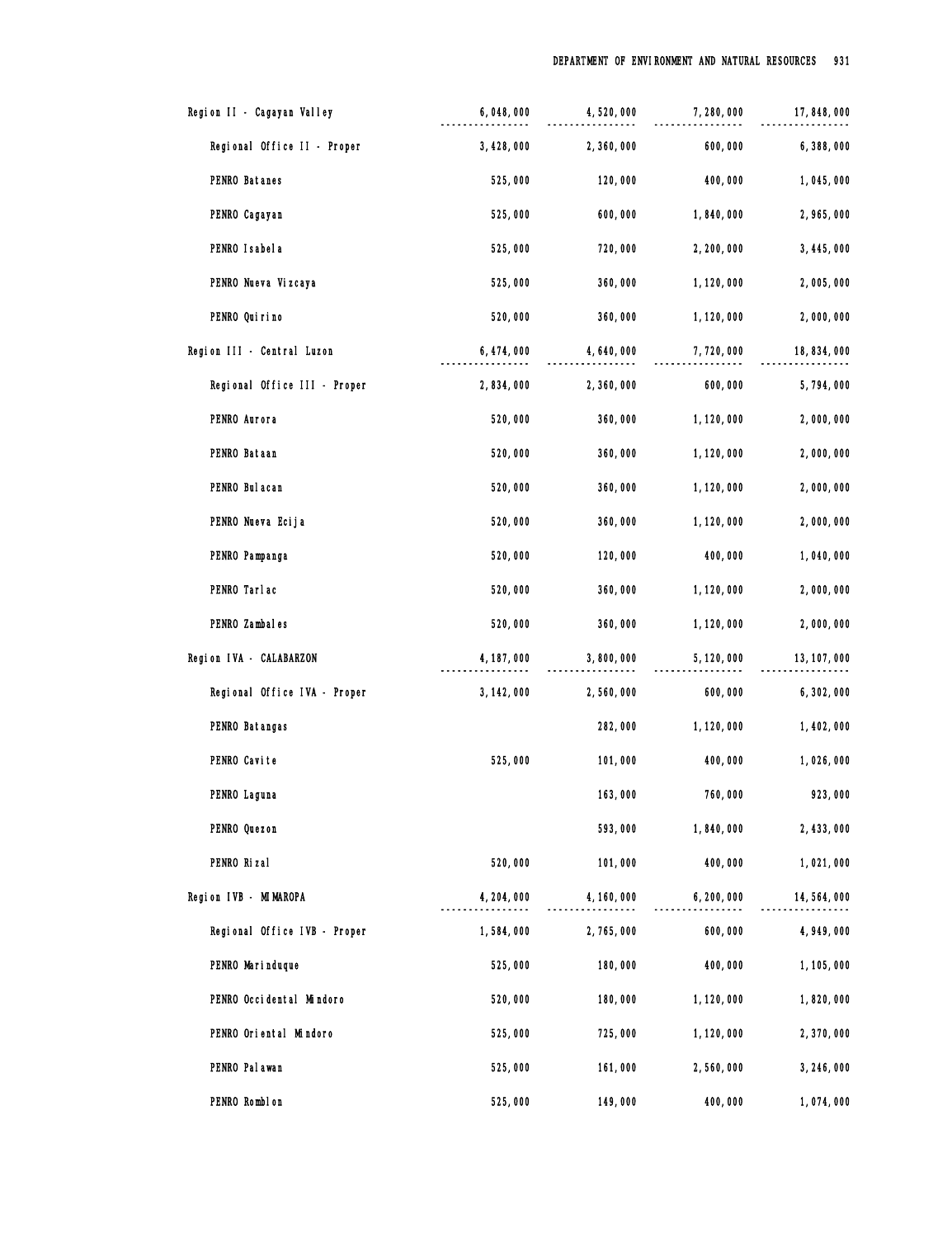| Region V - Bicol              | 6, 312, 000 | 3,800,000   | 5, 160, 000 | 15, 272, 000 |
|-------------------------------|-------------|-------------|-------------|--------------|
| Regional Office V - Proper    | 3, 162, 000 | 2,360,000   | 600,000     | 6, 122, 000  |
| PENRO Al bay                  | 525,000     | 240,000     | 760,000     | 1,525,000    |
| PENRO Camarines Norte         | 525,000     | 120,000     | 400,000     | 1,045,000    |
| PENRO Camarines Sur           | 525,000     | 480,000     | 1,480,000   | 2,485,000    |
| PENRO Catanduanes             | 525,000     | 120,000     | 400,000     | 1,045,000    |
| PENRO Masbate                 | 525,000     | 360,000     | 1, 120, 000 | 2,005,000    |
| PENRO Sorsogon                | 525,000     | 120,000     | 400,000     | 1,045,000    |
| Region VI - Western Visayas   | 6,307,000   | 4,040,000   | 6,240,000   | 16,587,000   |
| Regional Office VI - Proper   | 3, 162, 000 | 2,360,000   | 600,000     | 6, 122, 000  |
| PENRO Akl an                  | 520,000     | 120,000     | 760,000     | 1,400,000    |
| PENRO Antique                 | 525,000     | 360,000     | 1, 120, 000 | 2,005,000    |
| PENRO Capi z                  | 525,000     | 120,000     | 400,000     | 1,045,000    |
| PENRO Guimaras                | 525,000     | 120,000     | 400,000     | 1,045,000    |
| PENRO IIoiIo                  | 525,000     | 480,000     | 1,480,000   | 2,485,000    |
| PENRO Negros Occidental       | 525,000     | 480,000     | 1,480,000   | 2,485,000    |
| Region VII - Central Visayas  | 5, 257, 000 | 3,560,000   | 4,360,000   | 13, 177, 000 |
| Regional Office VII - Proper  | 3, 162, 000 | 2,360,000   | 600,000     | 6, 122, 000  |
| PENRO Bohol                   | 525,000     | 360,000     | 1, 120, 000 | 2,005,000    |
| PENRO Cebu                    | 525,000     | 360,000     | 1, 120, 000 | 2,005,000    |
| PENRO Negros Oriental         | 520,000     | 360,000     | 1, 120, 000 | 2,000,000    |
| PENRO Si qui j or             | 525,000     | 120,000     | 400,000     | 1,045,000    |
| Region VIII - Eastern Visayas | 6, 307, 000 | 4, 400, 000 | 6,960,000   | 17,667,000   |
| Regional Office VIII - Proper | 3, 162, 000 | 2,360,000   | 600,000     | 6, 122, 000  |
| PENRO Biliran                 | 525,000     | 120,000     | 400,000     | 1,045,000    |
| PENRO Eastern Samar           | 525,000     | 360,000     | 1, 120, 000 | 2,005,000    |
| PENRO Leyte                   | 525,000     | 480,000     | 1,480,000   | 2,485,000    |
| PENRO Northern Samar          | 525,000     | 360,000     | 1, 120, 000 | 2,005,000    |
| PENRO Southern Leyte          | 520,000     | 360,000     | 1, 120, 000 | 2,000,000    |
| PENRO Western Samar           | 525,000     | 360,000     | 1, 120, 000 | 2,005,000    |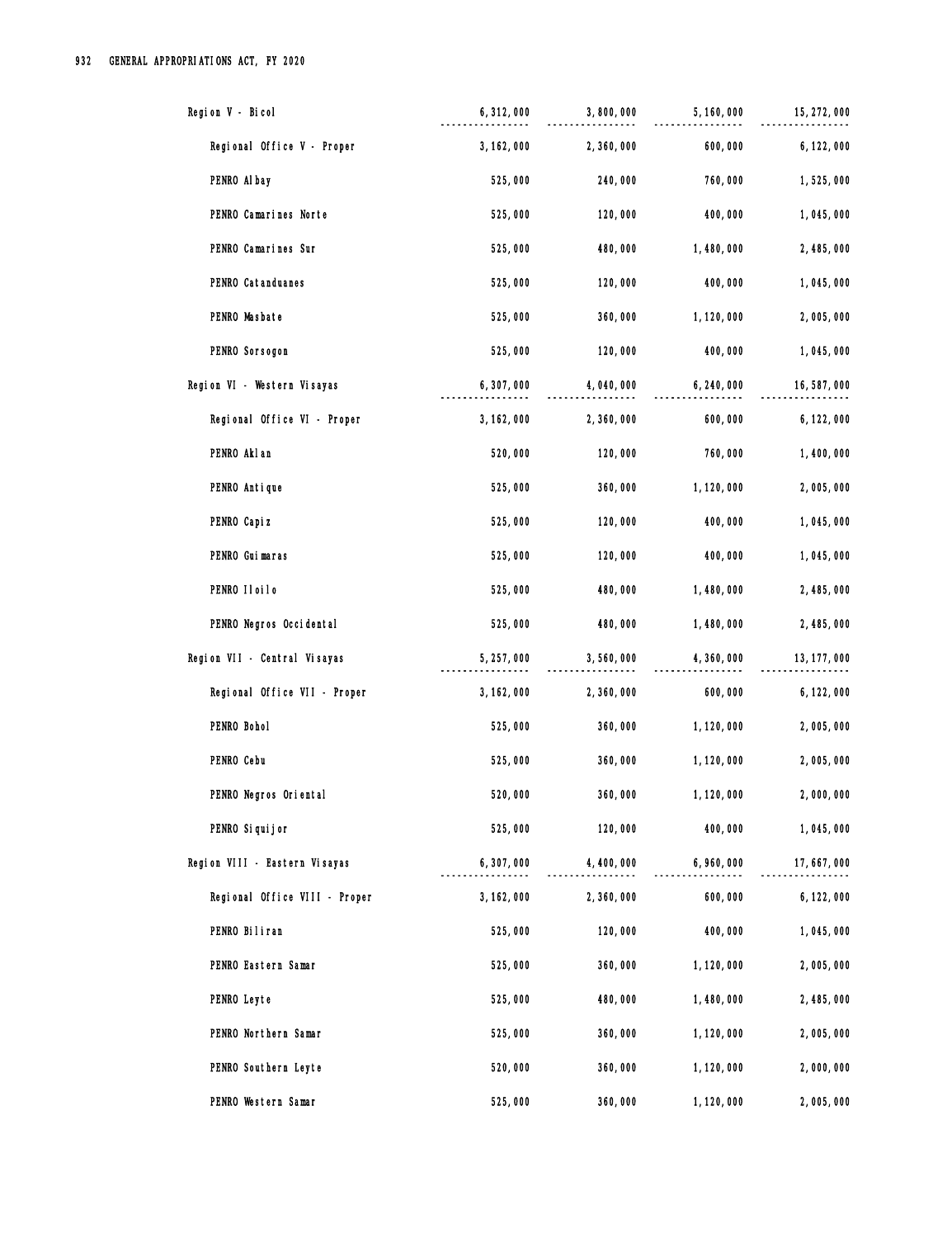| Region IX - Zamboanga Peninsula | 4, 268, 000 | 3,800,000   | 5,040,000   | 13, 108, 000 |
|---------------------------------|-------------|-------------|-------------|--------------|
| Regional Office IX- Proper      | 3, 218, 000 | 2,360,000   | 600,000     | 6, 178, 000  |
| PENRO Zamboanga Si bugay        | 525,000     | 480,000     | 1,480,000   | 2,485,000    |
| PENRO Zamboanga del Norte       |             | 600,000     | 1,840,000   | 2,440,000    |
| PENRO Zamboanga del Sur         | 525,000     | 360,000     | 1, 120, 000 | 2,005,000    |
| Region X - Northern Mindanao    | 5,298,000   | 4, 160, 000 | 6, 200, 000 | 15, 658, 000 |
| Regional Office X - Proper      | 2,678,000   | 3, 204, 000 | 600,000     | 6, 482, 000  |
| PENRO Buki dnon                 | 525,000     | 242,000     | 1,840,000   | 2,607,000    |
| PENRO Camiguin                  | 525,000     | 170,000     | 400,000     | 1,095,000    |
| PENRO Lanao del Norte           | 520,000     | 178,000     | 1, 120, 000 | 1,818,000    |
| PENRO Misamis Occidental        | 525,000     | 180,000     | 1, 120, 000 | 1,825,000    |
| PENRO Misamis Oriental          | 525,000     | 186,000     | 1, 120, 000 | 1,831,000    |
| Region XI - Davao               | 3, 159, 000 | 4, 280, 000 | 6,560,000   | 13, 999, 000 |
| Regional Office XI - Proper     | 3, 159, 000 | 2,360,000   | 600,000     | 6, 119, 000  |
| PENRO Compostel a Valley        |             | 360,000     | 1, 120, 000 | 1,480,000    |
| PENRO Davao Occidental          |             | 120,000     | 400,000     | 520,000      |
| PENRO Davao Oriental            |             | 600,000     | 1,840,000   | 2,440,000    |
| PENRO Davao del Norte           |             | 360,000     | 1, 120, 000 | 1,480,000    |
| PENRO Davao del Sur             |             | 480,000     | 1,480,000   | 1,960,000    |
| Region XII - SOCCSKSARGEN       | 634,000     | 3,800,000   | 5,080,000   | 9,514,000    |
| Regional Office XII - Proper    | 634,000     | 2,888,000   | 600,000     | 4, 122, 000  |
| PENRO North Cotabato            |             | 230,000     | 1, 120, 000 | 1,350,000    |
| PENRO Sarangani                 |             | 222,000     | 1, 120, 000 | 1,342,000    |
| PENRO South Cotabato            |             | 230,000     | 1, 120, 000 | 1,350,000    |
| PENRO Sul tan Kudarat           |             | 230,000     | 1, 120, 000 | 1,350,000    |
| Region XIII - CARAGA            | 5,772,000   | 4, 160, 000 | 6, 200, 000 | 16, 132, 000 |
| Regional Office XIII - Proper   | 3, 152, 000 | 2,360,000   | 600,000     | 6, 112, 000  |
| PENRO Agusan del Norte          | 525,000     | 360,000     | 1, 120, 000 | 2,005,000    |
| PENRO Agusan del Sur            | 525,000     | 600,000     | 1,840,000   | 2,965,000    |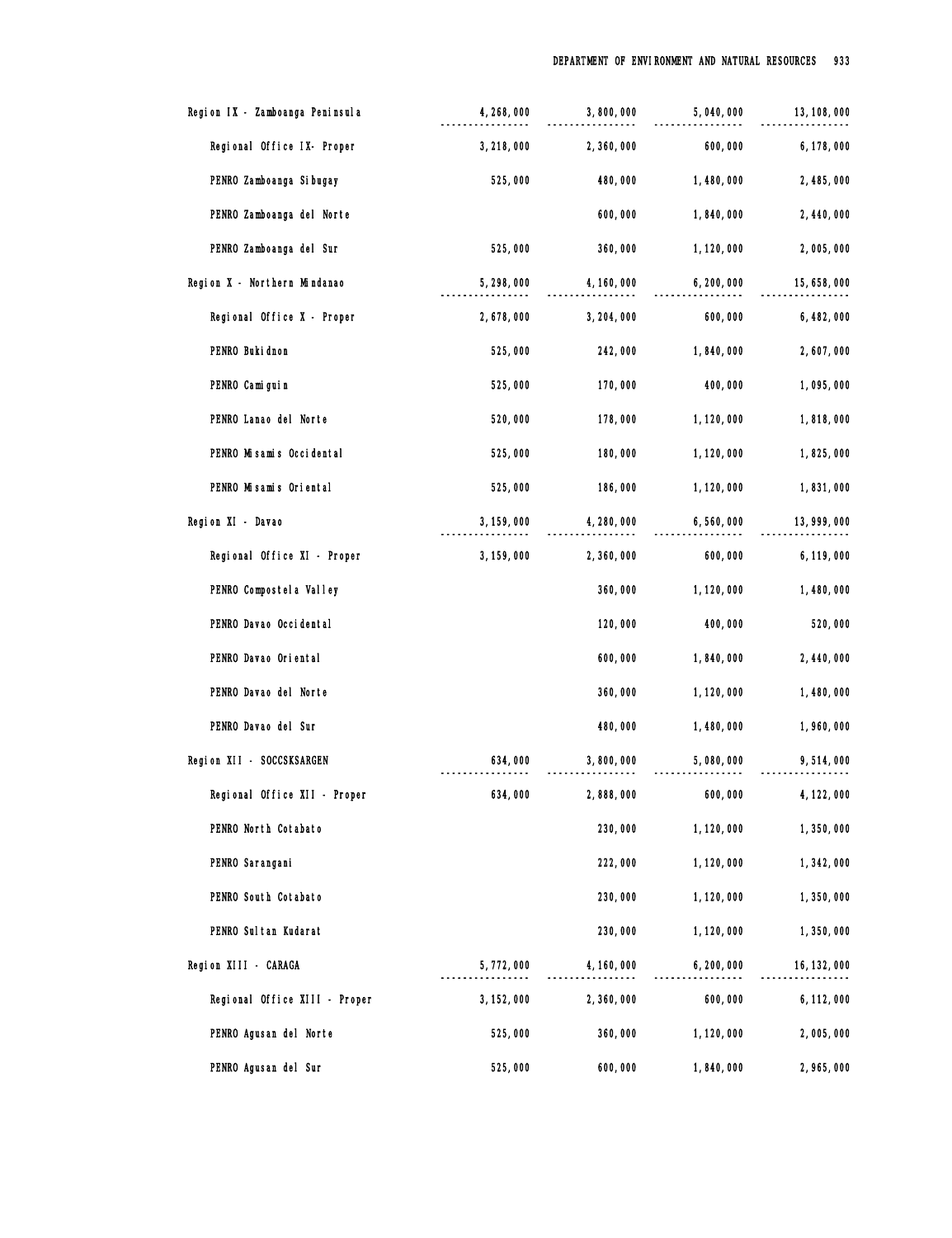|                 | PENRO Dinagat Islands                                                                                                                                                       | 520,000      | 120,000       | 400,000   | 1,040,000     |
|-----------------|-----------------------------------------------------------------------------------------------------------------------------------------------------------------------------|--------------|---------------|-----------|---------------|
|                 | PENRO Surigao del Norte                                                                                                                                                     | 525,000      | 240,000       | 760,000   | 1,525,000     |
|                 | PENRO Surigao del Sur                                                                                                                                                       | 525,000      | 480,000       | 1,480,000 | 2,485,000     |
| 200000100002000 | Production and Dissemination of Technical<br>and Popular Materials in the Conservation<br>and Development of Natural Resources and<br>Environmental Education, including an |              |               |           |               |
|                 | Encyclopedia on Biodiversity                                                                                                                                                | 69,037,000   | 121, 936, 000 |           | 190, 973, 000 |
|                 | National Capital Region (NCR)                                                                                                                                               | 35, 413, 000 | 92, 101, 000  |           | 127, 514, 000 |
|                 | Central Office                                                                                                                                                              | 32, 143, 000 | 82, 634, 000  |           | 114, 777, 000 |
|                 | Biodiversity Management Bureau (BMB)                                                                                                                                        |              | 4, 118, 000   |           | 4, 118, 000   |
|                 | Ecosystems Research and Development<br>Bureau (ERDB)                                                                                                                        | 1,061,000    | 1,378,000     |           | 2, 439, 000   |
|                 | Forest Management Bureau (FMB)                                                                                                                                              |              | 1,863,000     |           | 1,863,000     |
|                 | Land Management Bureau (LMB)                                                                                                                                                | 296,000      | 700,000       |           | 996,000       |
|                 | NCR - Proper                                                                                                                                                                | 1,913,000    | 1,408,000     |           | 3, 321, 000   |
|                 | Region I - Ilocos                                                                                                                                                           | 1,854,000    | 1,807,000     |           | 3,661,000     |
|                 | Regional Office I - Proper                                                                                                                                                  | 1,854,000    | 894,000       |           | 2,748,000     |
|                 | PENRO Ilocos Norte                                                                                                                                                          |              | 221,000       |           | 221,000       |
|                 | PENRO II ocos Sur                                                                                                                                                           |              | 204,000       |           | 204,000       |
|                 | PENRO La Union                                                                                                                                                              |              | 170,000       |           | 170,000       |
|                 | PENRO Pangasi nan                                                                                                                                                           |              | 318,000       |           | 318,000       |
|                 | Cordillera Administrative Region (CAR)                                                                                                                                      | 2, 257, 000  | 1, 212, 000   |           | 3, 469, 000   |
|                 | Regional Office CAR - Proper                                                                                                                                                | 2, 257, 000  | 1,062,000     |           | 3,319,000     |
|                 | PENRO Abra                                                                                                                                                                  |              | 25,000        |           | 25,000        |
|                 | PENRO Apayao                                                                                                                                                                |              | 25,000        |           | 25,000        |
|                 | PENRO Benguet                                                                                                                                                               |              | 25,000        |           | 25,000        |
|                 | PENRO I fugao                                                                                                                                                               |              | 25,000        |           | 25,000        |
|                 | PENRO Kalinga                                                                                                                                                               |              | 25,000        |           | 25,000        |
|                 | PENRO Mt. Province                                                                                                                                                          |              | 25,000        |           | 25,000        |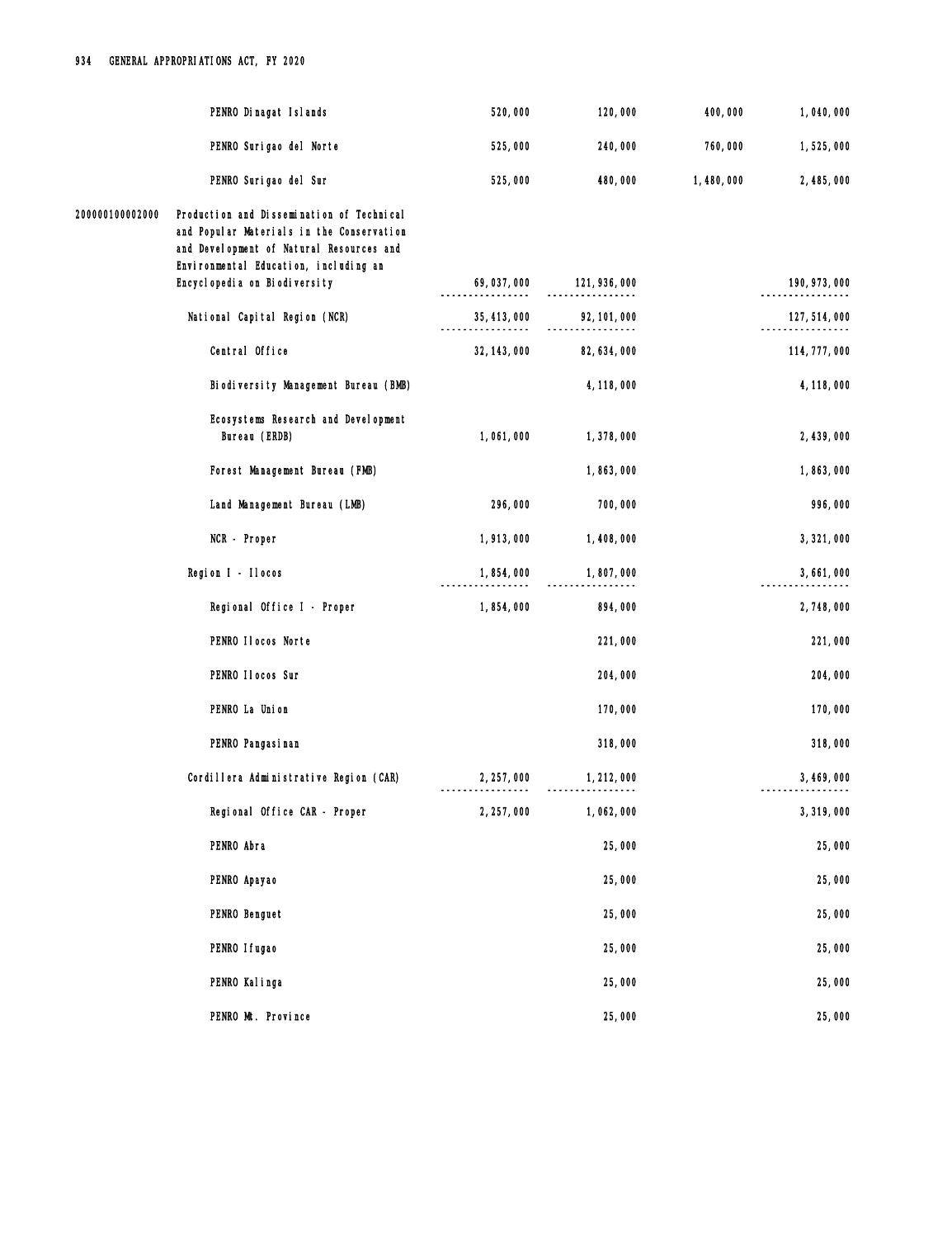| Region II - Cagayan Valley |                              | 1,917,000   | 2,075,000   | 3, 992, 000 |
|----------------------------|------------------------------|-------------|-------------|-------------|
|                            | Regional Office II - Proper  | 1,917,000   | 1,580,000   | 3, 497, 000 |
| PENRO Batanes              |                              |             | 87,000      | 87,000      |
| PENRO Cagayan              |                              |             | 102,000     | 102,000     |
| PENRO Isabela              |                              |             | 102,000     | 102,000     |
| PENRO Nueva Vizcaya        |                              |             | 102,000     | 102,000     |
| PENRO Qui ri no            |                              |             | 102,000     | 102,000     |
| Region III - Central Luzon |                              | 1,336,000   | 2,069,000   | 3, 405, 000 |
|                            | Regional Office III - Proper | 1,336,000   | 1,674,000   | 3,010,000   |
| PENRO Aurora               |                              |             | 68,000      | 68,000      |
| PENRO Bataan               |                              |             | 48,000      | 48,000      |
| PENRO Bul acan             |                              |             | 48,000      | 48,000      |
| PENRO Nueva Ecija          |                              |             | 60,000      | 60,000      |
| PENRO Pampanga             |                              |             | 51,000      | 51,000      |
| PENRO Tarlac               |                              |             | 52,000      | 52,000      |
| PENRO Zambales             |                              |             | 68,000      | 68,000      |
| Region IVA - CALABARZON    |                              | 2, 244, 000 | 1,660,000   | 3,904,000   |
|                            | Regional Office IVA - Proper | 2, 244, 000 | 1, 140, 000 | 3,384,000   |
| PENRO Batangas             |                              |             | 100,000     | 100,000     |
| PENRO Cavite               |                              |             | 60,000      | 60,000      |
| PENRO Laguna               |                              |             | 80,000      | 80,000      |
| PENRO Quezon               |                              |             | 220,000     | 220,000     |
| PENRO Rizal                |                              |             | 60,000      | 60,000      |
| Region IVB - MIMAROPA      |                              | 2, 253, 000 | 2, 254, 000 | 4,507,000   |
|                            | Regional Office IVB - Proper | 2, 253, 000 | 1,808,000   | 4,061,000   |
| PENRO Marinduque           |                              |             | 75,000      | 75,000      |
|                            | PENRO Occidental Mindoro     |             | 55,000      | 55,000      |
|                            | PENRO Oriental Mindoro       |             | 80,000      | 80,000      |
| PENRO Pal awan             |                              |             | 159,000     | 159,000     |
| PENRO Romblon              |                              |             | 77,000      | 77,000      |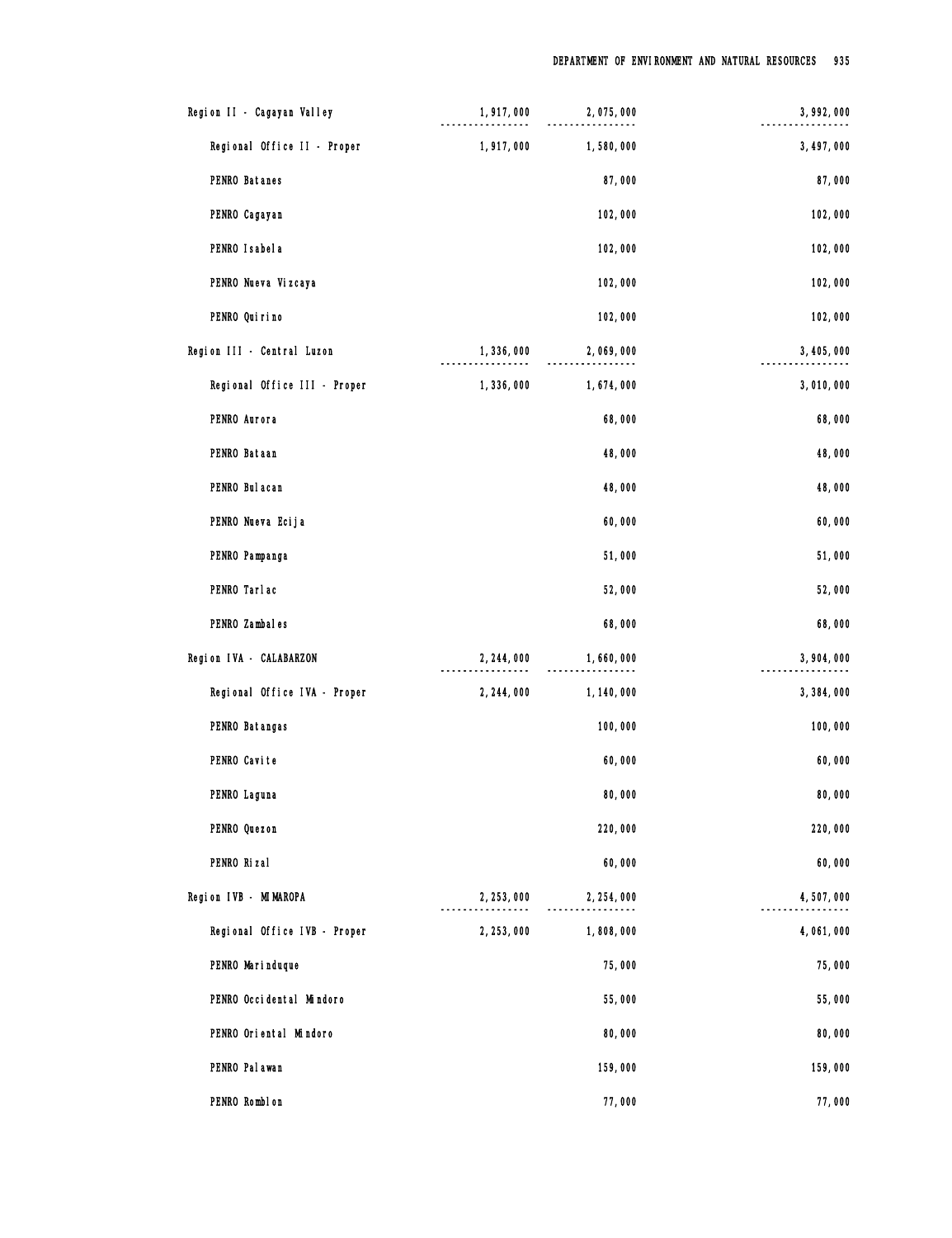| Region V - Bicol                | 2, 264, 000 | 2,077,000   | 4, 341, 000 |
|---------------------------------|-------------|-------------|-------------|
| Regional Office V - Proper      | 2, 264, 000 | 1,957,000   | 4, 221, 000 |
| PENRO Al bay                    |             | 20,000      | 20,000      |
| PENRO Camarines Norte           |             | 20,000      | 20,000      |
| PENRO Camarines Sur             |             | 20,000      | 20,000      |
| PENRO Catanduanes               |             | 20,000      | 20,000      |
| PENRO Masbate                   |             | 20,000      | 20,000      |
| PENRO Sorsogon                  |             | 20,000      | 20,000      |
| Region VI - Western Visayas     | 2, 270, 000 | 2,410,000   | 4,680,000   |
| Regional Office VI - Proper     | 2, 270, 000 | 1,995,000   | 4, 265, 000 |
| PENRO Akl an                    |             | 35,000      | 35,000      |
| PENRO Antique                   |             | 43,000      | 43,000      |
| PENRO Capi z                    |             | 32,000      | 32,000      |
| PENRO Guimaras                  |             | 20,000      | 20,000      |
| PENRO IIoiIo                    |             | 50,000      | 50,000      |
| PENRO Negros Occidental         |             | 235,000     | 235,000     |
| Region VII - Central Visayas    | 2, 270, 000 | 2, 200, 000 | 4, 470, 000 |
| Regional Office VII - Proper    | 2, 270, 000 | 1,514,000   | 3,784,000   |
| PENRO Bohol                     |             | 192,000     | 192,000     |
| PENRO Cebu                      |             | 192,000     | 192,000     |
| PENRO Negros Oriental           |             | 192,000     | 192,000     |
| PENRO Si qui j or               |             | 110,000     | 110,000     |
| Region VIII - Eastern Visayas   | 1,927,000   | 1,848,000   | 3,775,000   |
| Regional Office VIII - Proper   | 1,927,000   | 1,848,000   | 3,775,000   |
| Region IX - Zamboanga Peninsula | 2, 267, 000 | 1,304,000   | 3,571,000   |
| Regional Office IX- Proper      | 2, 267, 000 | 1,304,000   | 3,571,000   |
| Region X - Northern Mindanao    | 2, 267, 000 | 2, 157, 000 | 4, 424, 000 |
| Regional Office X - Proper      | 2, 267, 000 | 2, 157, 000 | 4, 424, 000 |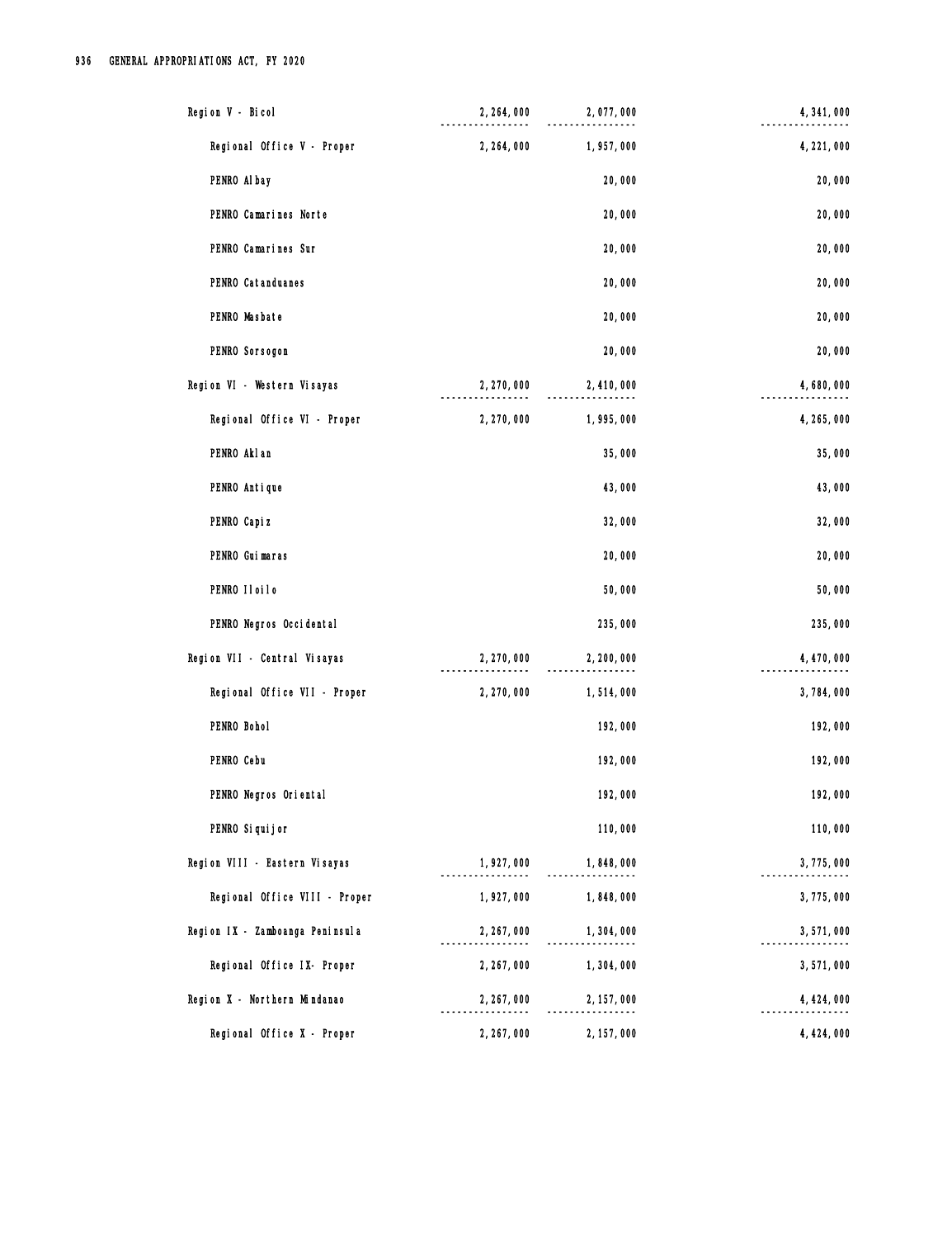|                 | Region XI - Davao                                                              | 2,553,000    | 2, 152, 000                    | 4,705,000     |
|-----------------|--------------------------------------------------------------------------------|--------------|--------------------------------|---------------|
|                 | Regional Office XI - Proper                                                    | 2, 553, 000  | 1,652,000                      | 4, 205, 000   |
|                 | PENRO Compostel a Valley                                                       |              | 100,000                        | 100,000       |
|                 | PENRO Davao Occidental                                                         |              | 100,000                        | 100,000       |
|                 | PENRO Davao Oriental                                                           |              | 100,000                        | 100,000       |
|                 | PENRO Davao del Norte                                                          |              | 100,000                        | 100,000       |
|                 | PENRO Davao del Sur                                                            |              | 100,000                        | 100,000       |
|                 | Region XII - SOCCSKSARGEN                                                      | 3,678,000    | 2,301,000                      | 5,979,000     |
|                 | Regional Office XII - Proper                                                   | 3,678,000    | 1,410,000                      | 5,088,000     |
|                 | PENRO North Cotabato                                                           |              | 223,000                        | 223,000       |
|                 | PENRO Sarangani                                                                |              | 222,000                        | 222,000       |
|                 | PENRO South Cotabato                                                           |              | 223,000                        | 223,000       |
|                 | PENRO Sul tan Kudarat                                                          |              | 223,000                        | 223,000       |
|                 | Region XIII - CARAGA                                                           | 2, 267, 000  | 2,309,000                      | 4,576,000     |
|                 | Regional Office XIII - Proper                                                  | 2, 267, 000  | 2,309,000                      | 4,576,000     |
| 200000100003000 | Legal Services including Operations Against<br>Unlawful Titling of Public Land |              | $195, 236, 000$ $39, 379, 000$ | 234, 615, 000 |
|                 | National Capital Region (NCR)                                                  | 74, 764, 000 | 20, 367, 000                   | 95, 131, 000  |
|                 | Central Office                                                                 | 59, 127, 000 | 17,590,000                     | 76, 717, 000  |
|                 | Biodiversity Management Bureau (BMB)                                           | 1,085,000    | 290,000                        | 1,375,000     |
|                 | Ecosystems Research and Development<br>Bureau (ERDB)                           | 1,085,000    | 193,000                        | 1,278,000     |
|                 | Forest Management Bureau (FMB)                                                 | 1, 205, 000  | 193,000                        | 1,398,000     |
|                 | Land Management Bureau (LMB)                                                   | 6, 329, 000  | 1,067,000                      | 7,396,000     |
|                 | NCR - Proper                                                                   | 5,933,000    | 1,034,000                      | 6,967,000     |
|                 | Region I - Ilocos                                                              | 7,977,000    | 1,575,000                      | 9,552,000     |
|                 | Regional Office I - Proper                                                     | 7,977,000    | 1,575,000                      | 9,552,000     |
|                 | Cordillera Administrative Region (CAR)                                         | 11, 120, 000 | 1,052,000                      | 12, 172, 000  |
|                 | Regional Office CAR - Proper                                                   | 11, 120, 000 | 1,052,000                      | 12, 172, 000  |
|                 | Region II - Cagayan Valley                                                     | 9, 283, 000  | 1, 139, 000                    | 10, 422, 000  |
|                 | Regional Office II - Proper                                                    | 9,283,000    | 1, 139, 000                    | 10, 422, 000  |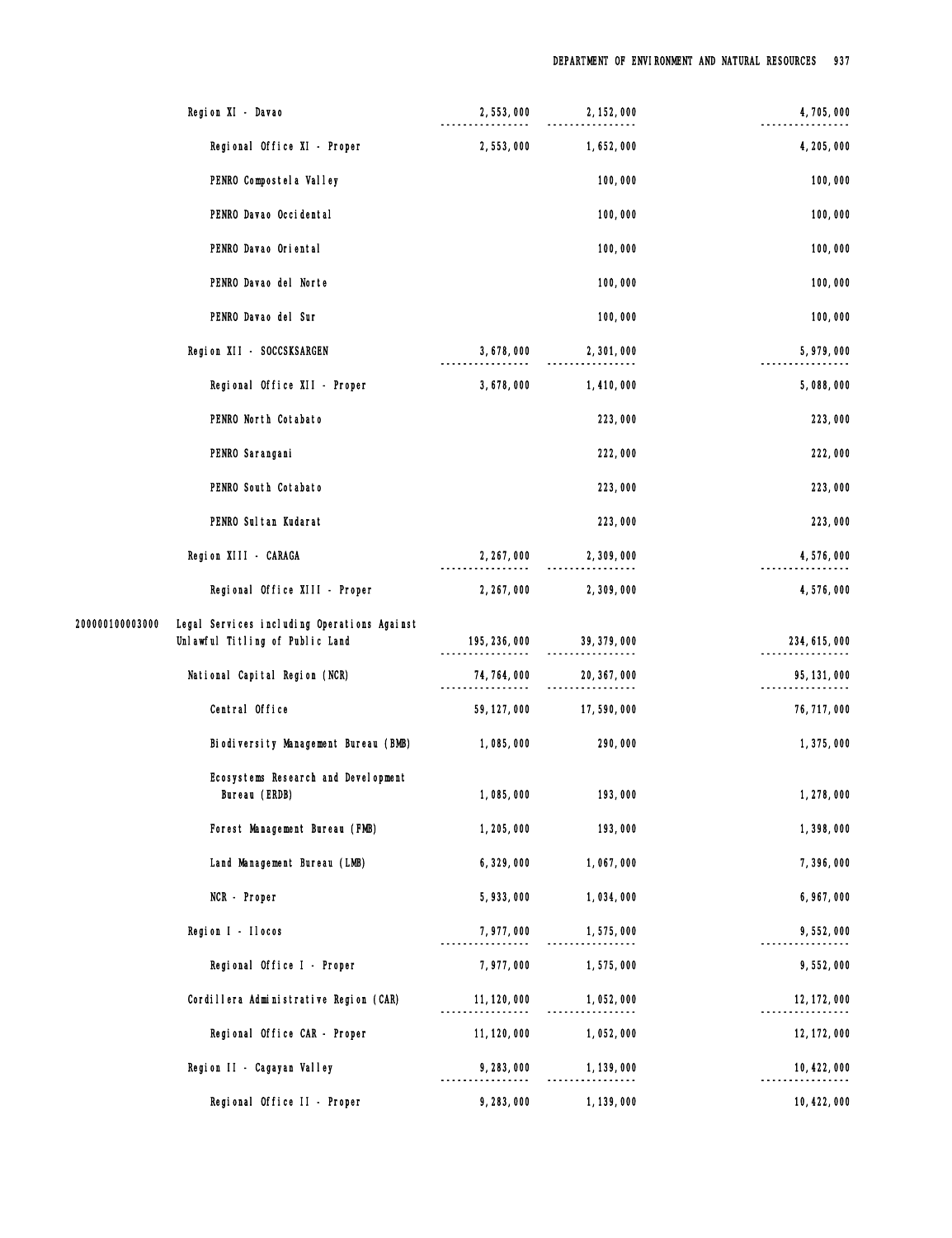| Region III - Central Luzon                                                                                                                                                                 | 9,978,000    | 1, 165, 000                |              | 11, 143, 000  |
|--------------------------------------------------------------------------------------------------------------------------------------------------------------------------------------------|--------------|----------------------------|--------------|---------------|
| Regional Office III - Proper                                                                                                                                                               | 9,978,000    | 1, 165, 000                |              | 11, 143, 000  |
| Region IVA - CALABARZON                                                                                                                                                                    | 10, 204, 000 | 770,000                    |              | 10, 974, 000  |
| Regional Office IVA - Proper                                                                                                                                                               | 10, 204, 000 | 770,000                    |              | 10, 974, 000  |
| Region IVB - MIMAROPA                                                                                                                                                                      | 8, 456, 000  | 1, 433, 000                |              | 9,889,000     |
| Regional Office IVB - Proper                                                                                                                                                               | 8, 456, 000  | 1, 433, 000                |              | 9,889,000     |
| Region V - Bicol                                                                                                                                                                           | 9, 253, 000  | 1,022,000                  |              | 10, 275, 000  |
| Regional Office V - Proper                                                                                                                                                                 | 9, 253, 000  | 1,022,000                  |              | 10, 275, 000  |
| Region VI - Western Visayas                                                                                                                                                                | 9,318,000    | 1, 136, 000                |              | 10, 454, 000  |
| Regional Office VI - Proper                                                                                                                                                                | 9,318,000    | 1, 136, 000                |              | 10, 454, 000  |
| Region VII - Central Visayas                                                                                                                                                               | 7,614,000    | 1, 643, 000                |              | 9, 257, 000   |
| Regional Office VII - Proper                                                                                                                                                               | 7, 614, 000  | 1,643,000                  |              | 9, 257, 000   |
| Region VIII - Eastern Visayas                                                                                                                                                              | 6,883,000    | 1, 474, 000                |              | 8, 357, 000   |
| Regional Office VIII - Proper                                                                                                                                                              | 6,883,000    | 1, 474, 000                |              | 8,357,000     |
| Region IX - Zamboanga Peninsula                                                                                                                                                            | 8,015,000    | 668,000                    |              | 8,683,000     |
| Regional Office IX- Proper                                                                                                                                                                 | 8,015,000    | 668,000                    |              | 8,683,000     |
| Region X - Northern Mindanao                                                                                                                                                               | 6,780,000    | 1, 342, 000                |              | 8, 122, 000   |
| Regional Office X - Proper                                                                                                                                                                 | 6,780,000    | 1,342,000                  |              | 8, 122, 000   |
| Region XI - Davao                                                                                                                                                                          | 7,302,000    | 1, 363, 000                |              | 8,665,000     |
| Regional Office XI - Proper                                                                                                                                                                | 7,302,000    | 1,363,000                  |              | 8,665,000     |
| Region XII - SOCCSKSARGEN                                                                                                                                                                  | 3,748,000    | 1,585,000                  |              | 5, 333, 000   |
| Regional Office XII - Proper                                                                                                                                                               | 3,748,000    | 1,585,000                  |              | 5, 333, 000   |
| Region XIII - CARAGA                                                                                                                                                                       | 4, 541, 000  | 1,645,000                  |              | 6, 186, 000   |
| Regional Office XIII - Proper                                                                                                                                                              | 4, 541, 000  | 1,645,000                  |              | 6,186,000     |
| 200000100004000<br>Conduct of Special Studies, Design and<br>Development in Support of Forestry, Mining<br>and Environmental Management Operations,<br>including Climate Change Resilience | 34, 727, 000 | 223, 503, 000 14, 700, 000 |              | 272, 930, 000 |
| National Capital Region (NCR)                                                                                                                                                              | 34, 727, 000 | 210, 649, 000              | 14, 700, 000 | 260, 076, 000 |
| Central Office                                                                                                                                                                             | 34, 727, 000 | 174, 352, 000              | 14,700,000   | 223, 779, 000 |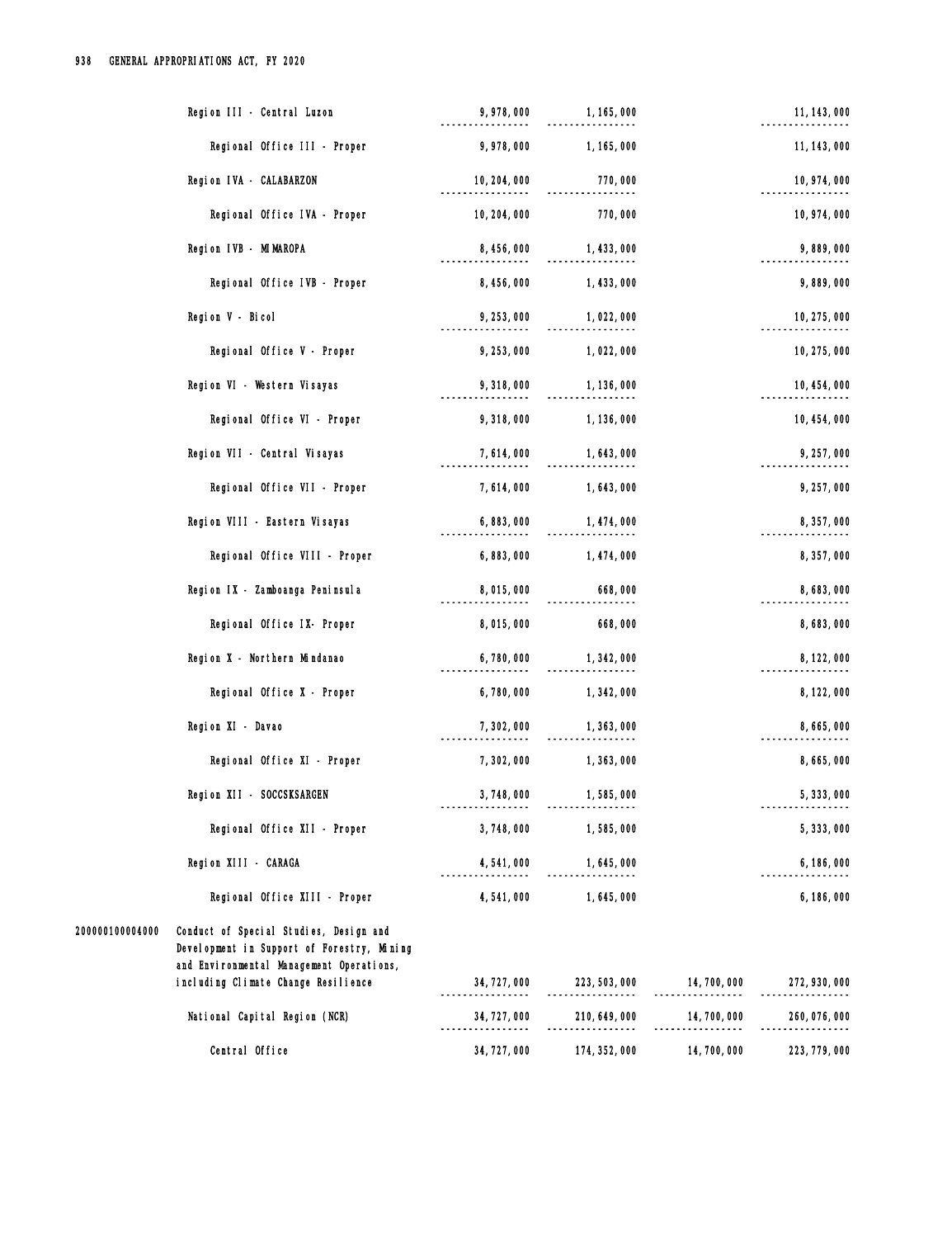|                 | Ecosystems Research and Development<br>Bureau (ERDB)                               |               | 33, 668, 000  | 33, 668, 000  |
|-----------------|------------------------------------------------------------------------------------|---------------|---------------|---------------|
|                 | Forest Management Bureau (FMB)                                                     |               | 2,629,000     | 2,629,000     |
|                 | Region IVB - MIMAROPA                                                              |               | 500,000       | 500,000       |
|                 | Regional Office IVB - Proper                                                       |               | 500,000       | 500,000       |
|                 | Region IX - Zamboanga Peninsula                                                    |               | 500,000       | 500,000       |
|                 | Regional Office IX- Proper                                                         |               | 500,000       | 500,000       |
|                 | Region X - Northern Mindanao                                                       |               | 500,000       | 500,000       |
|                 | Regional Office X - Proper                                                         |               | 500,000       | 500,000       |
|                 | Region XI - Davao                                                                  |               | 10, 354, 000  | 10, 354, 000  |
|                 | Regional Office XI - Proper                                                        |               | 10, 354, 000  | 10, 354, 000  |
|                 | Region XII - SOCCSKSARGEN                                                          |               | 500,000       | 500,000       |
|                 | Regional Office XII - Proper                                                       |               | 500,000       | 500,000       |
|                 | Region XIII - CARAGA                                                               |               | 500,000       | 500,000       |
|                 | Regional Office XIII - Proper                                                      |               | 500,000       | 500,000       |
| 200000100005000 | Formulation and Monitoring of ENR Sector<br>Policies, Plans, Programs and Projects | 438, 544, 000 | 294, 860, 000 | 733, 404, 000 |
|                 | National Capital Region (NCR)                                                      | 202, 788, 000 | 96, 219, 000  | 299, 007, 000 |
|                 | Central Office                                                                     | 31,048,000    | 53, 311, 000  | 84, 359, 000  |
|                 | Biodiversity Management Bureau (BMB)                                               | 47, 734, 000  | 9,961,000     | 57, 695, 000  |
|                 | Ecosystems Research and Development<br>Bureau (ERDB)                               | 2,564,000     | 5,067,000     | 7,631,000     |
|                 | Forest Management Bureau (FMB)                                                     | 73, 315, 000  | 22, 957, 000  | 96, 272, 000  |
|                 | Land Management Bureau (LMB)                                                       | 40, 368, 000  | 3,450,000     | 43, 818, 000  |
|                 | NCR - Proper                                                                       | 7,759,000     | 1, 473, 000   | 9, 232, 000   |
|                 | Region I - Ilocos                                                                  | 17, 108, 000  | 13, 653, 000  | 30, 761, 000  |
|                 | Regional Office I - Proper                                                         | 6,350,000     | 5,051,000     | 11, 401, 000  |
|                 | PENRO Ilocos Norte                                                                 | 1,957,000     | 2,399,000     | 4,356,000     |
|                 | PENRO II ocos Sur                                                                  | 2, 182, 000   | 2,069,000     | 4, 251, 000   |
|                 | PENRO La Union                                                                     | 3,662,000     | 2, 109, 000   | 5,771,000     |
|                 | PENRO Pangasi nan                                                                  | 2,957,000     | 2,025,000     | 4,982,000     |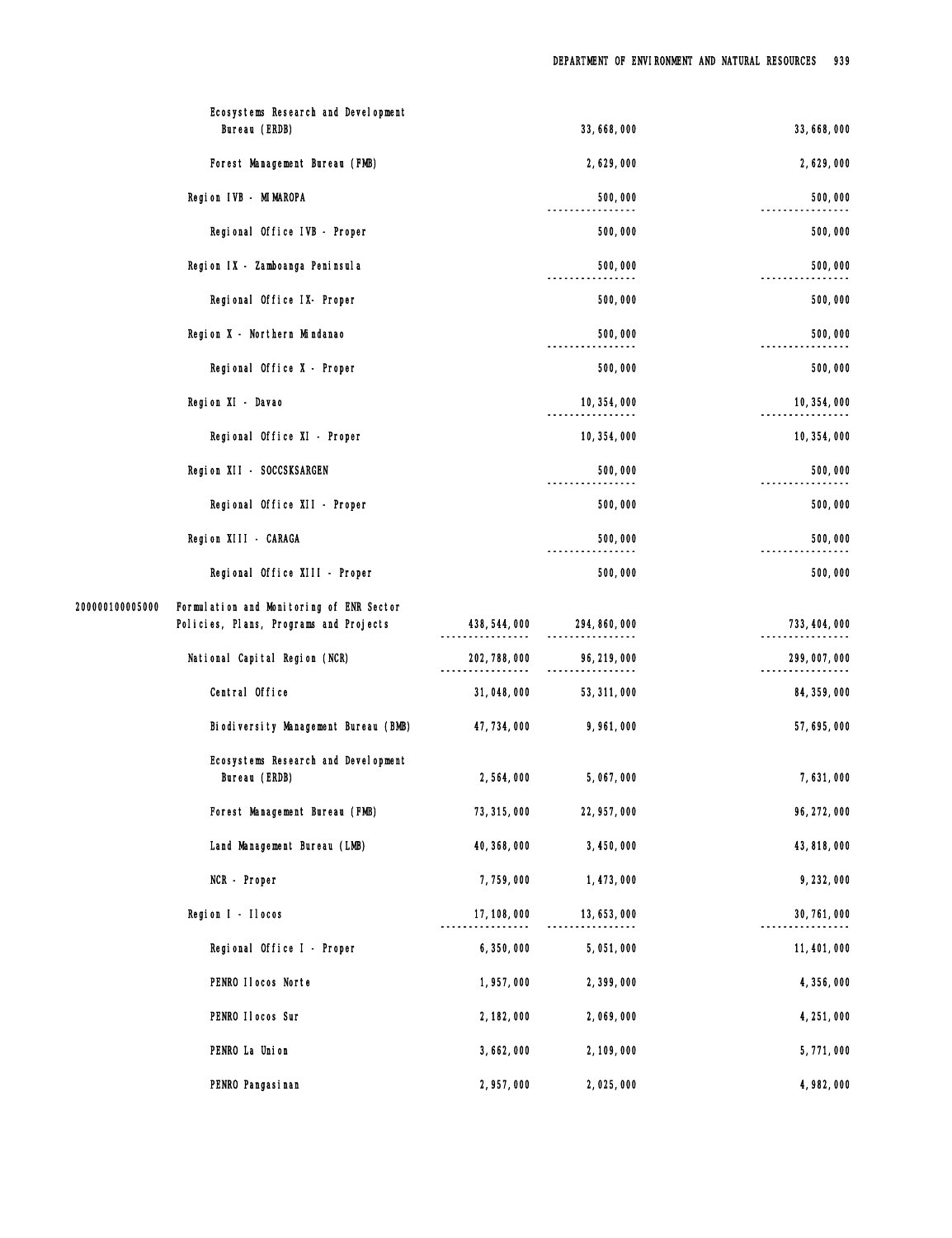| Cordillera Administrative Region (CAR) | 13, 822, 000 | 9,825,000    | 23, 647, 000 |
|----------------------------------------|--------------|--------------|--------------|
| Regional Office CAR - Proper           | 6,080,000    | 2,852,000    | 8,932,000    |
| PENRO Abra                             | 1, 471, 000  | 2,353,000    | 3,824,000    |
| PENRO Apayao                           | 1,446,000    | 238,000      | 1,684,000    |
| PENRO Benguet                          | 1, 449, 000  | 263,000      | 1,712,000    |
| PENRO I fugao                          | 481,000      | 2, 133, 000  | 2, 614, 000  |
| PENRO Kalinga                          | 1, 446, 000  | 1,693,000    | 3, 139, 000  |
| PENRO Mt. Province                     | 1, 449, 000  | 293,000      | 1,742,000    |
| Region II - Cagayan Valley             | 12,546,000   | 11, 363, 000 | 23, 909, 000 |
| Regional Office II - Proper            | 5,659,000    | 6,801,000    | 12, 460, 000 |
| PENRO Batanes                          | 1,439,000    | 228,000      | 1,667,000    |
| PENRO Cagayan                          | 1, 446, 000  | 2,673,000    | 4, 119, 000  |
| PENRO Isabela                          | 1, 107, 000  | 756,000      | 1,863,000    |
| PENRO Nueva Vizcaya                    | 1,449,000    | 488,000      | 1,937,000    |
| PENRO Quirino                          | 1,446,000    | 417,000      | 1,863,000    |
| Region III - Central Luzon             | 39, 209, 000 | 13,507,000   | 52, 716, 000 |
| Regional Office III - Proper           | 6,400,000    | 7,490,000    | 13,890,000   |
| PENRO Aurora                           | 5,776,000    | 902,000      | 6, 678, 000  |
| PENRO Bataan                           | 5,925,000    | 1,081,000    | 7,006,000    |
| PENRO Bul acan                         | 4, 110, 000  | 521,000      | 4,631,000    |
| PENRO Nueva Ecija                      | 3,551,000    | 951,000      | 4,502,000    |
| PENRO Pampanga                         | 4,388,000    | 240,000      | 4, 628, 000  |
| PENRO Tarlac                           | 4,712,000    | 836,000      | 5,548,000    |
| PENRO Zambales                         | 4, 347, 000  | 1,486,000    | 5,833,000    |
| Region IVA - CALABARZON                | 13,085,000   | 13, 292, 000 | 26, 377, 000 |
| Regional Office IVA - Proper           | 6, 227, 000  | 4,859,000    | 11,086,000   |
| PENRO Batangas                         | 1,439,000    | 1,532,000    | 2,971,000    |
| PENRO Cavite                           | 1, 439, 000  | 1,568,000    | 3,007,000    |
| PENRO Laguna                           | 1, 102, 000  | 1,350,000    | 2, 452, 000  |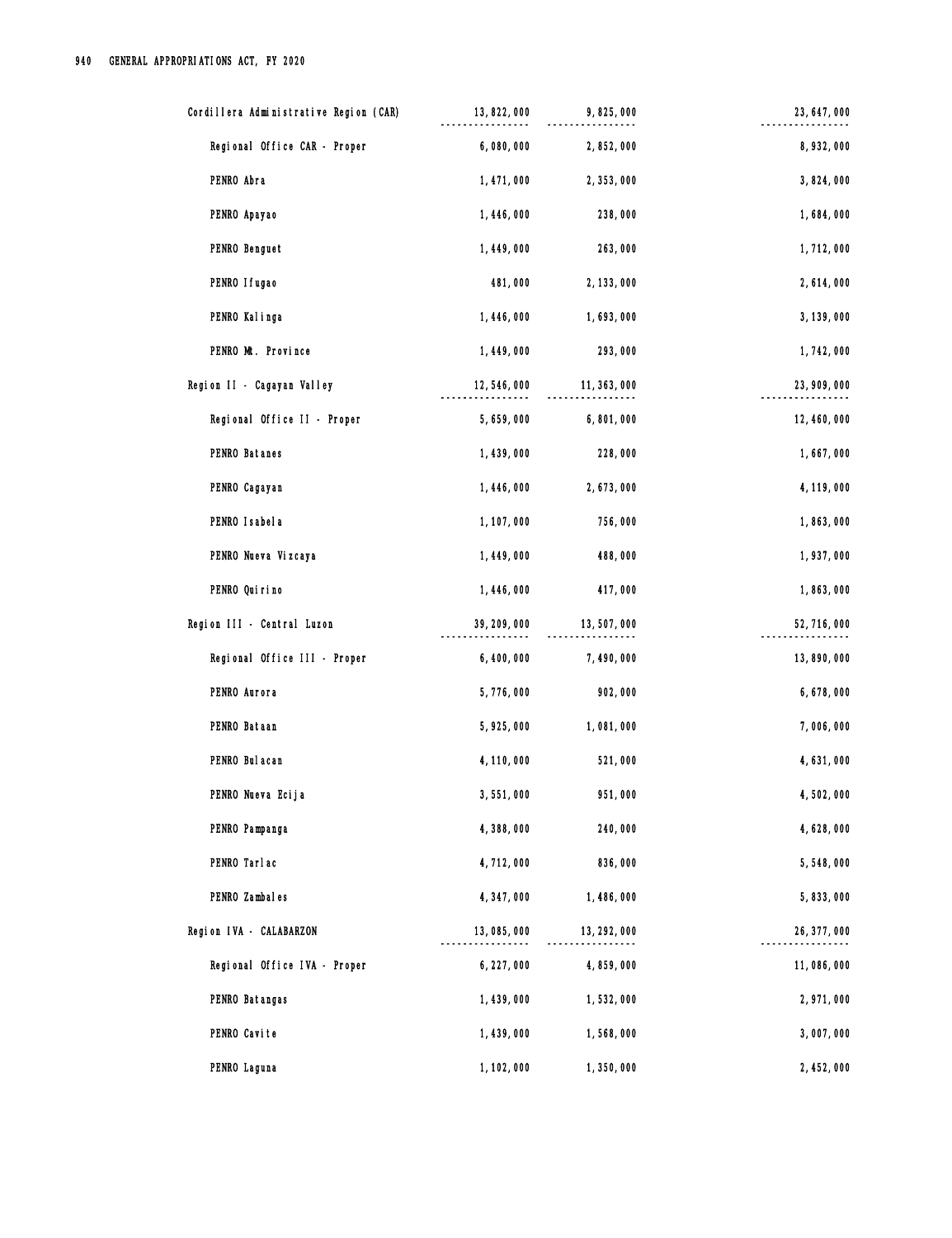| PENRO Quezon                 | 1,439,000    | 2,762,000    | 4, 201, 000  |
|------------------------------|--------------|--------------|--------------|
| PENRO Rizal                  | 1,439,000    | 1,221,000    | 2,660,000    |
| Region IVB - MIMAROPA        | 13, 180, 000 | 13, 627, 000 | 26, 807, 000 |
| Regional Office IVB - Proper | 6, 612, 000  | 2,946,000    | 9,558,000    |
| PENRO Marinduque             | 1, 102, 000  | 802,000      | 1,904,000    |
| PENRO Occidental Mindoro     | 1,439,000    | 3,579,000    | 5,018,000    |
| PENRO Oriental Mindoro       | 1, 102, 000  | 2,576,000    | 3,678,000    |
| PENRO Pal awan               | 1, 449, 000  | 992,000      | 2, 441, 000  |
| PENRO Romblon                | 1,476,000    | 2,732,000    | 4,208,000    |
| Region V - Bicol             | 14, 164, 000 | 9,718,000    | 23, 882, 000 |
| Regional Office V - Proper   | 6,100,000    | 6,252,000    | 12, 352, 000 |
| PENRO Al bay                 | 1,449,000    | 398,000      | 1,847,000    |
| PENRO Camarines Norte        | 1, 449, 000  | 318,000      | 1,767,000    |
| PENRO Camarines Sur          | 822,000      | 1,188,000    | 2,010,000    |
| PENRO Catanduanes            | 1, 449, 000  | 295,000      | 1,744,000    |
| PENRO Masbate                | 1,449,000    | 783,000      | 2, 232, 000  |
| PENRO Sorsogon               | 1,446,000    | 484,000      | 1,930,000    |
| Region VI - Western Visayas  | 15, 627, 000 | 15, 734, 000 | 31, 361, 000 |
| Regional Office VI - Proper  | 6,346,000    | 8, 154, 000  | 14,500,000   |
| PENRO Akl an                 | 1, 446, 000  | 725,000      | 2, 171, 000  |
| PENRO Antique                | 1,700,000    | 2,825,000    | 4,525,000    |
| PENRO Capi z                 | 1, 449, 000  | 1, 245, 000  | 2,694,000    |
| PENRO Guimaras               | 1, 107, 000  | 605,000      | 1,712,000    |
| PENRO IIoiIo                 | 1, 449, 000  | 1,280,000    | 2,729,000    |
| PENRO Negros Occidental      | 2, 130, 000  | 900,000      | 3,030,000    |
| Region VII - Central Visayas | 12, 446, 000 | 15, 484, 000 | 27, 930, 000 |
| Regional Office VII - Proper | 5,684,000    | 4, 484, 000  | 10, 168, 000 |
| PENRO Bohol                  | 1,989,000    | 5,350,000    | 7,339,000    |
| PENRO Cebu                   | 1,449,000    | 2,945,000    | 4,394,000    |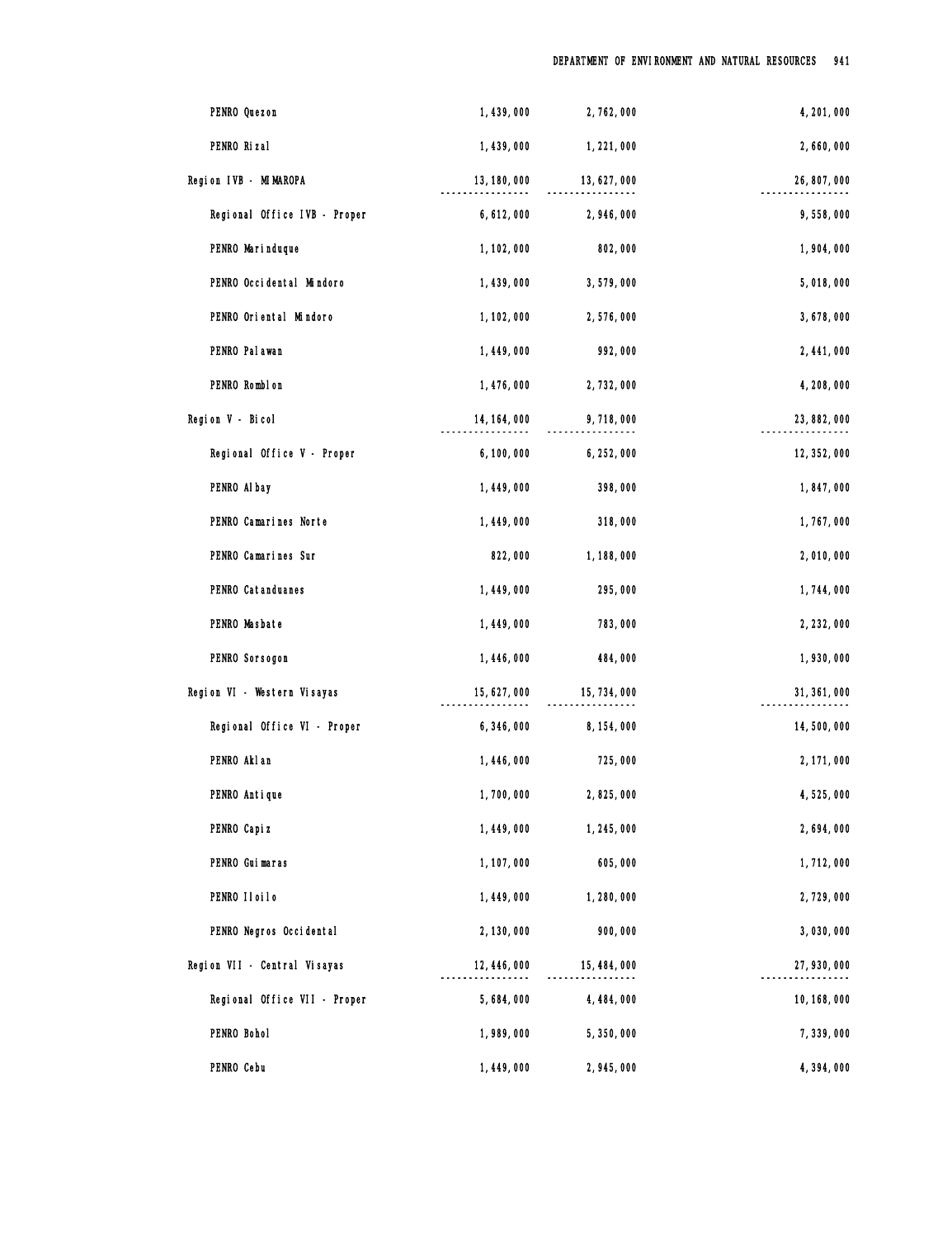| PENRO Negros Oriental           | 1,878,000    | 2, 260, 000  | 4, 138, 000  |
|---------------------------------|--------------|--------------|--------------|
| PENRO Si qui j or               | 1, 446, 000  | 445,000      | 1,891,000    |
| Region VIII - Eastern Visayas   | 13, 331, 000 | 17, 242, 000 | 30, 573, 000 |
| Regional Office VIII - Proper   | 4,984,000    | 7,562,000    | 12,546,000   |
| PENRO Biliran                   | 1, 449, 000  | 300,000      | 1,749,000    |
| PENRO Eastern Samar             | 1, 107, 000  | 1,833,000    | 2,940,000    |
| PENRO Leyte                     | 1, 449, 000  | 3,705,000    | 5, 154, 000  |
| PENRO Northern Samar            | 1, 107, 000  | 1,696,000    | 2,803,000    |
| PENRO Southern Leyte            | 1,449,000    | 608,000      | 2,057,000    |
| PENRO Western Samar             | 1,786,000    | 1,538,000    | 3, 324, 000  |
| Region IX - Zamboanga Peninsula | 11,076,000   | 14, 295, 000 | 25, 371, 000 |
| Regional Office IX- Proper      | 7,697,000    | 9,425,000    | 17, 122, 000 |
| PENRO Zamboanga Si bugay        | 1, 449, 000  | 2,798,000    | 4, 247, 000  |
| PENRO Zamboanga del Norte       | 481,000      | 1,508,000    | 1,989,000    |
| PENRO Zamboanga del Sur         | 1, 449, 000  | 564,000      | 2,013,000    |
| Region X - Northern Mindanao    | 11, 749, 000 | 15, 364, 000 | 27, 113, 000 |
| Regional Office X - Proper      | 5,358,000    | 2,973,000    | 8,331,000    |
| PENRO Buki dnon                 | 1, 433, 000  | 4, 360, 000  | 5,793,000    |
| PENRO Camiguin                  | 966,000      | 1, 193, 000  | 2, 159, 000  |
| PENRO Lanao del Norte           | 1, 449, 000  | 2, 107, 000  | 3,556,000    |
| PENRO Misamis Occidental        | 1,094,000    | 1,715,000    | 2,809,000    |
| PENRO Misamis Oriental          | 1, 449, 000  | 3,016,000    | 4, 465, 000  |
| Region XI - Davao               | 18, 981, 000 | 10, 331, 000 | 29, 312, 000 |
| Regional Office XI - Proper     | 6,460,000    | 4, 127, 000  | 10,587,000   |
| PENRO Compostel a Valley        | 1,907,000    | 241,000      | 2, 148, 000  |
| PENRO Davao Occi dental         | 6,039,000    | 2,054,000    | 8,093,000    |
| PENRO Davao Oriental            | 1, 449, 000  | 1, 414, 000  | 2,863,000    |
| PENRO Davao del Norte           | 1,677,000    | 824,000      | 2,501,000    |
| PENRO Davao del Sur             | 1,449,000    | 1,671,000    | 3, 120, 000  |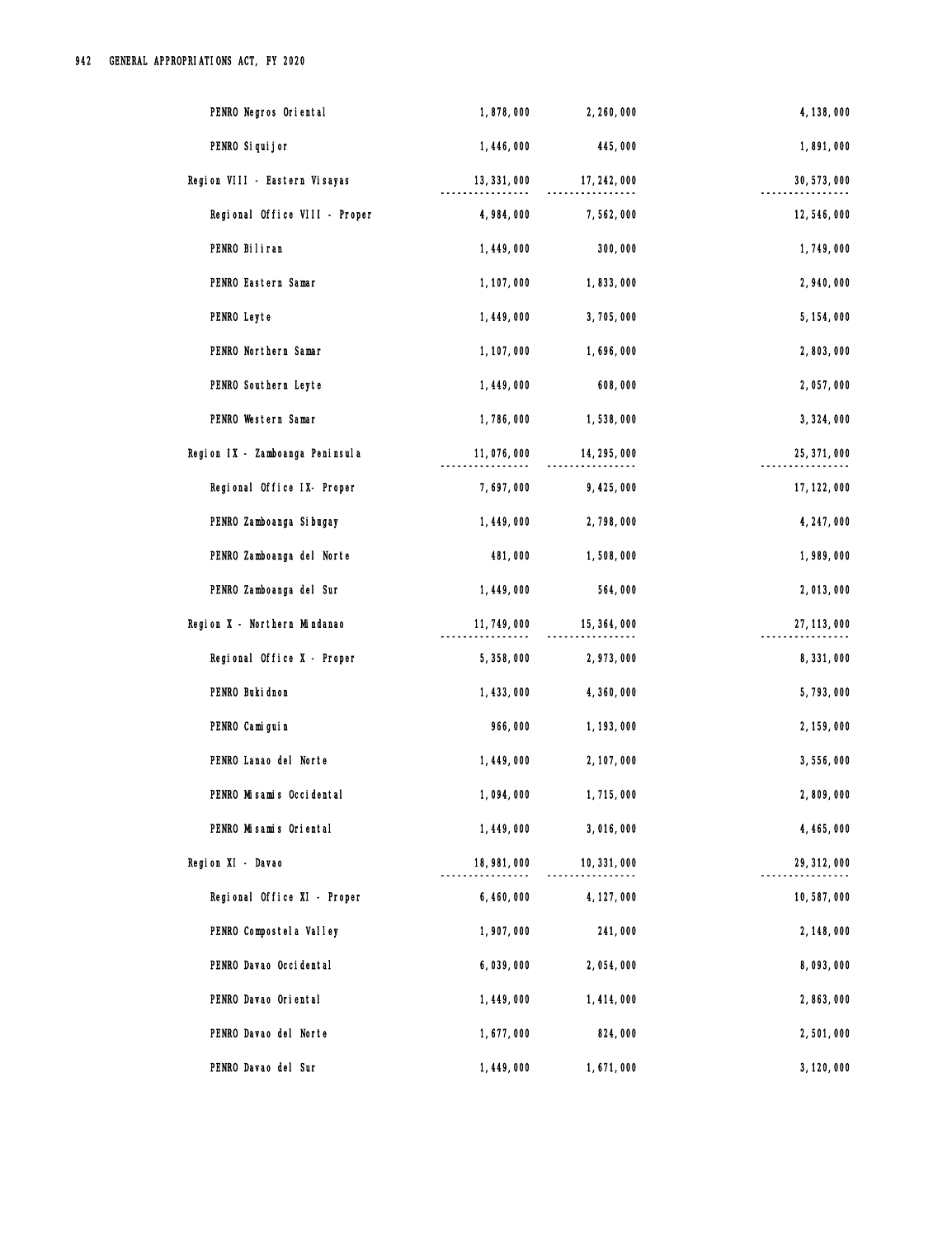|                                  | Region XII - SOCCSKSARGEN                                                 | 13, 220, 000                     | 10, 793, 000                                                         |                                 | 24, 013, 000     |
|----------------------------------|---------------------------------------------------------------------------|----------------------------------|----------------------------------------------------------------------|---------------------------------|------------------|
|                                  | Regional Office XII - Proper                                              | 7,931,000                        | 7,315,000                                                            |                                 | 15, 246, 000     |
|                                  | PENRO North Cotabato                                                      | 3,378,000                        | 860,000                                                              |                                 | 4, 238, 000      |
|                                  | PENRO Sarangani                                                           |                                  | 1,219,000                                                            |                                 | 1,219,000        |
|                                  | PENRO South Cotabato                                                      |                                  | 519,000                                                              |                                 | 519,000          |
|                                  | PENRO Sul tan Kudarat                                                     | 1,911,000                        | 880,000                                                              |                                 | 2,791,000        |
|                                  | Region XIII - CARAGA                                                      | 16, 212, 000                     | 14, 413, 000                                                         |                                 | 30, 625, 000     |
|                                  | Regional Office XIII - Proper                                             | 5,770,000                        | 5,753,000                                                            |                                 | 11,523,000       |
|                                  | PENRO Agusan del Norte                                                    | 2,849,000                        | 1, 109, 000                                                          |                                 | 3,958,000        |
|                                  | PENRO Agusan del Sur                                                      | 1,449,000                        | 2,727,000                                                            |                                 | 4, 176, 000      |
|                                  | PENRO Dinagat Islands                                                     | 1, 449, 000                      | 1,986,000                                                            |                                 | 3, 435, 000      |
|                                  | PENRO Surigao del Norte                                                   | 1, 449, 000                      | 1,393,000                                                            |                                 | 2,842,000        |
|                                  | PENRO Surigao del Sur                                                     | 3, 246, 000                      | 1, 445, 000                                                          |                                 | 4,691,000        |
| 200000100006000                  | Ecosystem Research Development and Extension<br>Services                  |                                  | 141, 193, 000 94, 296, 000                                           |                                 | 235, 489, 000    |
|                                  | National Capital Region (NCR)                                             | 141, 193, 000                    | 94, 296, 000                                                         |                                 | 235, 489, 000    |
|                                  | Ecosystems Research and Development<br>Bureau (ERDB)                      | 141, 193, 000                    | 94, 296, 000                                                         |                                 | 235, 489, 000    |
| Sub-total, Support to Operations |                                                                           | 995, 707, 000                    | 945, 430, 000                                                        | 158, 440, 000                   | 2,099,577,000    |
| 300000000000000                  | Operations                                                                |                                  |                                                                      |                                 |                  |
| 310000000000000                  | Natural resources sustainably managed                                     |                                  | 4, 030, 099, 000 6, 680, 763, 000 3, 052, 950, 000 13, 763, 812, 000 |                                 |                  |
| 310100000000000                  | NATURAL RESOURCES ENFORCEMENT AND REGULATORY<br><b>PROGRAM</b>            | 483, 321, 000                    |                                                                      |                                 |                  |
| 310100100001000                  | Natural Resources management<br>arrangement/agreement and permit issuance | 483, 321, 000                    | 821, 818, 000 113, 000, 000                                          |                                 | 1, 418, 139, 000 |
|                                  | National Capital Region (NCR)                                             | 20, 120, 000<br>________________ | 164,553,000                                                          | 5, 440, 000<br>---------------- | 190, 113, 000    |
|                                  | Central Office                                                            |                                  | 82, 304, 000                                                         |                                 | 82, 304, 000     |
|                                  | Biodiversity Management Bureau (BMB)                                      |                                  | 1,400,000                                                            |                                 | 1,400,000        |
|                                  | Forest Management Bureau (FMB)                                            |                                  | 71, 021, 000                                                         | 5, 160, 000                     | 76, 181, 000     |
|                                  | Land Management Bureau (LMB)                                              |                                  | 3,000,000                                                            |                                 | 3,000,000        |
|                                  | NCR - Proper                                                              | 20, 120, 000                     | 6,828,000                                                            | 280,000                         | 27, 228, 000     |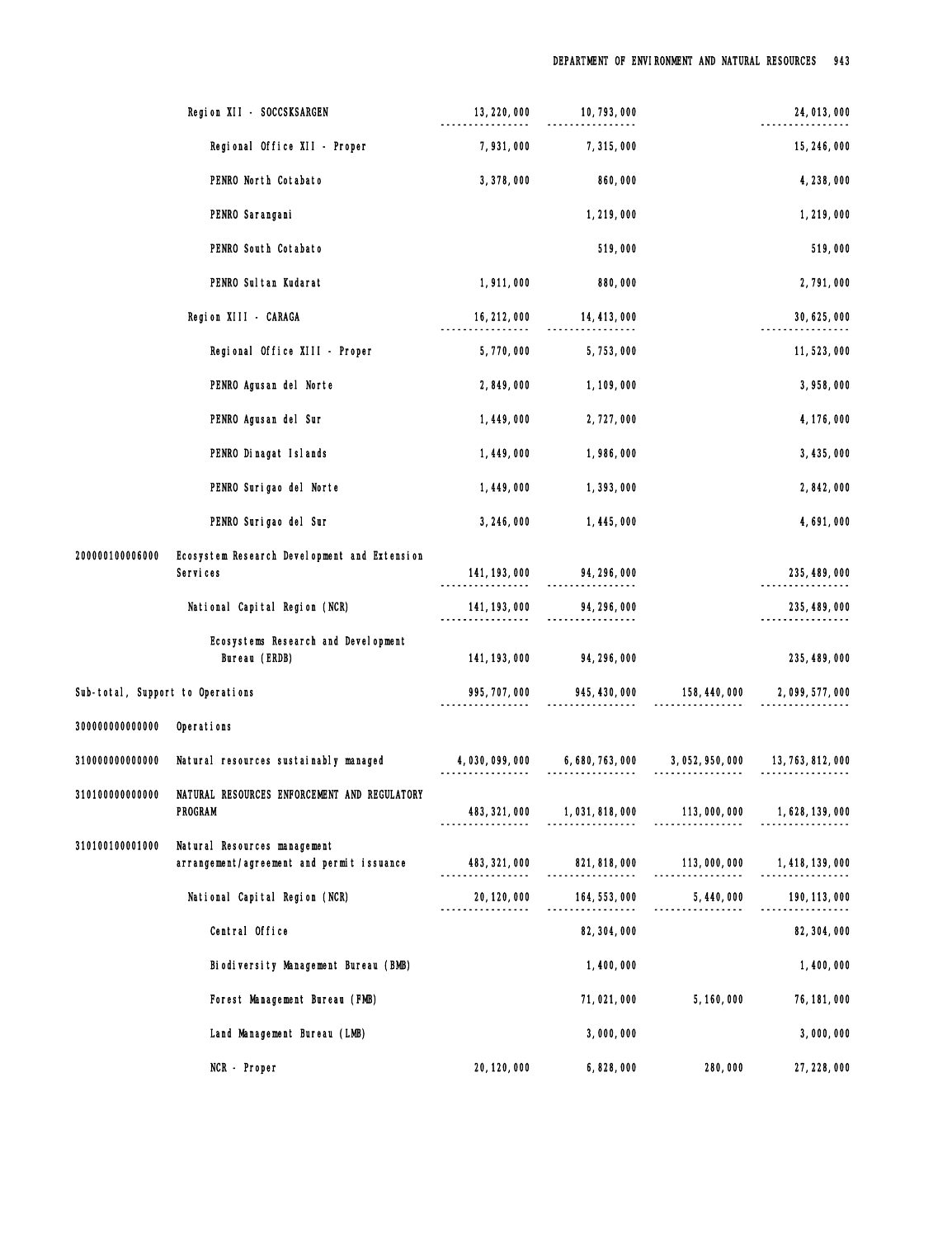| Region I - Ilocos                      | 20, 871, 000 | 28, 929, 000 | 6,020,000    | 55, 820, 000  |
|----------------------------------------|--------------|--------------|--------------|---------------|
| Regional Office I - Proper             | 7,405,000    | 4, 657, 000  | 280,000      | 12, 342, 000  |
| PENRO Ilocos Norte                     | 4, 176, 000  | 6, 282, 000  | 930,000      | 11, 388, 000  |
| PENRO II ocos Sur                      | 4, 167, 000  | 6,015,000    | 930,000      | 11, 112, 000  |
| PENRO La Union                         | 1, 175, 000  | 3,481,000    | 550,000      | 5,206,000     |
| PENRO Pangasi nan                      | 3,948,000    | 8, 494, 000  | 3,330,000    | 15, 772, 000  |
| Cordillera Administrative Region (CAR) | 22, 546, 000 | 84, 165, 000 | 5,860,000    | 112, 571, 000 |
| Regional Office CAR - Proper           | 2,690,000    | 11, 172, 000 | 280,000      | 14, 142, 000  |
| PENRO Abra                             | 2,782,000    | 12, 185, 000 | 930,000      | 15,897,000    |
| PENRO Apayao                           | 4, 458, 000  | 14,021,000   | 930,000      | 19, 409, 000  |
| PENRO Benguet                          | 2,542,000    | 7,033,000    | 930,000      | 10,505,000    |
| PENRO I fugao                          | 3,724,000    | 6, 972, 000  | 930,000      | 11, 626, 000  |
| PENRO Kalinga                          | 4, 260, 000  | 19,060,000   | 930,000      | 24, 250, 000  |
| PENRO Mt. Province                     | 2,090,000    | 13, 722, 000 | 930,000      | 16, 742, 000  |
| Region II - Cagayan Valley             | 27, 151, 000 | 44, 513, 000 | 10, 250, 000 | 81, 914, 000  |
| Regional Office II - Proper            | 4, 468, 000  | 7,992,000    | 280,000      | 12, 740, 000  |
| PENRO Batanes                          | 926,000      | 1,992,000    | 550,000      | 3, 468, 000   |
| PENRO Cagayan                          | 7, 487, 000  | 10, 672, 000 | 3,630,000    | 21,789,000    |
| PENRO I sabel a                        | 7,486,000    | 12, 755, 000 | 3,930,000    | 24, 171, 000  |
| PENRO Nueva Vizcaya                    | 5,384,000    | 6, 114, 000  | 930,000      | 12, 428, 000  |
| PENRO Qui ri no                        | 1,400,000    | 4,988,000    | 930,000      | 7,318,000     |
| Region III - Central Luzon             | 17, 396, 000 | 60, 810, 000 | 8,510,000    | 86, 716, 000  |
| Regional Office III - Proper           | 7,190,000    | 11, 398, 000 | 2,380,000    | 20, 968, 000  |
| PENRO Aurora                           | 8,354,000    | 7,641,000    | 930,000      | 16, 925, 000  |
| PENRO Bataan                           | 1, 150, 000  | 5,336,000    | 930,000      | 7,416,000     |
| PENRO Bul acan                         |              | 7,226,000    | 930,000      | 8, 156, 000   |
| PENRO Nueva Ecija                      |              | 11, 172, 000 | 930,000      | 12, 102, 000  |
| PENRO Pampanga                         | 702,000      | 3, 332, 000  | 550,000      | 4,584,000     |
| PENRO Tarlac                           |              | 5,949,000    | 930,000      | 6,879,000     |
| PENRO Zambales                         |              | 8,756,000    | 930,000      | 9,686,000     |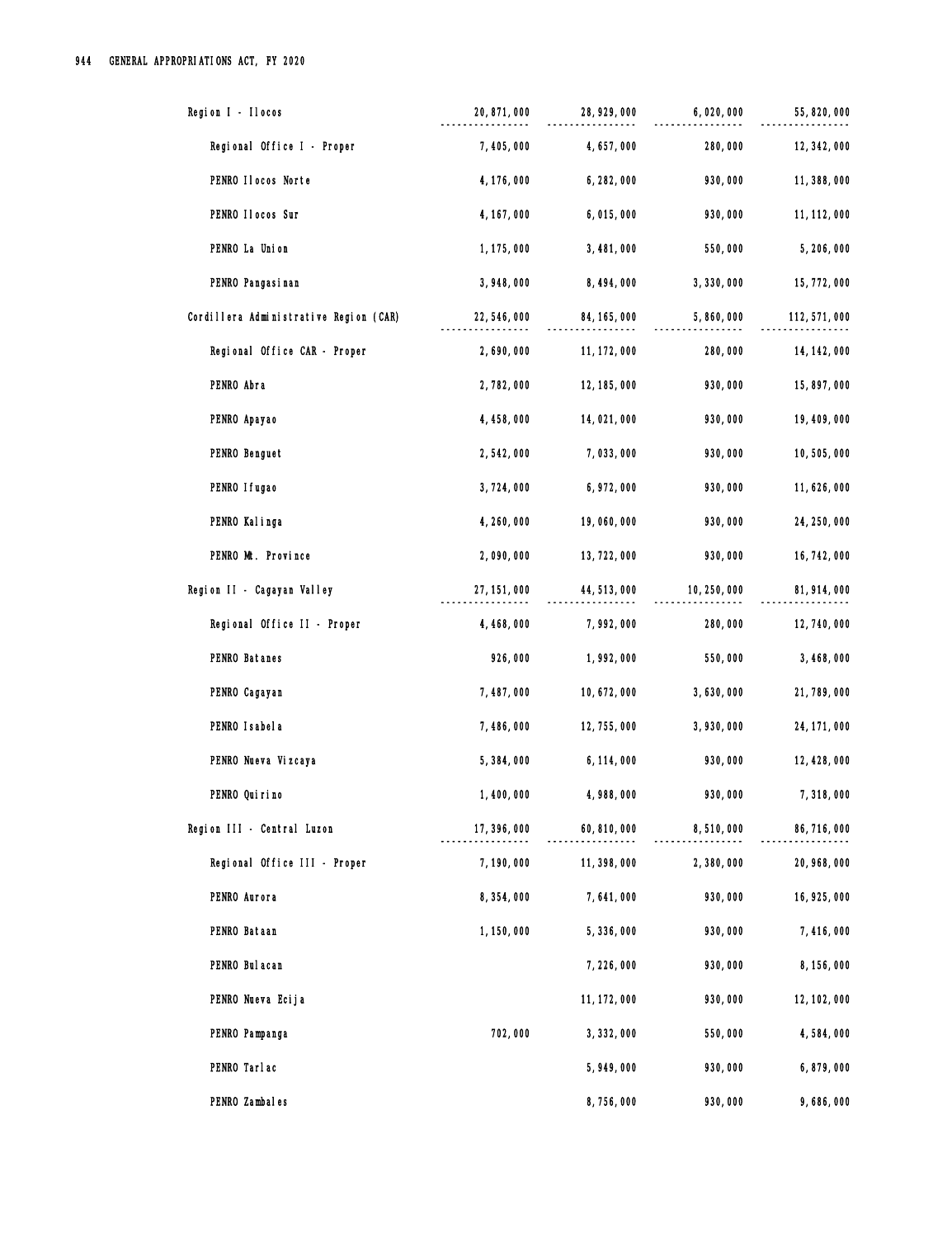| Region IVA - CALABARZON      | 36, 811, 000 | 47, 345, 000 | 4, 470, 000 | 88, 626, 000 |
|------------------------------|--------------|--------------|-------------|--------------|
| Regional Office IVA - Proper | 5, 496, 000  | 10,858,000   | 280,000     | 16, 634, 000 |
| PENRO Batangas               | 1, 181, 000  | 6,307,000    | 930,000     | 8,418,000    |
| PENRO Cavite                 | 2,313,000    | 3,740,000    | 550,000     | 6,603,000    |
| PENRO Laguna                 | 3,746,000    | 5,826,000    | 630,000     | 10, 202, 000 |
| PENRO Quezon                 | 20, 519, 000 | 14,536,000   | 1,530,000   | 36, 585, 000 |
| PENRO Rizal                  | 3,556,000    | 6,078,000    | 550,000     | 10, 184, 000 |
| Region IVB - MIMAROPA        | 42, 370, 000 | 36, 343, 000 | 9,570,000   | 88, 283, 000 |
| Regional Office IVB - Proper | 7,371,000    | 6,943,000    | 280,000     | 14,594,000   |
| PENRO Marinduque             | 1,892,000    | 2, 169, 000  | 550,000     | 4, 611, 000  |
| PENRO Occidental Mindoro     | 7,304,000    | 5,280,000    | 930,000     | 13, 514, 000 |
| PENRO Oriental Mindoro       | 6,538,000    | 4,832,000    | 930,000     | 12, 300, 000 |
| PENRO Pal awan               | 16, 930, 000 | 14, 736, 000 | 6,330,000   | 37, 996, 000 |
| PENRO Romblon                | 2,335,000    | 2,383,000    | 550,000     | 5,268,000    |
| Region V - Bicol             | 31, 668, 000 | 37, 733, 000 | 4,720,000   | 74, 121, 000 |
| Regional Office V - Proper   | 6,236,000    | 7,294,000    | 280,000     | 13,810,000   |
| PENRO Al bay                 | 2, 299, 000  | 4,839,000    | 630,000     | 7,768,000    |
| PENRO Camarines Norte        | 2,986,000    | 3,550,000    | 550,000     | 7,086,000    |
| PENRO Camarines Sur          | 11, 986, 000 | 8,589,000    | 1,230,000   | 21,805,000   |
| PENRO Catanduanes            | 2, 484, 000  | 3,882,000    | 550,000     | 6,916,000    |
| PENRO Masbate                | 3,760,000    | 5,578,000    | 930,000     | 10, 268, 000 |
| PENRO Sorsogon               | 1,917,000    | 4,001,000    | 550,000     | 6, 468, 000  |
| Region VI - Western Visayas  | 37, 053, 000 | 47, 390, 000 | 5,320,000   | 89, 763, 000 |
| Regional Office VI - Proper  | 962,000      | 8,456,000    | 280,000     | 9,698,000    |
| PENRO Akl an                 | 4, 184, 000  | 5,949,000    | 550,000     | 10,683,000   |
| PENRO Antique                | 5,806,000    | 7,837,000    | 930,000     | 14, 573, 000 |
| PENRO Capi z                 | 1,634,000    | 3, 180, 000  | 550,000     | 5,364,000    |
| PENRO Guimaras               | 3,702,000    | 2,317,000    | 550,000     | 6,569,000    |
| PENRO IIoiIo                 | 11, 166, 000 | 7,392,000    | 1,230,000   | 19,788,000   |
| PENRO Negros Occidental      | 9,599,000    | 12, 259, 000 | 1,230,000   | 23,088,000   |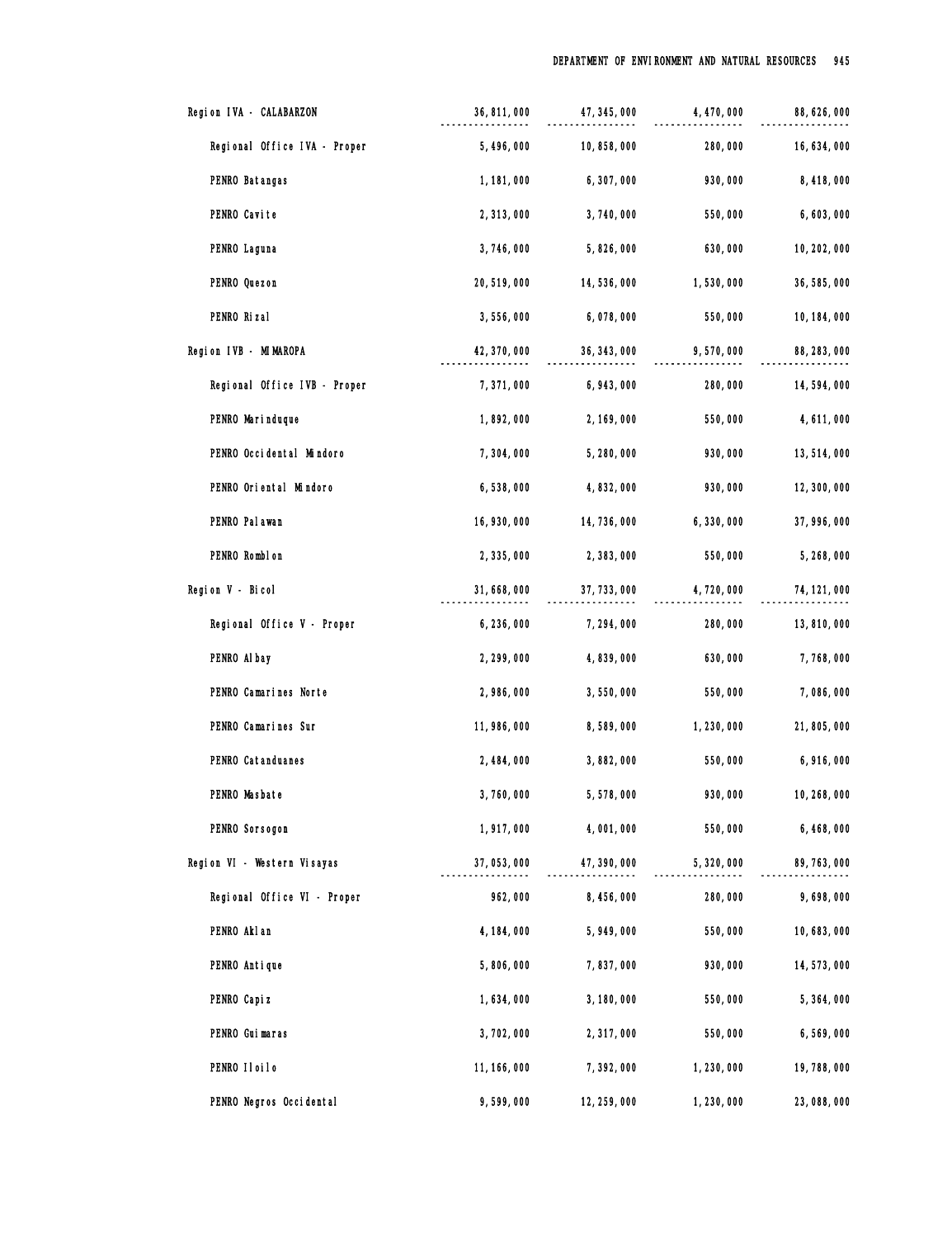| Region VII - Central Visayas    | 31, 820, 000 | 32, 229, 000 | 3,840,000   | 67, 889, 000 |
|---------------------------------|--------------|--------------|-------------|--------------|
| Regional Office VII - Proper    | 12, 937, 000 | 9,407,000    | 280,000     | 22, 624, 000 |
| PENRO Bohol                     | 5, 119, 000  | 5,940,000    | 1,040,000   | 12,099,000   |
| PENRO Cebu                      | 6,064,000    | 6, 439, 000  | 1,040,000   | 13, 543, 000 |
| PENRO Negros Oriental           | 6,081,000    | 7,876,000    | 930,000     | 14,887,000   |
| PENRO Si qui j or               | 1,619,000    | 2,567,000    | 550,000     | 4,736,000    |
| Region VIII - Eastern Visayas   | 24, 817, 000 | 30, 899, 000 | 5,780,000   | 61, 496, 000 |
| Regional Office VIII - Proper   | 6, 119, 000  | 1, 111, 000  | 280,000     | 7,510,000    |
| PENRO Biliran                   | 705,000      | 2, 149, 000  | 550,000     | 3, 404, 000  |
| PENRO Eastern Samar             | 2,548,000    | 5,235,000    | 930,000     | 8,713,000    |
| PENRO Leyte                     | 5, 404, 000  | 7,881,000    | 1,230,000   | 14,515,000   |
| PENRO Northern Samar            | 3, 253, 000  | 4,560,000    | 930,000     | 8,743,000    |
| PENRO Southern Leyte            | 3, 260, 000  | 5,055,000    | 930,000     | 9,245,000    |
| PENRO Western Samar             | 3,528,000    | 4,908,000    | 930,000     | 9,366,000    |
| Region IX - Zamboanga Peninsula | 33, 223, 000 | 34, 783, 000 | 6,070,000   | 74,076,000   |
| Regional Office IX- Proper      | 6,430,000    | 2,832,000    | 280,000     | 9,542,000    |
| PENRO Zamboanga Si bugay        | 11, 103, 000 | 12,060,000   | 3, 330, 000 | 26, 493, 000 |
| PENRO Zamboanga del Norte       | 9,899,000    | 12,838,000   | 1,530,000   | 24, 267, 000 |
| PENRO Zamboanga del Sur         | 5,791,000    | 7,053,000    | 930,000     | 13, 774, 000 |
| Region X - Northern Mindanao    | 40,089,000   | 40, 323, 000 | 5,390,000   | 85, 802, 000 |
| Regional Office X - Proper      | 2,336,000    | 2, 247, 000  | 280,000     | 4,863,000    |
| PENRO Buki dnon                 | 18, 451, 000 | 16,593,000   | 1,530,000   | 36, 574, 000 |
| PENRO Camiguin                  | 3, 348, 000  | 2, 479, 000  | 550,000     | 6,377,000    |
| PENRO Lanao del Norte           | 5,418,000    | 4, 933, 000  | 1,010,000   | 11, 361, 000 |
| PENRO Misamis Occidental        | 5,375,000    | 6,694,000    | 1,010,000   | 13,079,000   |
| PENRO Misamis Oriental          | 5, 161, 000  | 7,377,000    | 1,010,000   | 13,548,000   |
| Region XI - Davao               | 21, 399, 000 | 46, 159, 000 | 7,470,000   | 75,028,000   |
| Regional Office XI - Proper     | 5,872,000    | 12,670,000   | 280,000     | 18, 822, 000 |
| PENRO Compostel a Valley        | 3, 279, 000  | 6, 647, 000  | 3,030,000   | 12, 956, 000 |
| PENRO Davao Occidental          |              | 3,003,000    | 550,000     | 3,553,000    |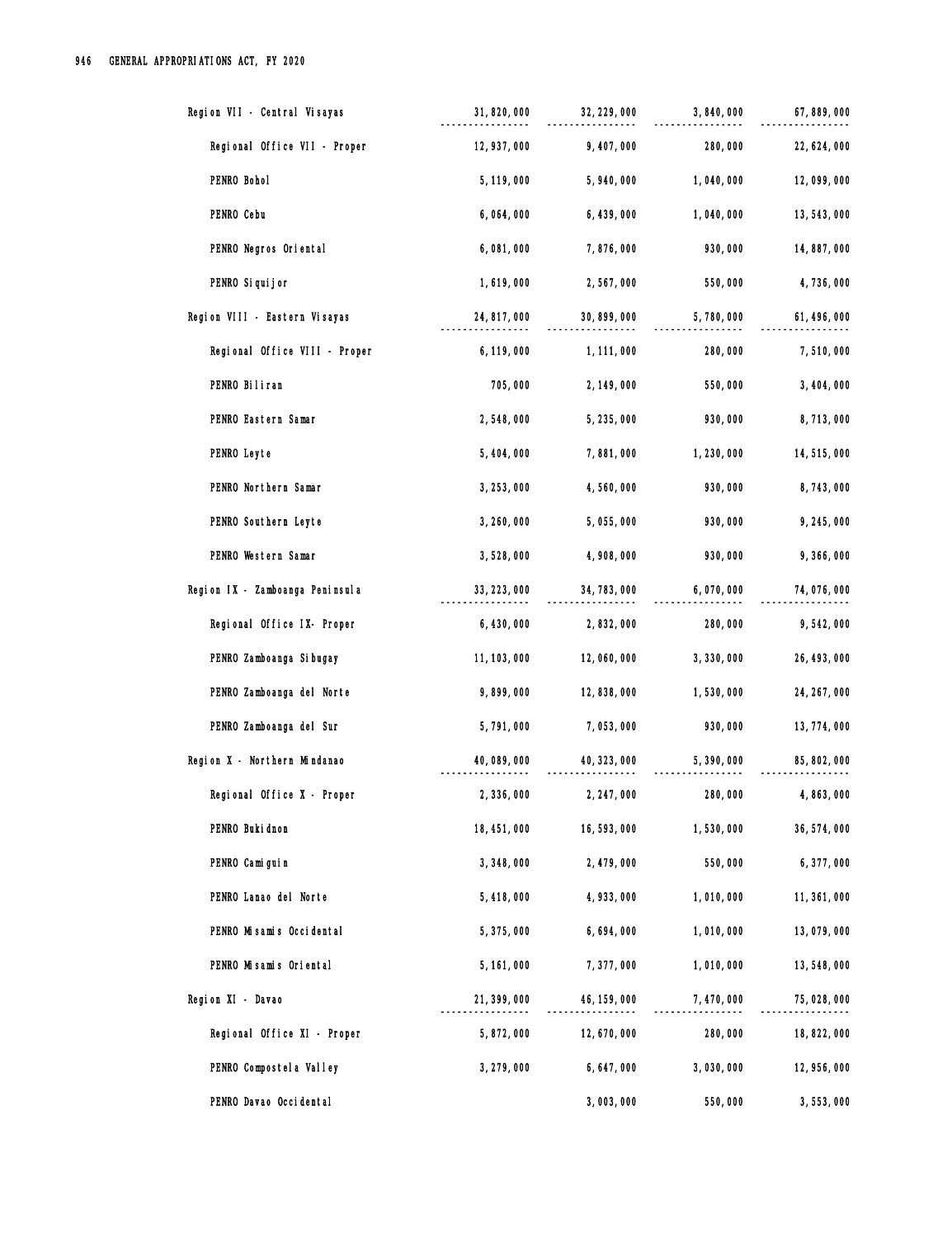|                 | PENRO Davao Oriental                                                       | 5,657,000    | 10,550,000   | 1,530,000    | 17, 737, 000  |
|-----------------|----------------------------------------------------------------------------|--------------|--------------|--------------|---------------|
|                 | PENRO Davao del Norte                                                      | 3, 302, 000  | 5,634,000    | 930,000      | 9,866,000     |
|                 | PENRO Davao del Sur                                                        | 3, 289, 000  | 7,655,000    | 1, 150, 000  | 12,094,000    |
|                 | Region XII - SOCCSKSARGEN                                                  | 35, 366, 000 | 33,019,000   | 6,540,000    | 74, 925, 000  |
|                 | Regional Office XII - Proper                                               | 4, 977, 000  | 2,558,000    | 280,000      | 7,815,000     |
|                 | PENRO North Cotabato                                                       | 11,599,000   | 9,465,000    | 1,040,000    | 22, 104, 000  |
|                 | PENRO Sarangani                                                            | 3,802,000    | 7,308,000    | 1,040,000    | 12, 150, 000  |
|                 | PENRO South Cotabato                                                       | 4, 237, 000  | 7, 203, 000  | 3, 140, 000  | 14,580,000    |
|                 | PENRO Sul tan Kudarat                                                      | 10, 751, 000 | 6,485,000    | 1,040,000    | 18, 276, 000  |
|                 | Region XIII - CARAGA                                                       | 40, 621, 000 | 52, 625, 000 | 17, 750, 000 | 110, 996, 000 |
|                 | Regional Office XIII - Proper                                              | 9,612,000    | 11, 758, 000 | 280,000      | 21, 650, 000  |
|                 | PENRO Agusan del Norte                                                     | 2, 134, 000  | 8,365,000    | 930,000      | 11, 429, 000  |
|                 | PENRO Agusan del Sur                                                       | 20, 401, 000 | 12,807,000   | 9,930,000    | 43, 138, 000  |
|                 | PENRO Dinagat Islands                                                      | 878,000      | 3, 166, 000  | 550,000      | 4,594,000     |
|                 | PENRO Surigao del Norte                                                    | 1,645,000    | 5,980,000    | 630,000      | 8, 255, 000   |
|                 | PENRO Surigao del Sur                                                      | 5,951,000    | 10,549,000   | 5,430,000    | 21, 930, 000  |
| 310100100002000 | Operations against illegal environment and<br>natural resources activities |              | 210,000,000  |              | 210,000,000   |
|                 | National Capital Region (NCR)                                              |              | 194,000,000  |              | 194,000,000   |
|                 | Central Office                                                             |              | 194,000,000  |              | 194,000,000   |
|                 | Region I - Ilocos                                                          |              | 2,000,000    |              | 2,000,000     |
|                 | Regional Office I - Proper                                                 |              | 746,000      |              | 746,000       |
|                 | PENRO IIocos Norte                                                         |              | 308,000      |              | 308,000       |
|                 | PENRO II ocos Sur                                                          |              | 308,000      |              | 308,000       |
|                 | PENRO La Union                                                             |              | 277,000      |              | 277,000       |
|                 | PENRO Pangasi nan                                                          |              | 361,000      |              | 361,000       |
|                 | Cordillera Administrative Region (CAR)                                     |              | 500,000      |              | 500,000       |
|                 | Regional Office CAR - Proper                                               |              | 500,000      |              | 500,000       |
|                 | Region II - Cagayan Valley                                                 |              | 1,500,000    |              | 1,500,000     |
|                 | Regional Office II - Proper                                                |              | 1,500,000    |              | 1,500,000     |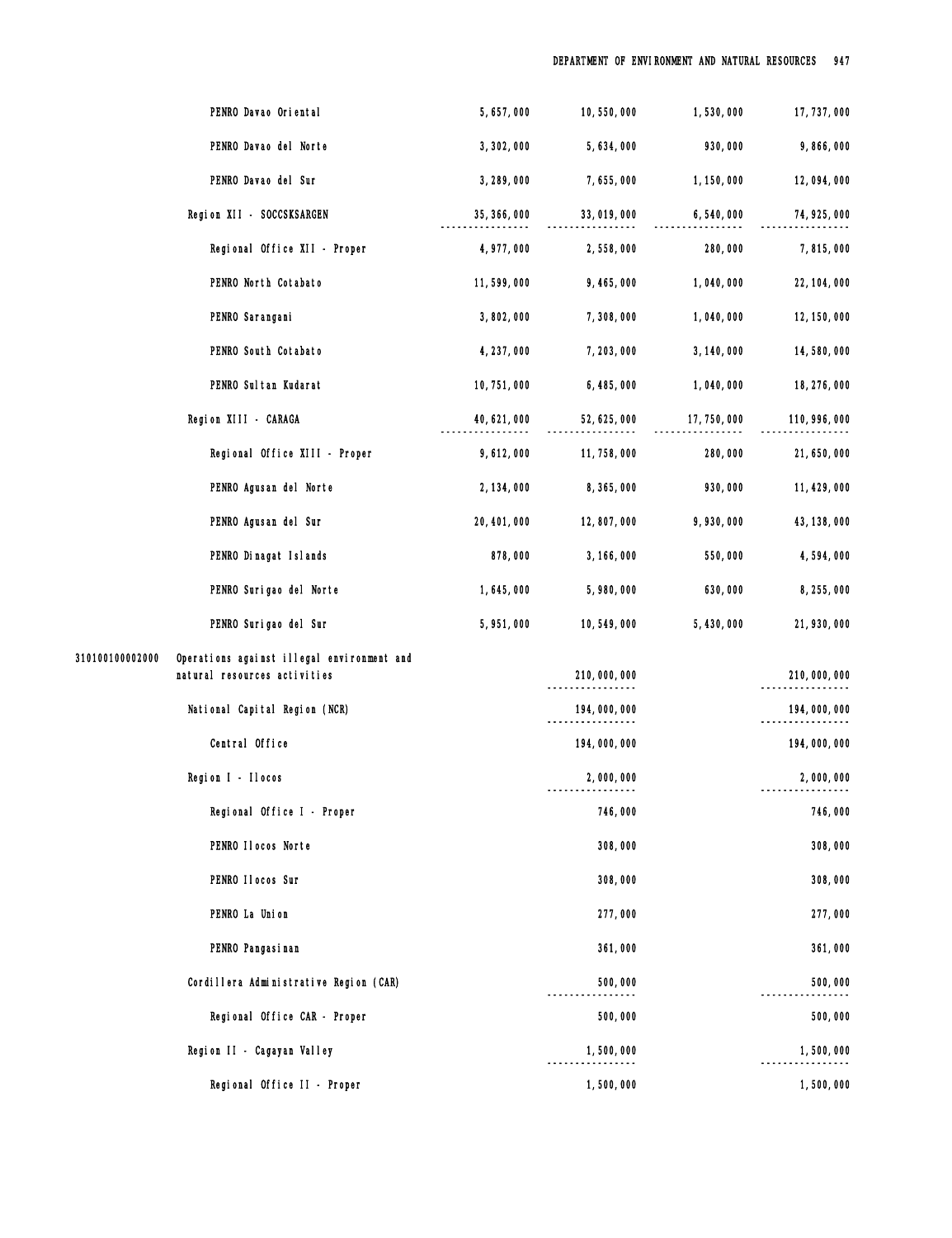| Region III - Central Luzon   | 1,500,000 | 1,500,000 |
|------------------------------|-----------|-----------|
| Regional Office III - Proper | 1,500,000 | 1,500,000 |
| Region IVA - CALABARZON      | 500,000   | 500,000   |
| Regional Office IVA - Proper | 100,000   | 100,000   |
| PENRO Batangas               | 80,000    | 80,000    |
| PENRO Cavite                 | 80,000    | 80,000    |
| PENRO Laguna                 | 80,000    | 80,000    |
| PENRO Quezon                 | 80,000    | 80,000    |
| PENRO Rizal                  | 80,000    | 80,000    |
| Region IVB - MIMAROPA        | 1,000,000 | 1,000,000 |
| Regional Office IVB - Proper | 640,000   | 640,000   |
| PENRO Marinduque             | 30,000    | 30,000    |
| PENRO Occidental Mindoro     | 60,000    | 60,000    |
| PENRO Oriental Mindoro       | 60,000    | 60,000    |
| PENRO Pal awan               | 180,000   | 180,000   |
| PENRO Romblon                | 30,000    | 30,000    |
| Region V - Bicol             | 500,000   | 500,000   |
| Regional Office V - Proper   | 365,000   | 365,000   |
| PENRO Al bay                 | 20,000    | 20,000    |
| PENRO Camarines Norte        | 20,000    | 20,000    |
| PENRO Camarines Sur          | 30,000    | 30,000    |
| PENRO Catanduanes            | 15,000    | 15,000    |
| PENRO Masbate                | 30,000    | 30,000    |
| PENRO Sorsogon               | 20,000    | 20,000    |
| Region VI - Western Visayas  | 800,000   | 800,000   |
| Regional Office VI - Proper  | 800,000   | 800,000   |
| Region VII - Central Visayas | 1,000,000 | 1,000,000 |
| Regional Office VII - Proper | 270,000   | 270,000   |
| PENRO Bohol                  | 200,000   | 200,000   |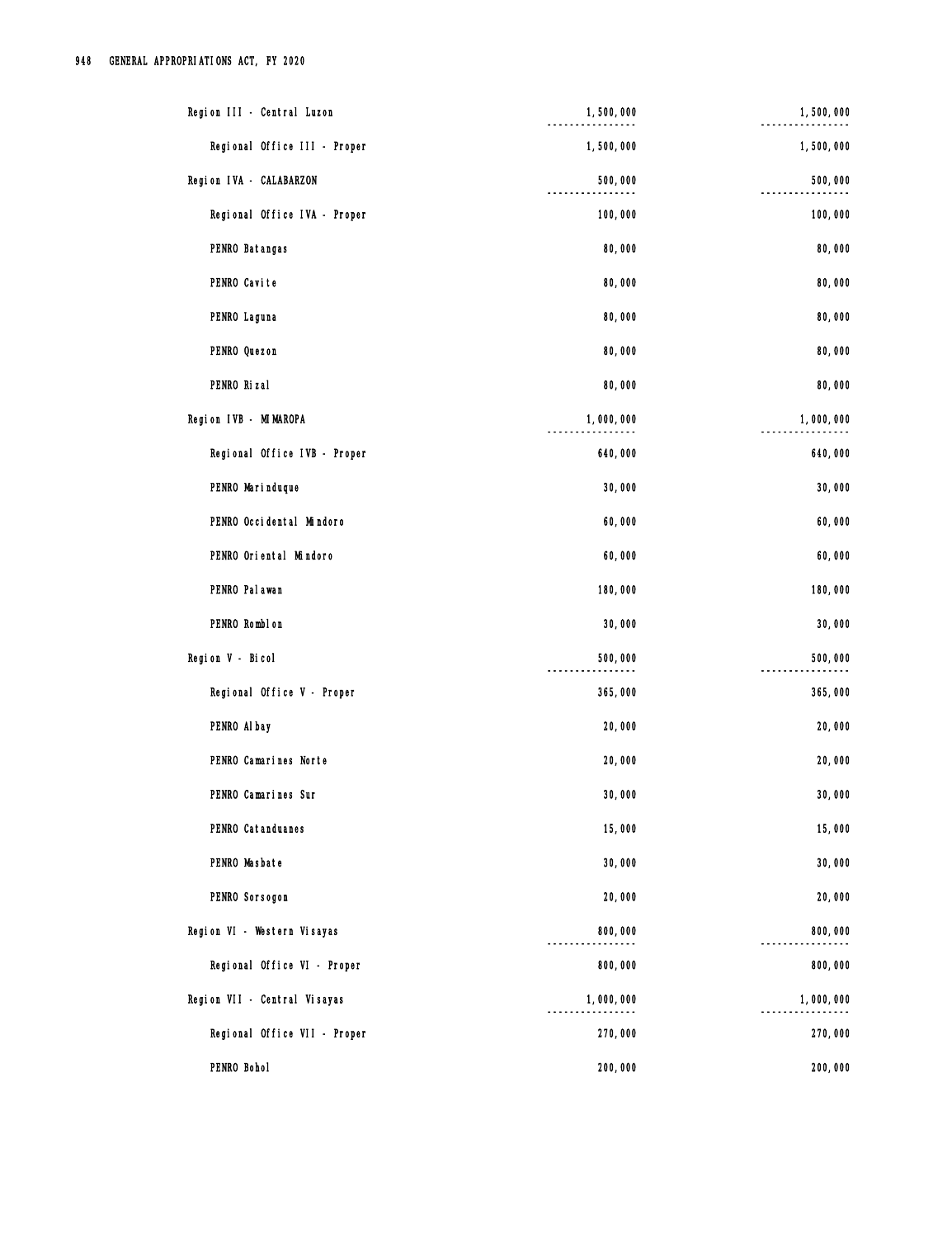| PENRO Cebu                      | 200,000   | 200,000   |
|---------------------------------|-----------|-----------|
| PENRO Negros Oriental           | 200,000   | 200,000   |
| PENRO Si qui j or               | 130,000   | 130,000   |
| Region VIII - Eastern Visayas   | 500,000   | 500,000   |
| Regional Office VIII - Proper   | 500,000   | 500,000   |
| Region IX - Zamboanga Peninsula | 1,000,000 | 1,000,000 |
| Regional Office IX- Proper      | 464,000   | 464,000   |
| PENRO Zamboanga Si bugay        | 228,000   | 228,000   |
| PENRO Zamboanga del Norte       | 244,000   | 244,000   |
| PENRO Zamboanga del Sur         | 64,000    | 64,000    |
| Region X - Northern Mindanao    | 1,800,000 | 1,800,000 |
| Regional Office X - Proper      | 980,000   | 980,000   |
| PENRO Buki dnon                 | 164,000   | 164,000   |
| PENRO Cami gui n                | 164,000   | 164,000   |
| PENRO Lanao del Norte           | 164,000   | 164,000   |
| PENRO Misamis Occidental        | 164,000   | 164,000   |
| PENRO Misamis Oriental          | 164,000   | 164,000   |
| Region XI - Davao               | 1,800,000 | 1,800,000 |
| Regional Office XI - Proper     | 600,000   | 600,000   |
| PENRO Compostel a Valley        | 200,000   | 200,000   |
| PENRO Davao Occidental          | 125,000   | 125,000   |
| PENRO Davao Oriental            | 350,000   | 350,000   |
| PENRO Davao del Norte           | 250,000   | 250,000   |
| PENRO Davao del Sur             | 275,000   | 275,000   |
| Region XII - SOCCSKSARGEN       | 600,000   | 600,000   |
| Regional Office XII - Proper    | 600,000   | 600,000   |
| Region XIII - CARAGA            | 1,000,000 | 1,000,000 |
| Regional Office XIII - Proper   | 1,000,000 | 1,000,000 |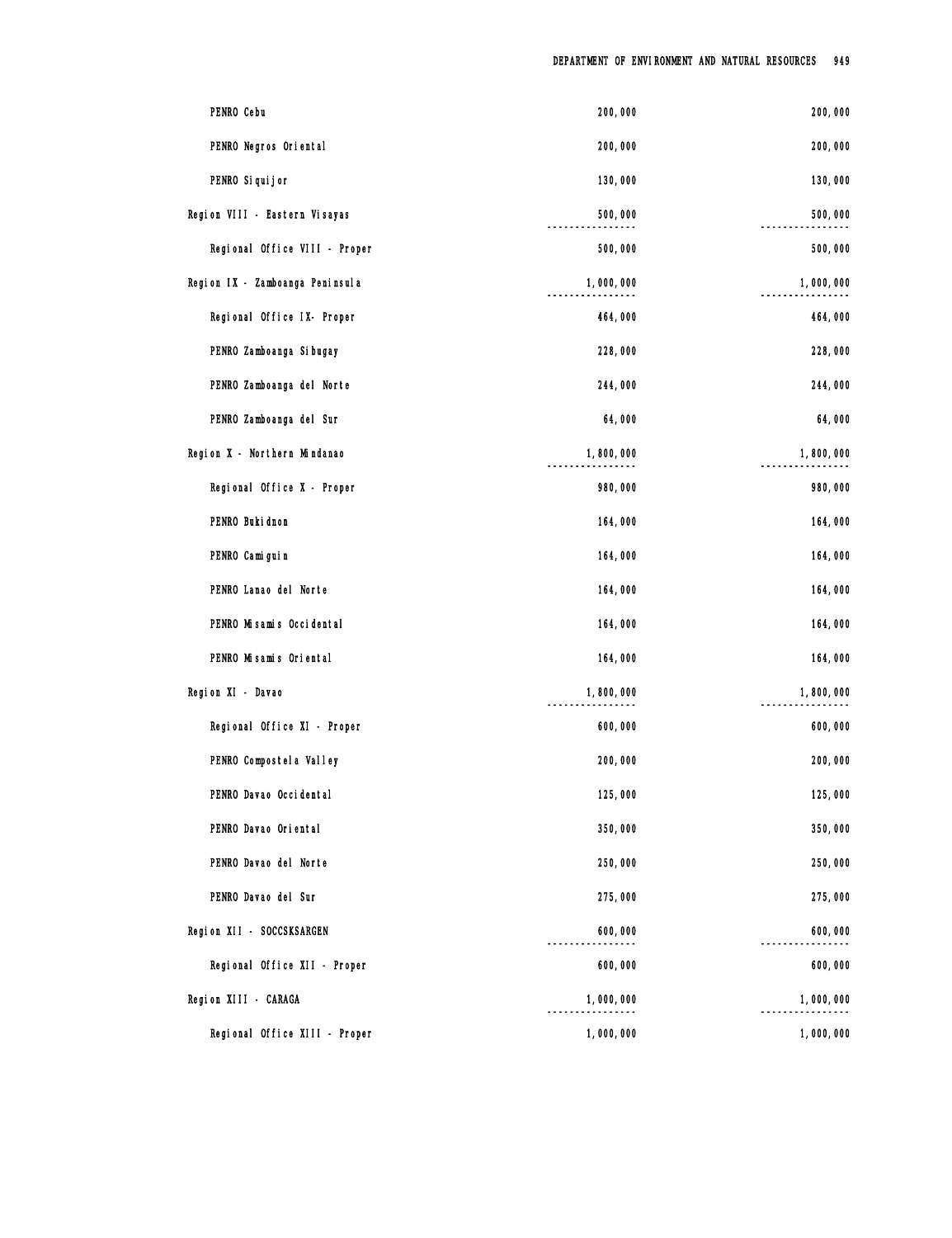| 310200000000000 | NATURAL RESOURCES CONSERVATION AND<br>DEVELOPMENT PROGRAM                      |               | $3,546,778,000$ $5,648,945,000$ $2,939,950,000$ $12,135,673,000$ |              |                  |
|-----------------|--------------------------------------------------------------------------------|---------------|------------------------------------------------------------------|--------------|------------------|
| 310201000000000 | PROTECTED AREAS, CAVES, AND WETLANDS<br>DEVELOPMENT AND MANAGEMENT SUB-PROGRAM | 785, 781, 000 | 1, 214, 147, 000 31, 892, 000                                    | -------      | 2, 031, 820, 000 |
| 310201100001000 | Protected areas development and management                                     | 785, 781, 000 | 1, 214, 147, 000                                                 | 31, 892, 000 | 2,031,820,000    |
|                 | National Capital Region (NCR)                                                  | 18, 163, 000  | 552, 528, 000                                                    | 13, 762, 000 | 584, 453, 000    |
|                 | Central Office                                                                 |               | 511, 164, 000                                                    | 10, 462, 000 | 521, 626, 000    |
|                 | Biodiversity Management Bureau (BMB)                                           | 11, 281, 000  | 28, 623, 000                                                     | 3,300,000    | 43, 204, 000     |
|                 | NCR - Proper                                                                   | 6,882,000     | 12, 741, 000                                                     |              | 19, 623, 000     |
|                 | Region I - Ilocos                                                              | 35, 304, 000  | 21,807,000                                                       |              | 57, 111, 000     |
|                 | Regional Office I - Proper                                                     | 11, 121, 000  | 5, 253, 000                                                      |              | 16, 374, 000     |
|                 | PENRO Ilocos Norte                                                             | 6, 676, 000   | 4,551,000                                                        |              | 11, 227, 000     |
|                 | PENRO II ocos Sur                                                              | 6,995,000     | 7, 303, 000                                                      |              | 14, 298, 000     |
|                 | PENRO La Union                                                                 | 2, 187, 000   | 3, 130, 000                                                      |              | 5, 317, 000      |
|                 | PENRO Pangasi nan                                                              | 8,325,000     | 1,570,000                                                        |              | 9,895,000        |
|                 | Cordillera Administrative Region (CAR)                                         | 54, 113, 000  | 22, 865, 000                                                     |              | 76, 978, 000     |
|                 | Regional Office CAR - Proper                                                   | 10, 665, 000  | 2,525,000                                                        |              | 13, 190, 000     |
|                 | PENRO Abra                                                                     | 6, 157, 000   | 2,544,000                                                        |              | 8,701,000        |
|                 | PENRO Apayao                                                                   | 6, 152, 000   | 820,000                                                          |              | 6, 972, 000      |
|                 | PENRO Benguet                                                                  | 9,097,000     | 10,602,000                                                       |              | 19,699,000       |
|                 | PENRO I fugao                                                                  | 6, 153, 000   | 1, 269, 000                                                      |              | 7, 422, 000      |
|                 | PENRO Kalinga                                                                  | 6,394,000     | 3, 178, 000                                                      |              | 9,572,000        |
|                 | PENRO Mt. Province                                                             | 9,495,000     | 1,927,000                                                        |              | 11, 422, 000     |
|                 | Region II - Cagayan Valley                                                     | 66, 996, 000  | 45, 310, 000                                                     |              | 112, 306, 000    |
|                 | Regional Office II - Proper                                                    | 10,593,000    | 3, 145, 000                                                      |              | 13, 738, 000     |
|                 | PENRO Batanes                                                                  | 2,611,000     | 2,743,000                                                        |              | 5,354,000        |
|                 | PENRO Cagayan                                                                  | 17, 473, 000  | 16, 605, 000                                                     |              | 34,078,000       |
|                 | PENRO I sabel a                                                                | 21, 297, 000  | 8, 472, 000                                                      |              | 29, 769, 000     |
|                 | PENRO Nueva Vizcaya                                                            | 7,063,000     | 10,608,000                                                       |              | 17,671,000       |
|                 | PENRO Quirino                                                                  | 7,959,000     | 3,737,000                                                        |              | 11,696,000       |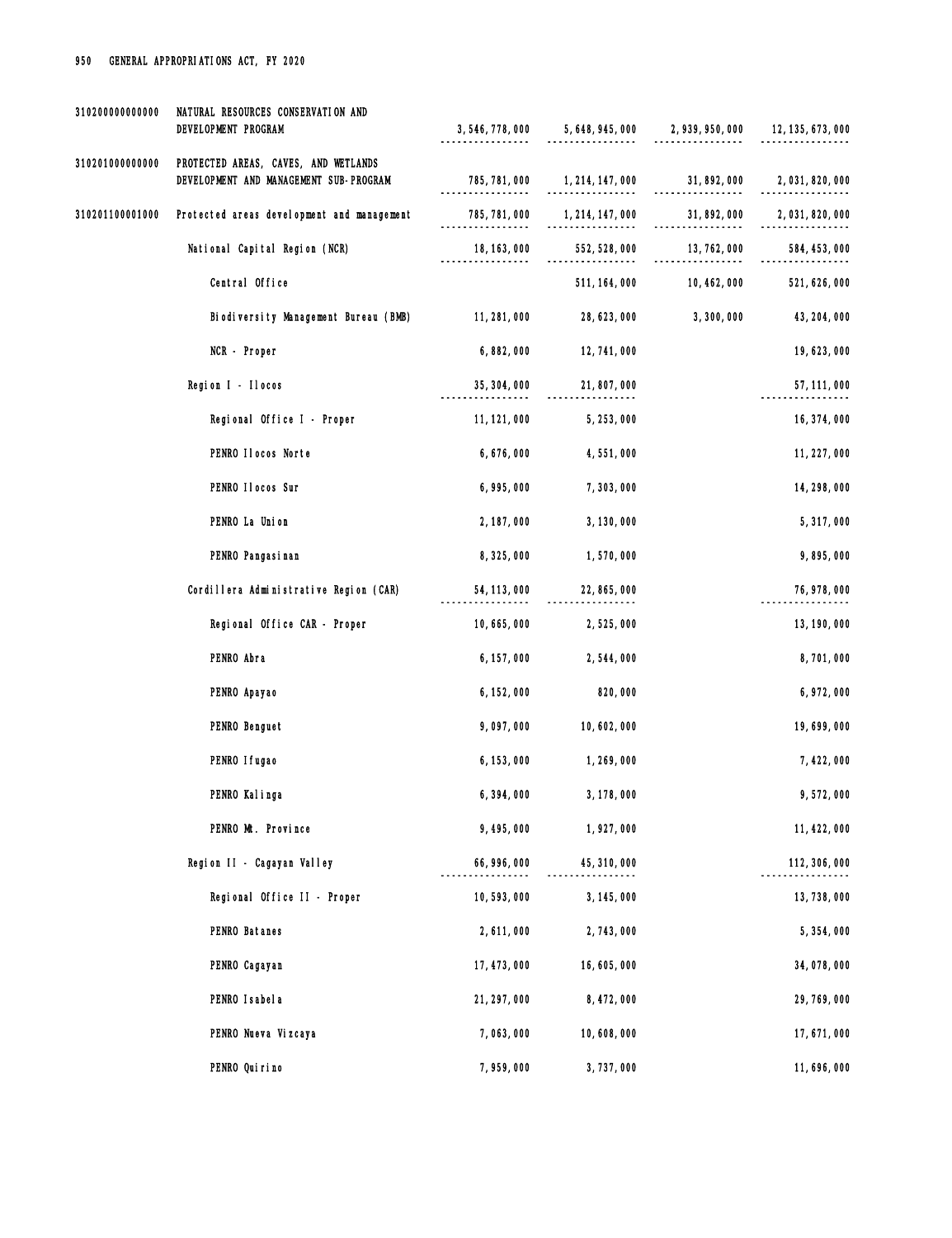| Region III - Central Luzon   | 69, 766, 000 | 46, 643, 000 | 116, 409, 000 |
|------------------------------|--------------|--------------|---------------|
| Regional Office III - Proper | 11, 289, 000 | 7,821,000    | 19, 110, 000  |
| PENRO Aurora                 | 8,071,000    | 12,878,000   | 20, 949, 000  |
| PENRO Bataan                 | 9,325,000    | 5,761,000    | 15,086,000    |
| PENRO Bul acan               | 7,582,000    | 3, 125, 000  | 10, 707, 000  |
| PENRO Nueva Ecija            | 11, 645, 000 | 8, 138, 000  | 19, 783, 000  |
| PENRO Pampanga               | 6, 237, 000  | 3, 449, 000  | 9,686,000     |
| PENRO Tarlac                 | 7,399,000    | 832,000      | 8,231,000     |
| PENRO Zambales               | 8,218,000    | 4,639,000    | 12, 857, 000  |
| Region IVA - CALABARZON      | 55, 784, 000 | 52, 760, 000 | 108, 544, 000 |
| Regional Office IVA - Proper | 11,694,000   | 6,100,000    | 17, 794, 000  |
| PENRO Batangas               | 5,575,000    | 7,506,000    | 13,081,000    |
| PENRO Cavite                 | 8,280,000    | 4,011,000    | 12, 291, 000  |
| PENRO Laguna                 | 6, 184, 000  | 3,280,000    | 9,464,000     |
| PENRO Quezon                 | 18,697,000   | 23, 578, 000 | 42, 275, 000  |
| PENRO Rizal                  | 5, 354, 000  | 8, 285, 000  | 13, 639, 000  |
| Region IVB - MIMAROPA        | 64, 948, 000 | 54, 960, 000 | 119, 908, 000 |
| Regional Office IVB - Proper | 7,018,000    | 6, 153, 000  | 13, 171, 000  |
| PENRO Marinduque             | 4,626,000    | 6,053,000    | 10,679,000    |
| PENRO Occidental Mindoro     | 14, 565, 000 | 14, 143, 000 | 28,708,000    |
| PENRO Oriental Mindoro       | 7, 152, 000  | 6, 185, 000  | 13, 337, 000  |
| PENRO Pal awan               | 26, 413, 000 | 15, 612, 000 | 42, 025, 000  |
| PENRO Romblon                | 5, 174, 000  | 6,814,000    | 11, 988, 000  |
| Region V - Bicol             | 53, 371, 000 | 30, 503, 000 | 83, 874, 000  |
| Regional Office V - Proper   | 12, 925, 000 | 1,670,000    | 14,595,000    |
| PENRO Al bay                 | 5,081,000    | 5,329,000    | 10, 410, 000  |
| PENRO Camarines Norte        | 4, 496, 000  | 2,905,000    | 7,401,000     |
| PENRO Camarines Sur          | 13,681,000   | 8, 333, 000  | 22, 014, 000  |
| PENRO Catanduanes            | 3,941,000    | 2,868,000    | 6,809,000     |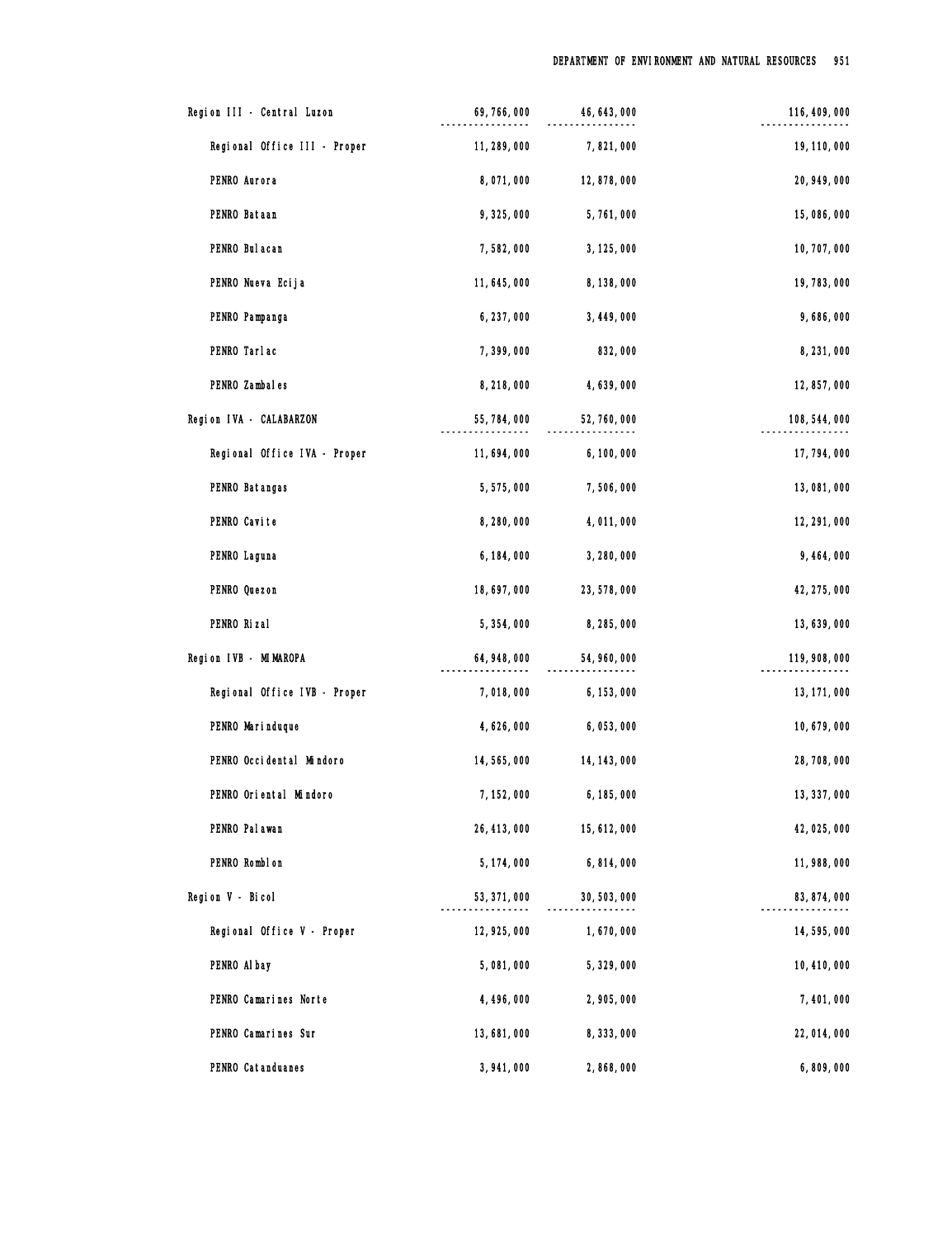| PENRO Masbate                   | 8,592,000    | 5, 442, 000   |              | 14, 034, 000  |
|---------------------------------|--------------|---------------|--------------|---------------|
| PENRO Sorsogon                  | 4,655,000    | 3,956,000     |              | 8,611,000     |
| Region VI - Western Visayas     | 56, 162, 000 | 41,530,000    |              | 97, 692, 000  |
| Regional Office VI - Proper     | 12, 773, 000 | 2,845,000     |              | 15, 618, 000  |
| PENRO Akl an                    | 9, 129, 000  | 3,001,000     |              | 12, 130, 000  |
| PENRO Antique                   | 7,024,000    | 11,852,000    |              | 18,876,000    |
| PENRO Capi z                    | 4, 276, 000  | 2, 223, 000   |              | 6, 499, 000   |
| PENRO Guimaras                  | 3,691,000    | 3, 338, 000   |              | 7,029,000     |
| PENRO IIoiIo                    | 9,567,000    | 5,537,000     |              | 15, 104, 000  |
| PENRO Negros Occidental         | 9,702,000    | 12, 734, 000  |              | 22, 436, 000  |
| Region VII - Central Visayas    | 49, 879, 000 | 63, 981, 000  |              | 113, 860, 000 |
| Regional Office VII - Proper    | 11, 372, 000 | 5,814,000     |              | 17, 186, 000  |
| PENRO Bohol                     | 11, 843, 000 | 35, 779, 000  |              | 47, 622, 000  |
| PENRO Cebu                      | 11, 761, 000 | 12, 141, 000  |              | 23, 902, 000  |
| PENRO Negros Oriental           | 10,572,000   | 8,767,000     |              | 19, 339, 000  |
| PENRO Si qui j or               | 4,331,000    | 1,480,000     |              | 5,811,000     |
| Region VIII - Eastern Visayas   | 37, 726, 000 | 130, 626, 000 | 18, 130, 000 | 186, 482, 000 |
| Regional Office VIII - Proper   | 7, 126, 000  | 119, 290, 000 | 18, 130, 000 | 144, 546, 000 |
| PENRO Biliran                   | 2,962,000    |               |              | 2,962,000     |
| PENRO Eastern Samar             | 4,567,000    | 1,093,000     |              | 5,660,000     |
| PENRO Leyte                     | 7, 127, 000  | 2,949,000     |              | 10,076,000    |
| PENRO Northern Samar            | 5, 190, 000  | 1,079,000     |              | 6, 269, 000   |
| PENRO Southern Leyte            | 4,085,000    | 1,226,000     |              | 5, 311, 000   |
| PENRO Western Samar             | 6,669,000    | 4,989,000     |              | 11,658,000    |
| Region IX - Zamboanga Peninsula | 59, 976, 000 | 24, 135, 000  |              | 84, 111, 000  |
| Regional Office IX- Proper      | 10,590,000   | 6,908,000     |              | 17, 498, 000  |
| PENRO Zamboanga Si bugay        | 20, 350, 000 | 6,858,000     |              | 27, 208, 000  |
| PENRO Zamboanga del Norte       | 17,583,000   | 5,572,000     |              | 23, 155, 000  |
| PENRO Zamboanga del Sur         | 11, 453, 000 | 4,797,000     |              | 16, 250, 000  |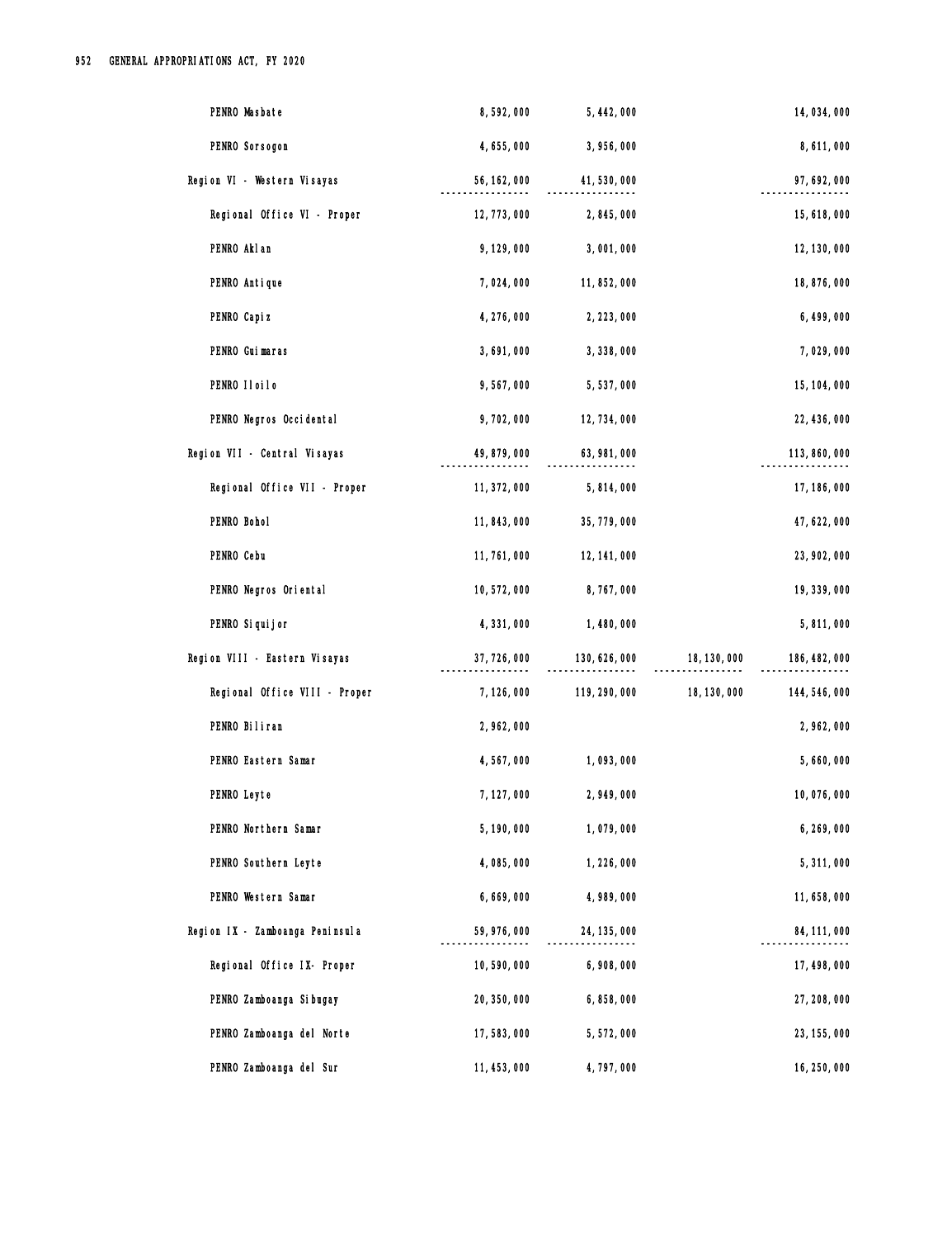| Region X - Northern Mindanao  | 50, 710, 000 | 34, 810, 000 | 85, 520, 000 |
|-------------------------------|--------------|--------------|--------------|
| Regional Office X - Proper    | 11,064,000   | 4,011,000    | 15,075,000   |
| PENRO Buki dnon               | 14, 042, 000 | 11, 950, 000 | 25, 992, 000 |
| PENRO Cami gui n              | 1,960,000    | 2,637,000    | 4,597,000    |
| PENRO Lanao del Norte         | 9,646,000    | 3,685,000    | 13, 331, 000 |
| PENRO Misamis Occidental      | 7,590,000    | 3, 324, 000  | 10, 914, 000 |
| PENRO Misamis Oriental        | 6,408,000    | 9, 203, 000  | 15, 611, 000 |
| Region XI - Davao             | 50, 358, 000 | 39, 739, 000 | 90, 097, 000 |
| Regional Office XI - Proper   | 16, 666, 000 | 4, 138, 000  | 20, 804, 000 |
| PENRO Compostel a Valley      | 6, 943, 000  | 2,728,000    | 9,671,000    |
| PENRO Davao Occidental        |              | 1,305,000    | 1,305,000    |
| PENRO Davao Oriental          | 13, 558, 000 | 16, 988, 000 | 30, 546, 000 |
| PENRO Davao del Norte         | 5,586,000    | 3,029,000    | 8,615,000    |
| PENRO Davao del Sur           | 7,605,000    | 11,551,000   | 19, 156, 000 |
| Region XII - SOCCSKSARGEN     | 14, 183, 000 | 21, 774, 000 | 35, 957, 000 |
| Regional Office XII - Proper  | 1,076,000    | 2, 216, 000  | 3, 292, 000  |
| PENRO North Cotabato          | 4,759,000    | 4, 145, 000  | 8,904,000    |
| PENRO Sarangani               | 3, 101, 000  | 8, 120, 000  | 11, 221, 000 |
| PENRO South Cotabato          | 2,763,000    | 5,363,000    | 8, 126, 000  |
| PENRO Sul tan Kudarat         | 2, 484, 000  | 1,930,000    | 4, 414, 000  |
| Region XIII - CARAGA          | 48, 342, 000 | 30, 176, 000 | 78, 518, 000 |
| Regional Office XIII - Proper | 4,773,000    | 7,750,000    | 12, 523, 000 |
| PENRO Agusan del Norte        | 7,542,000    | 2,523,000    | 10,065,000   |
| PENRO Agusan del Sur          | 11, 306, 000 | 6, 427, 000  | 17, 733, 000 |
| PENRO Dinagat Islands         | 5,855,000    | 1,856,000    | 7,711,000    |
| PENRO Surigao del Norte       | 9,862,000    | 8,573,000    | 18, 435, 000 |
| PENRO Surigao del Sur         | 9,004,000    | 3,047,000    | 12,051,000   |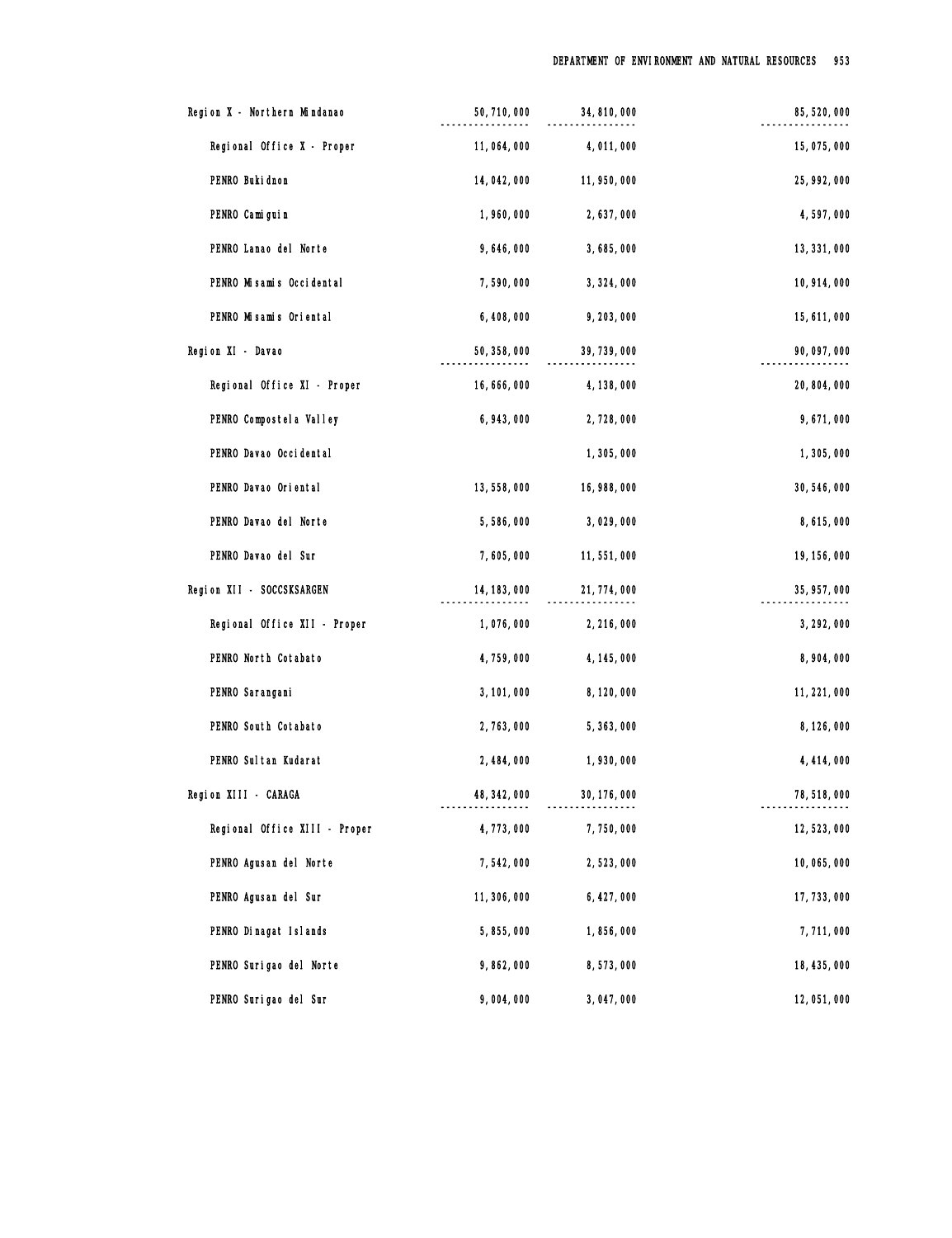| 310202000000000 | WILDLIFE RESOURCES CONSERVATION SUB-PROGRAM | 72, 782, 000                      | 5,000,000 | 77, 782, 000 |
|-----------------|---------------------------------------------|-----------------------------------|-----------|--------------|
| 310202100001000 | Protection and Conservation of Wildlife     | 72, 782, 000<br>----------------- | 5,000,000 | 77, 782, 000 |
|                 | National Capital Region (NCR)               | 12,000,000                        | 1,850,000 | 13, 850, 000 |
|                 | Central Office                              | 2,000,000                         |           | 2,000,000    |
|                 | Biodiversity Management Bureau (BMB)        | 10,000,000                        | 1,850,000 | 11,850,000   |
|                 | Region I - Ilocos                           | 2, 163, 000                       |           | 2, 163, 000  |
|                 | Regional Office I - Proper                  | 208,000                           |           | 208,000      |
|                 | PENRO Ilocos Norte                          | 610,000                           |           | 610,000      |
|                 | PENRO II ocos Sur                           | 206,000                           |           | 206,000      |
|                 | PENRO La Union                              | 511,000                           |           | 511,000      |
|                 | PENRO Pangasi nan                           | 628,000                           |           | 628,000      |
|                 | Cordillera Administrative Region (CAR)      | 2,520,000                         | 2,000,000 | 4,520,000    |
|                 | Regional Office CAR - Proper                | 870,000                           | 2,000,000 | 2,870,000    |
|                 | PENRO Abra                                  | 60,000                            |           | 60,000       |
|                 | PENRO Apayao                                | 546,000                           |           | 546,000      |
|                 | PENRO Benguet                               | 60,000                            |           | 60,000       |
|                 | PENRO I fugao                               | 318,000                           |           | 318,000      |
|                 | PENRO Kalinga                               | 318,000                           |           | 318,000      |
|                 | PENRO Mt. Province                          | 348,000                           |           | 348,000      |
|                 | Region II - Cagayan Valley                  | 3, 214, 000                       |           | 3, 214, 000  |
|                 | Regional Office II - Proper                 | 1,298,000                         |           | 1,298,000    |
|                 | PENRO Batanes                               | 154,000                           |           | 154,000      |
|                 | PENRO Cagayan                               | 613,000                           |           | 613,000      |
|                 | PENRO I sabel a                             | 870,000                           |           | 870,000      |
|                 | PENRO Quirino                               | 279,000                           |           | 279,000      |
|                 | Region III - Central Luzon                  | 1,430,000                         |           | 1,430,000    |
|                 | Regional Office III - Proper                | 370,000                           |           | 370,000      |
|                 | PENRO Aurora                                | 180,000                           |           | 180,000      |
|                 | PENRO Bataan                                | 120,000                           |           | 120,000      |
|                 | PENRO Nueva Ecija                           | 520,000                           |           | 520,000      |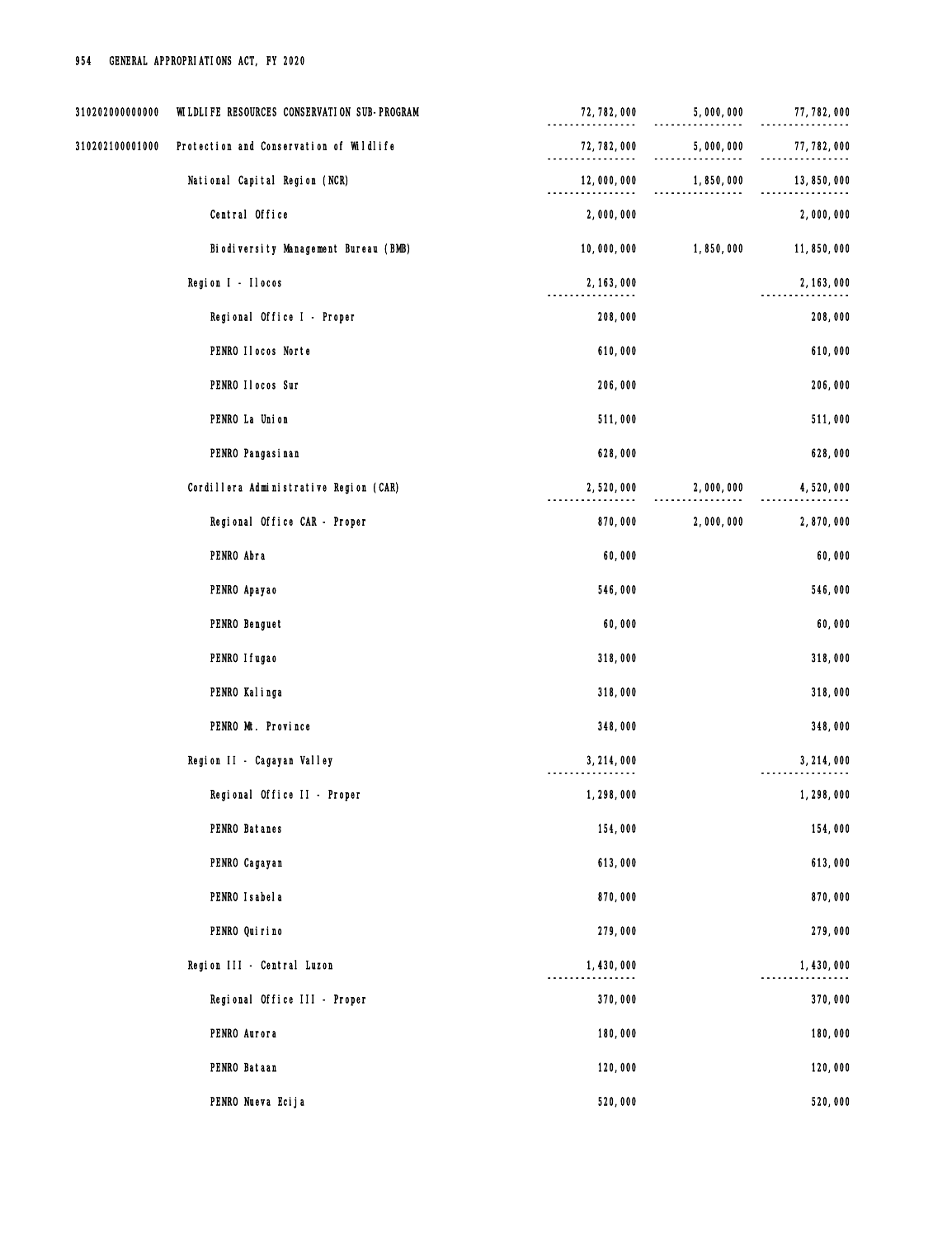| PENRO Pampanga               | 60,000       | 60,000       |
|------------------------------|--------------|--------------|
| PENRO Tarlac                 | 60,000       | 60,000       |
| PENRO Zambales               | 120,000      | 120,000      |
| Region IVA - CALABARZON      | 2,980,000    | 2,980,000    |
| Regional Office IVA - Proper | 1,395,000    | 1,395,000    |
| PENRO Batangas               | 480,000      | 480,000      |
| PENRO Cavite                 | 140,000      | 140,000      |
| PENRO Laguna                 | 70,000       | 70,000       |
| PENRO Quezon                 | 895,000      | 895,000      |
| Region IVB - MIMAROPA        | 10, 615, 000 | 10, 615, 000 |
| Regional Office IVB - Proper | 640,000      | 640,000      |
| PENRO Marinduque             | 840,000      | 840,000      |
| PENRO Occidental Mindoro     | 4,935,000    | 4,935,000    |
| PENRO Oriental Mindoro       | 1,860,000    | 1,860,000    |
| PENRO Pal awan               | 1,300,000    | 1,300,000    |
| PENRO Romblon                | 1,040,000    | 1,040,000    |
| Region V - Bicol             | 2,372,000    | 2,372,000    |
| Regional Office V - Proper   | 966,000      | 966,000      |
| PENRO Al bay                 | 138,000      | 138,000      |
| PENRO Camarines Norte        | 231,000      | 231,000      |
| PENRO Camarines Sur          | 263,000      | 263,000      |
| PENRO Catanduanes            | 246,000      | 246,000      |
| PENRO Masbate                | 285,000      | 285,000      |
| PENRO Sorsogon               | 243,000      | 243,000      |
| Region VI - Western Visayas  | 3,695,000    | 3,695,000    |
| Regional Office VI - Proper  | 430,000      | 430,000      |
| PENRO Akl an                 | 910,000      | 910,000      |
| PENRO Antique                | 110,000      | 110,000      |
| PENRO Capi z                 | 204,000      | 204,000      |
| PENRO Guimaras               | 503,000      | 503,000      |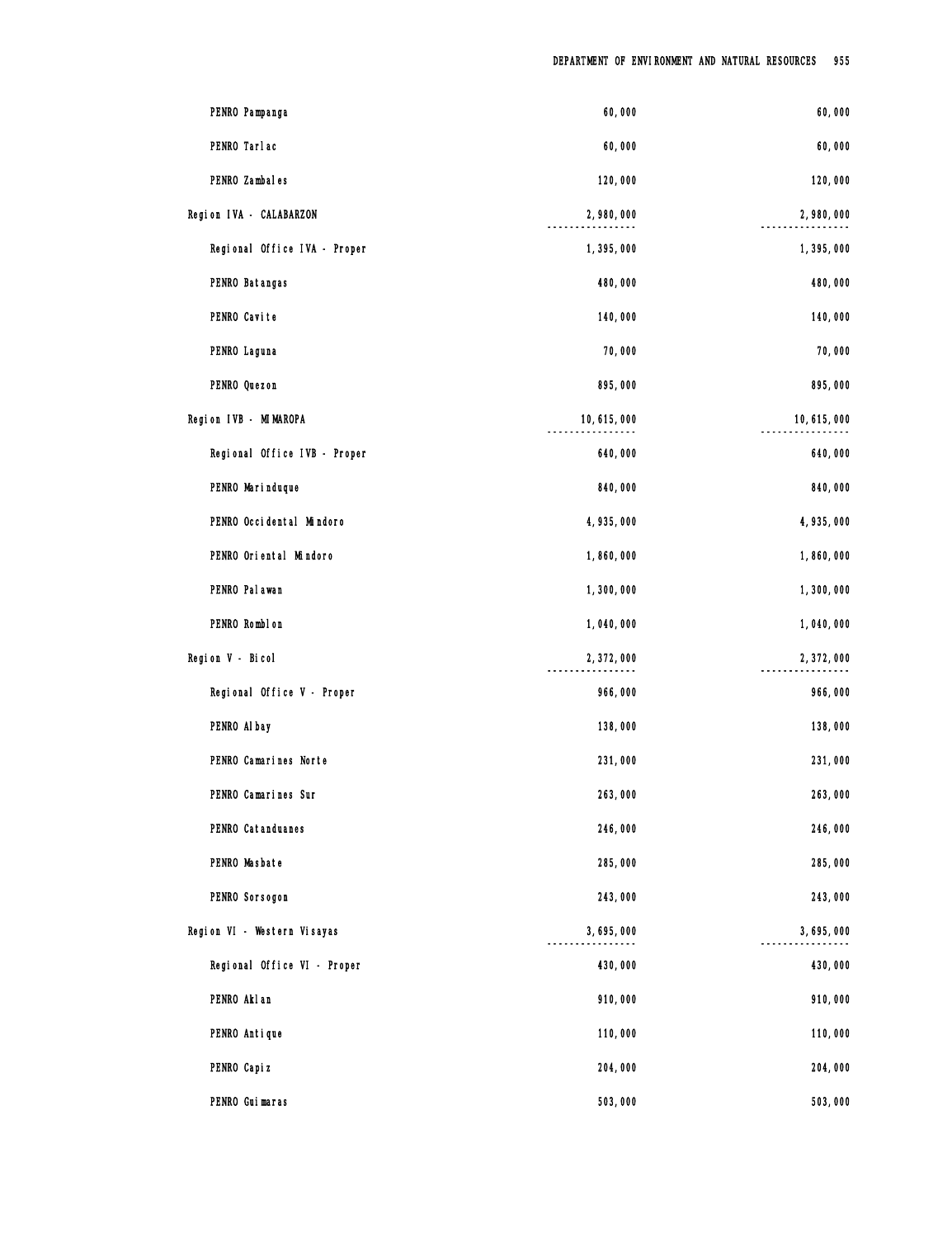| PENRO IIoiIo                    | 698,000     |             | 698,000     |
|---------------------------------|-------------|-------------|-------------|
| PENRO Negros Occidental         | 840,000     |             | 840,000     |
| Region VII - Central Visayas    | 6,303,000   |             | 6,303,000   |
| Regional Office VII - Proper    | 998,000     |             | 998,000     |
| PENRO Bohol                     | 2, 103, 000 |             | 2, 103, 000 |
| PENRO Cebu                      | 1,250,000   |             | 1,250,000   |
| PENRO Negros Oriental           | 1,299,000   |             | 1,299,000   |
| PENRO Si qui j or               | 653,000     |             | 653,000     |
| Region VIII - Eastern Visayas   | 2,823,000   |             | 2,823,000   |
| Regional Office VIII - Proper   | 1,662,000   |             | 1,662,000   |
| PENRO Biliran                   | 116,000     |             | 116,000     |
| PENRO Eastern Samar             | 116,000     |             | 116,000     |
| PENRO Leyte                     | 581,000     |             | 581,000     |
| PENRO Northern Samar            | 116,000     |             | 116,000     |
| PENRO Southern Leyte            | 116,000     |             | 116,000     |
| PENRO Western Samar             | 116,000     |             | 116,000     |
| Region IX - Zamboanga Peninsula | 4,236,000   |             | 4, 236, 000 |
| Regional Office IX- Proper      | 1,448,000   |             | 1,448,000   |
| PENRO Zamboanga Si bugay        | 1,511,000   |             | 1,511,000   |
| PENRO Zamboanga del Norte       | 671,000     |             | 671,000     |
| PENRO Zamboanga del Sur         | 606,000     |             | 606,000     |
| Region X - Northern Mindanao    | 4,955,000   | 1, 150, 000 | 6, 105, 000 |
| Regional Office X - Proper      | 2, 185, 000 |             | 2, 185, 000 |
| PENRO Buki dnon                 | 530,000     |             | 530,000     |
| PENRO Camiguin                  | 880,000     | 1, 150, 000 | 2,030,000   |
| PENRO Lanao del Norte           | 230,000     |             | 230,000     |
| PENRO Misamis Oriental          | 1, 130, 000 |             | 1, 130, 000 |
| Region XI - Davao               | 3,897,000   |             | 3,897,000   |
| Regional Office XI - Proper     | 2,989,000   |             | 2,989,000   |
| PENRO Compostel a Valley        | 72,000      |             | 72,000      |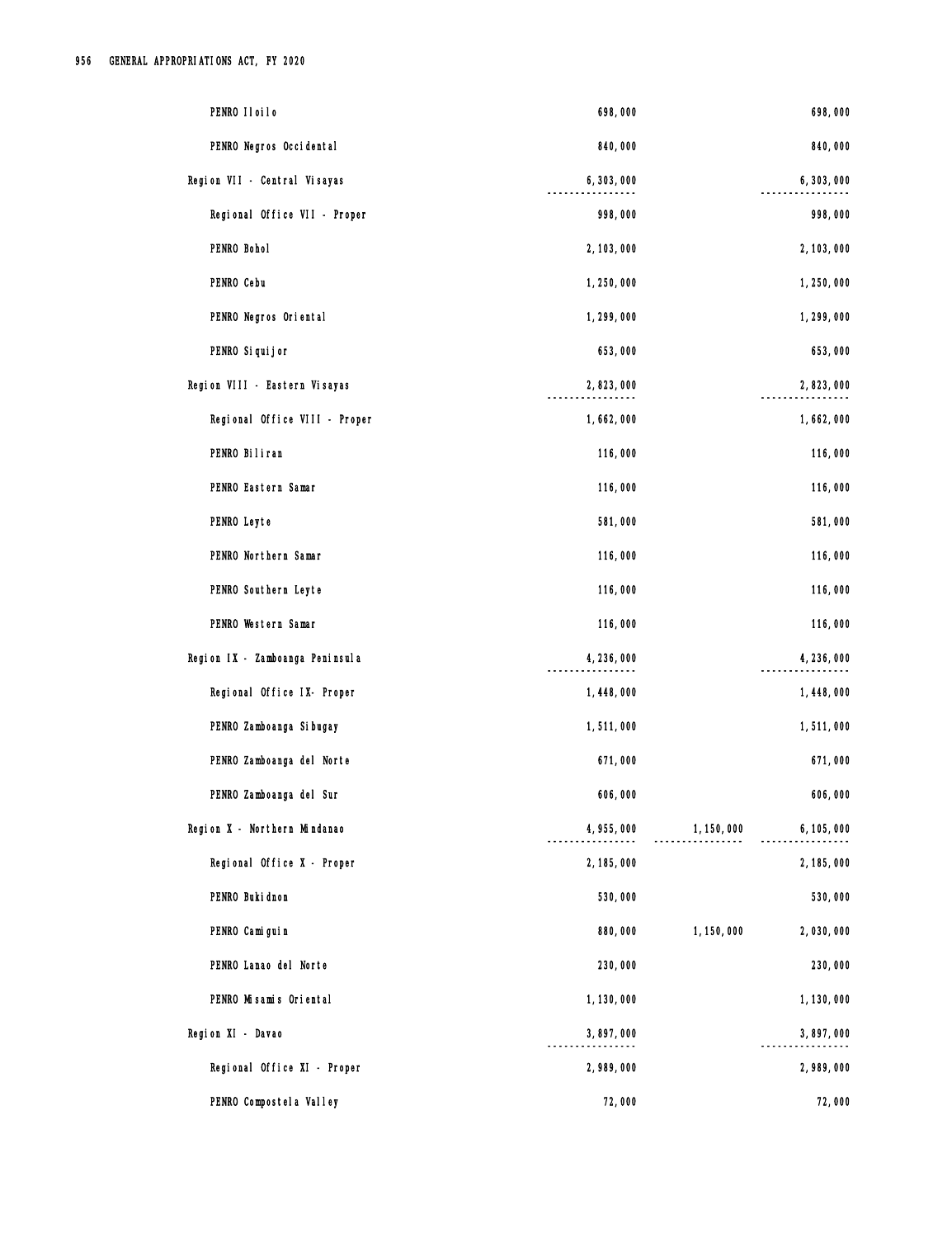|                 | PENRO Davao Occi dental                                            | 87,000                            |                                            | 87,000           |
|-----------------|--------------------------------------------------------------------|-----------------------------------|--------------------------------------------|------------------|
|                 | PENRO Davao Oriental                                               | 145,000                           |                                            | 145,000          |
|                 | PENRO Davao del Norte                                              | 487,000                           |                                            | 487,000          |
|                 | PENRO Davao del Sur                                                | 117,000                           |                                            | 117,000          |
|                 | Region XII - SOCCSKSARGEN                                          | 4, 102, 000                       |                                            | 4, 102, 000      |
|                 | Regional Office XII - Proper                                       | 1, 257, 000                       |                                            | 1, 257, 000      |
|                 | PENRO North Cotabato                                               | 820,000                           |                                            | 820,000          |
|                 | PENRO Sarangani                                                    | 815,000                           |                                            | 815,000          |
|                 | PENRO South Cotabato                                               | 390,000                           |                                            | 390,000          |
|                 | PENRO Sul tan Kudarat                                              | 820,000                           |                                            | 820,000          |
|                 | Region XIII - CARAGA                                               | 5, 477, 000                       |                                            | 5, 477, 000      |
|                 | Regional Office XIII - Proper                                      | 1,917,000                         |                                            | 1,917,000        |
|                 | PENRO Agusan del Norte                                             | 690,000                           |                                            | 690,000          |
|                 | PENRO Agusan del Sur                                               | 80,000                            |                                            | 80,000           |
|                 | PENRO Dinagat Islands                                              | 1,000,000                         |                                            | 1,000,000        |
|                 | PENRO Surigao del Norte                                            | 1,270,000                         |                                            | 1,270,000        |
|                 | PENRO Surigao del Sur                                              | 520,000                           |                                            | 520,000          |
| 310203000000000 | COASTAL AND MARINE ECOSYSTEMS REHABILITATION<br><b>SUB-PROGRAM</b> |                                   | $21,645,000$ $1,559,652,000$ $124,800,000$ | 1, 706, 097, 000 |
| 310203100001000 | Management of Coastal and Marine<br>Resources/Areas                | 243, 834, 000<br>---------------- |                                            | 243, 834, 000    |
|                 | National Capital Region (NCR)                                      | 91, 643, 000                      |                                            | 91, 643, 000     |
|                 | Central Office                                                     | 2,000,000                         |                                            | 2,000,000        |
|                 | Biodiversity Management Bureau (BMB)                               | 87, 748, 000                      |                                            | 87, 748, 000     |
|                 | NCR - Proper                                                       | 1,895,000                         |                                            | 1,895,000        |
|                 | Region I - Ilocos                                                  | 6,091,000                         |                                            | 6,091,000        |
|                 | Regional Office I - Proper                                         | 2, 247, 000                       |                                            | 2, 247, 000      |
|                 | PENRO Ilocos Norte                                                 | 131,000                           |                                            | 131,000          |
|                 | PENRO II ocos Sur                                                  | 139,000                           |                                            | 139,000          |
|                 | PENRO La Union                                                     | 1,961,000                         |                                            | 1,961,000        |
|                 | PENRO Pangasi nan                                                  | 1,613,000                         |                                            | 1,613,000        |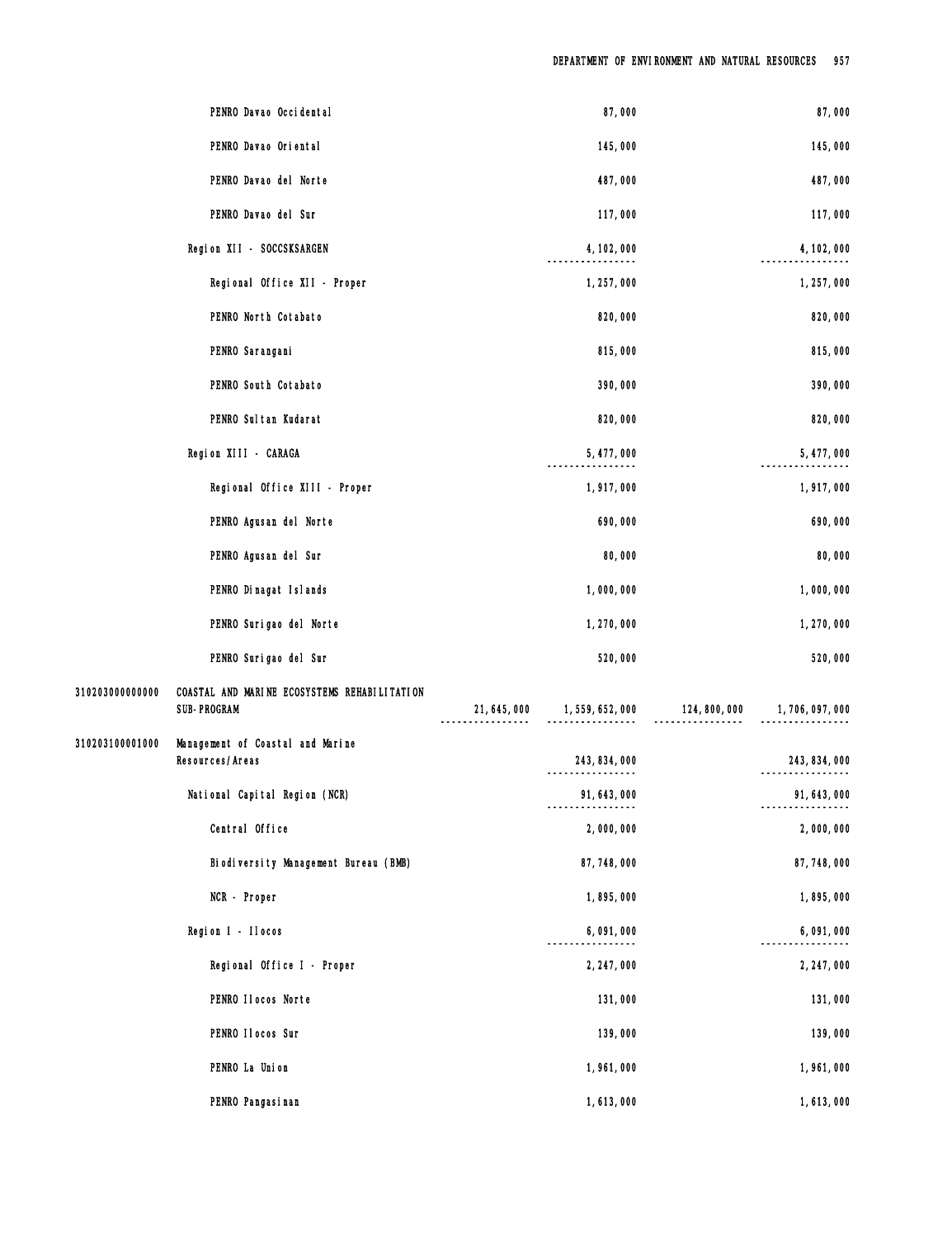| Cordillera Administrative Region (CAR) | 803,000      | 803,000      |
|----------------------------------------|--------------|--------------|
| Regional Office CAR - Proper           | 803,000      | 803,000      |
| Region II - Cagayan Valley             | 14, 461, 000 | 14, 461, 000 |
| Regional Office II - Proper            | 1, 110, 000  | 1,110,000    |
| PENRO Batanes                          | 3,596,000    | 3,596,000    |
| PENRO Cagayan                          | 5,632,000    | 5, 632, 000  |
| PENRO Isabela                          | 4, 123, 000  | 4, 123, 000  |
| Region III - Central Luzon             | 4, 373, 000  | 4, 373, 000  |
| Regional Office III - Proper           | 2, 403, 000  | 2, 403, 000  |
| PENRO Aurora                           | 150,000      | 150,000      |
| PENRO Zambales                         | 1,820,000    | 1,820,000    |
| Region IVA - CALABARZON                | 9,607,000    | 9,607,000    |
| Regional Office IVA - Proper           | 1,327,000    | 1,327,000    |
| PENRO Batangas                         | 3,485,000    | 3,485,000    |
| PENRO Cavite                           | 1,385,000    | 1,385,000    |
| PENRO Quezon                           | 3,410,000    | 3,410,000    |
| Region IVB - MIMAROPA                  | 19, 701, 000 | 19, 701, 000 |
| Regional Office IVB - Proper           | 10,072,000   | 10,072,000   |
| PENRO Marinduque                       | 150,000      | 150,000      |
| PENRO Occidental Mindoro               | 3,734,000    | 3,734,000    |
| PENRO Oriental Mindoro                 | 150,000      | 150,000      |
| PENRO Pal awan                         | 5,045,000    | 5,045,000    |
| PENRO Romblon                          | 550,000      | 550,000      |
| Region V - Bicol                       | 6,351,000    | 6,351,000    |
| Regional Office V - Proper             | 4, 259, 000  | 4, 259, 000  |
| PENRO Camarines Sur                    | 611,000      | 611,000      |
| PENRO Masbate                          | 1,481,000    | 1,481,000    |
| Region VI - Western Visayas            | 10, 642, 000 | 10, 642, 000 |
| Regional Office VI - Proper            | 1,238,000    | 1,238,000    |
| PENRO Akl an                           | 2,355,000    | 2,355,000    |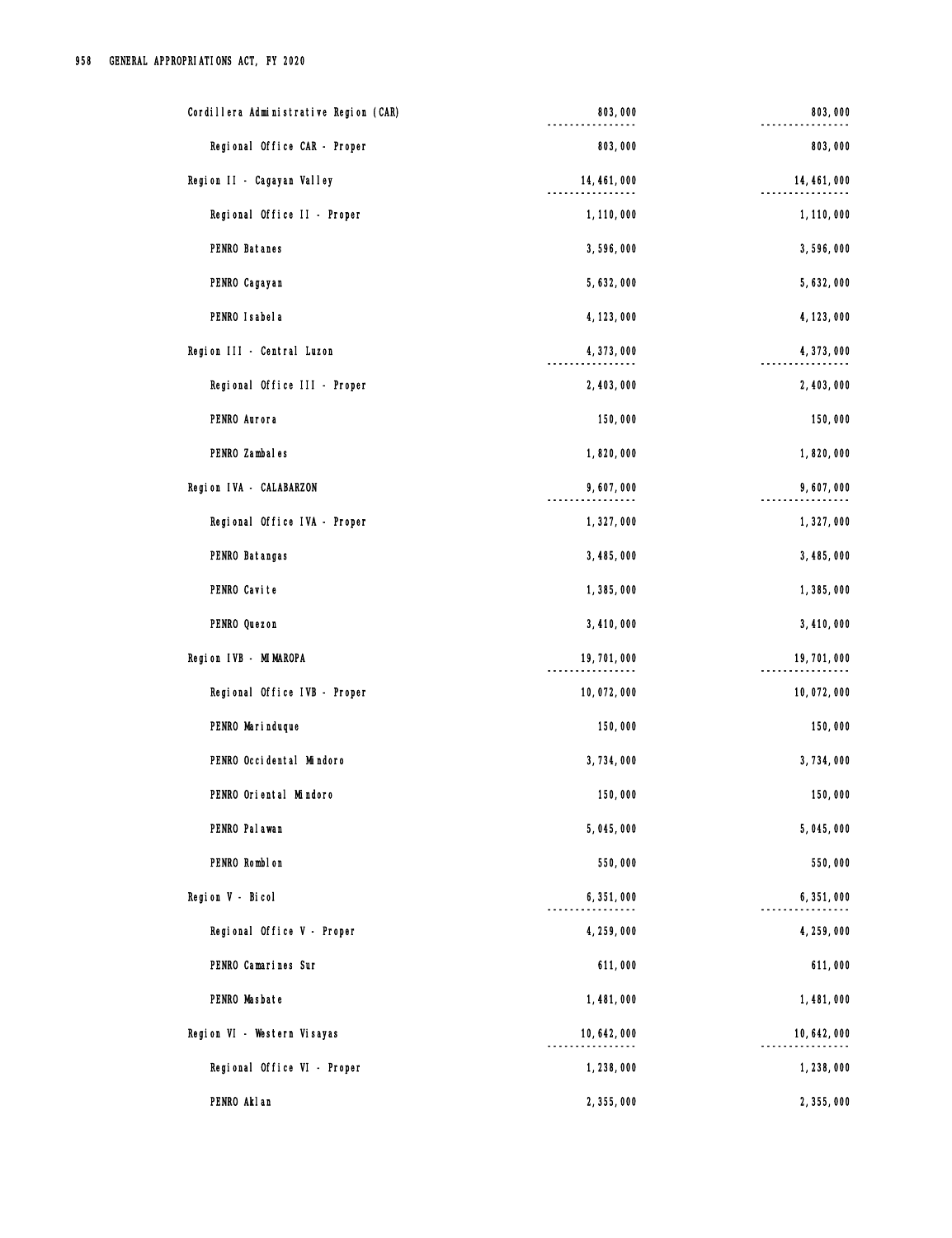| PENRO Antique                   | 935,000      | 935,000      |
|---------------------------------|--------------|--------------|
| PENRO Capi z                    | 955,000      | 955,000      |
| PENRO Guimaras                  | 835,000      | 835,000      |
| PENRO IIoiIo                    | 985,000      | 985,000      |
| PENRO Negros Occidental         | 3, 339, 000  | 3, 339, 000  |
| Region VII - Central Visayas    | 18,704,000   | 18, 704, 000 |
| Regional Office VII - Proper    | 4, 100, 000  | 4, 100, 000  |
| PENRO Bohol                     | 5,651,000    | 5,651,000    |
| PENRO Cebu                      | 4,724,000    | 4,724,000    |
| PENRO Negros Oriental           | 2,999,000    | 2,999,000    |
| PENRO Si qui j or               | 1,230,000    | 1,230,000    |
| Region VIII - Eastern Visayas   | 11, 390, 000 | 11, 390, 000 |
| Regional Office VIII - Proper   | 5, 267, 000  | 5, 267, 000  |
| PENRO Eastern Samar             | 2, 264, 000  | 2, 264, 000  |
| PENRO Leyte                     | 1,818,000    | 1,818,000    |
| PENRO Northern Samar            | 2,041,000    | 2,041,000    |
| Region IX - Zamboanga Peninsula | 17, 718, 000 | 17, 718, 000 |
| Regional Office IX- Proper      | 10, 466, 000 | 10, 466, 000 |
| PENRO Zamboanga Si bugay        | 2,646,000    | 2,646,000    |
| PENRO Zamboanga del Norte       | 3,092,000    | 3,092,000    |
| PENRO Zamboanga del Sur         | 1,514,000    | 1,514,000    |
| Region X - Northern Mindanao    | 7,336,000    | 7,336,000    |
| Regional Office X - Proper      | 2,023,000    | 2,023,000    |
| PENRO Camiguin                  | 1,023,000    | 1,023,000    |
| PENRO Lanao del Norte           | 1,226,000    | 1,226,000    |
| PENRO Misamis Occidental        | 1,588,000    | 1,588,000    |
| PENRO Misamis Oriental          | 1,476,000    | 1,476,000    |
| Region XI - Davao               | 9,280,000    | 9,280,000    |
| Regional Office XI - Proper     | 6,035,000    | 6,035,000    |
| PENRO Compostel a Valley        | 951,000      | 951,000      |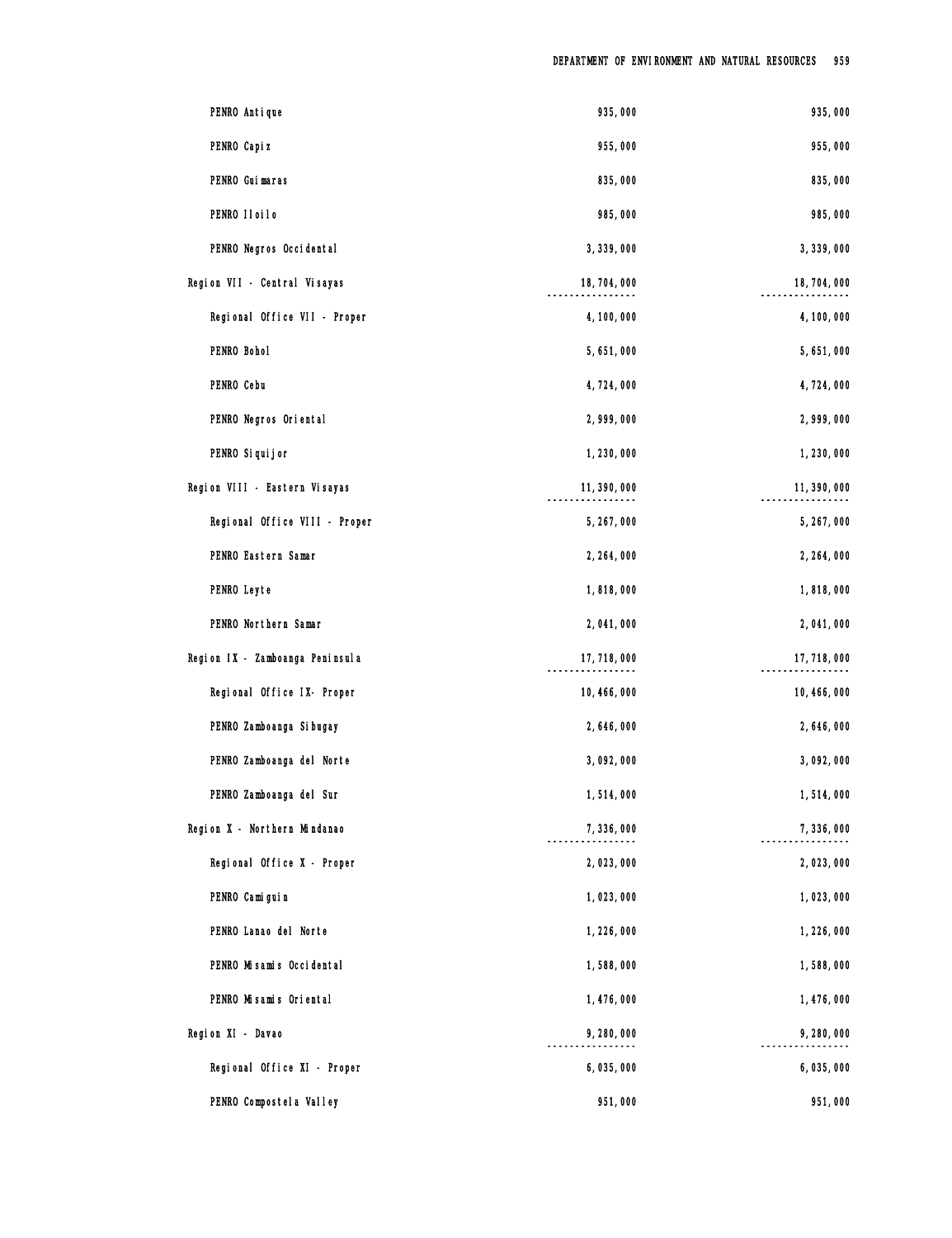|                             | PENRO Davao Occidental                                                                                                               |                                  | 365,000                       |                                                              | 365,000          |
|-----------------------------|--------------------------------------------------------------------------------------------------------------------------------------|----------------------------------|-------------------------------|--------------------------------------------------------------|------------------|
|                             | PENRO Davao Oriental                                                                                                                 |                                  | 1,069,000                     |                                                              | 1,069,000        |
|                             | PENRO Davao del Norte                                                                                                                |                                  | 465,000                       |                                                              | 465,000          |
|                             | PENRO Davao del Sur                                                                                                                  |                                  | 395,000                       |                                                              | 395,000          |
|                             | Region XII - SOCCSKSARGEN                                                                                                            |                                  | 5, 265, 000                   |                                                              | 5, 265, 000      |
|                             | Regional Office XII - Proper                                                                                                         |                                  | 5,003,000                     |                                                              | 5,003,000        |
|                             | PENRO Sarangani                                                                                                                      |                                  | 262,000                       |                                                              | 262,000          |
|                             | Region XIII - CARAGA                                                                                                                 |                                  | 10, 469, 000                  |                                                              | 10, 469, 000     |
|                             | Regional Office XIII - Proper                                                                                                        |                                  | 4, 464, 000                   |                                                              | 4, 464, 000      |
|                             | PENRO Agusan del Norte                                                                                                               |                                  | 350,000                       |                                                              | 350,000          |
|                             | PENRO Dinagat Islands                                                                                                                |                                  | 1, 148, 000                   |                                                              | 1, 148, 000      |
|                             | PENRO Surigao del Norte                                                                                                              |                                  | 3,807,000                     |                                                              | 3,807,000        |
|                             | PENRO Surigao del Sur                                                                                                                |                                  | 700,000                       |                                                              | 700,000          |
| Project(s)                  |                                                                                                                                      |                                  |                               |                                                              |                  |
| Local I y-Funded Project(s) |                                                                                                                                      |                                  |                               | 21, 645, 000 1, 315, 818, 000 124, 800, 000 1, 462, 263, 000 |                  |
| 310203200001000             | Development, Updating and Implementation of<br>the Operational Plan for the Manila Bay<br>Coastal Management Strategy pursuant to SC |                                  |                               |                                                              |                  |
|                             | Decision under GR No. 171947-48                                                                                                      |                                  |                               | 1, 222, 200, 000 124, 800, 000 1, 347, 000, 000              |                  |
|                             | National Capital Region (NCR)                                                                                                        |                                  | 1, 222, 200, 000              | 124,800,000<br>.                                             | 1, 347, 000, 000 |
|                             | Central Office                                                                                                                       |                                  | 1, 222, 200, 000              | 124, 800, 000                                                | 1, 347, 000, 000 |
| 310203200002000             | Pasig River Rehabilitation                                                                                                           | 21, 645, 000                     | 93, 618, 000                  |                                                              | 115, 263, 000    |
|                             | National Capital Region (NCR)                                                                                                        | 21, 645, 000                     | 93, 618, 000                  |                                                              | 115, 263, 000    |
|                             | Central Office                                                                                                                       | 21, 645, 000                     | 93, 618, 000                  |                                                              | 115, 263, 000    |
| 310204000000000             | LAND MANAGEMENT SUB-PROGRAM                                                                                                          | 1, 240, 807, 000                 | 987, 820, 000                 | 12,000,000                                                   | 2, 240, 627, 000 |
| 310204100001000             | Land Survey, Disposition and Records<br>Management                                                                                   | 1, 164, 093, 000<br>. <u>.</u> . | 834, 918, 000<br>. <u>.</u> . | 12,000,000<br>12, 000, 000<br>----------------               | 2,011,011,000    |
|                             | National Capital Region (NCR)                                                                                                        | 49,077,000                       | 517, 655, 000                 | 12,000,000                                                   | 578, 732, 000    |
|                             | Central Office                                                                                                                       |                                  | 467, 231, 000                 | 12,000,000                                                   | 479, 231, 000    |
|                             | Land Management Bureau (LMB)                                                                                                         |                                  | 46, 650, 000                  |                                                              | 46, 650, 000     |
|                             | NCR - Proper                                                                                                                         | 49,077,000                       | 3,774,000                     |                                                              | 52, 851, 000     |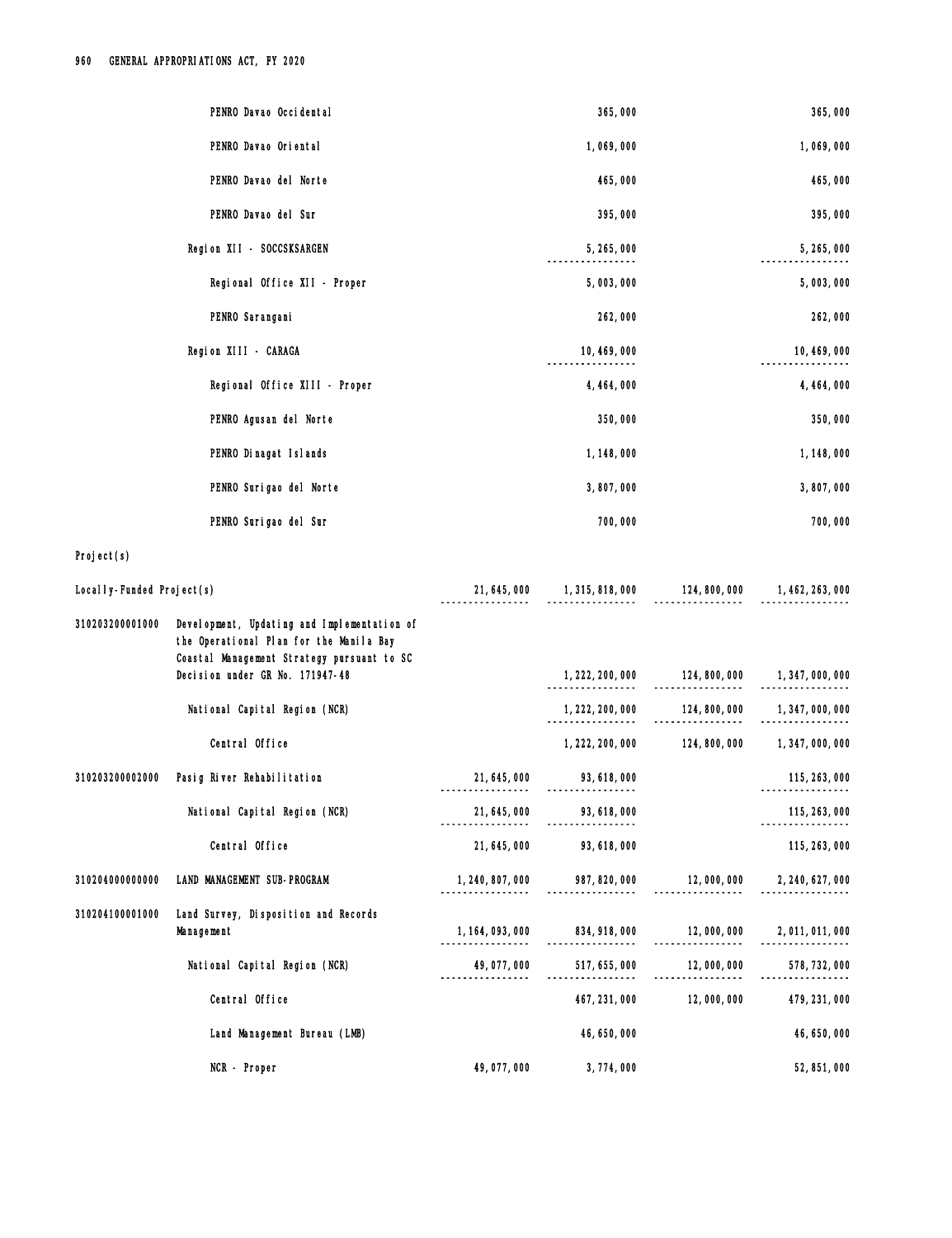| Region I - Ilocos                      | 57, 892, 000  | 39, 117, 000 | 97,009,000    |
|----------------------------------------|---------------|--------------|---------------|
| Regional Office I - Proper             | 27, 465, 000  | 18,004,000   | 45, 469, 000  |
| PENRO Ilocos Norte                     | 8,506,000     | 5,504,000    | 14,010,000    |
| PENRO II ocos Sur                      | 8,516,000     | 5,827,000    | 14, 343, 000  |
| PENRO La Union                         | 2,704,000     | 2,076,000    | 4,780,000     |
| PENRO Pangasi nan                      | 10, 701, 000  | 7,706,000    | 18, 407, 000  |
| Cordillera Administrative Region (CAR) | 77, 636, 000  | 25, 802, 000 | 103, 438, 000 |
| Regional Office CAR - Proper           | 25,016,000    | 9,767,000    | 34, 783, 000  |
| PENRO Abra                             | 9,980,000     | 3, 444, 000  | 13, 424, 000  |
| PENRO Apayao                           | 7,830,000     | 2,616,000    | 10, 446, 000  |
| PENRO Benguet                          | 10, 942, 000  | 3,633,000    | 14, 575, 000  |
| PENRO I fugao                          | 7,735,000     | 1,659,000    | 9,394,000     |
| PENRO Kalinga                          | 8, 181, 000   | 2, 292, 000  | 10, 473, 000  |
| PENRO Mt. Province                     | 7,952,000     | 2,391,000    | 10, 343, 000  |
| Region II - Cagayan Valley             | 98, 438, 000  | 18, 632, 000 | 117,070,000   |
| Regional Office II - Proper            | 32, 175, 000  | 13,080,000   | 45, 255, 000  |
| PENRO Batanes                          | 4,637,000     | 219,000      | 4,856,000     |
| PENRO Cagayan                          | 18,668,000    | 1,801,000    | 20, 469, 000  |
| PENRO Isabela                          | 19,572,000    | 2, 117, 000  | 21,689,000    |
| PENRO Nueva Vizcaya                    | 12,031,000    | 889,000      | 12, 920, 000  |
| PENRO Qui ri no                        | 11, 355, 000  | 526,000      | 11,881,000    |
| Region III - Central Luzon             | 114, 469, 000 | 19, 936, 000 | 134, 405, 000 |
| Regional Office III - Proper           | 38, 192, 000  | 13, 254, 000 | 51, 446, 000  |
| PENRO Aurora                           | 9,303,000     | 498,000      | 9,801,000     |
| PENRO Bataan                           | 11, 322, 000  | 685,000      | 12,007,000    |
| PENRO Bul acan                         | 12, 626, 000  | 861,000      | 13, 487, 000  |
| PENRO Nueva Ecija                      | 13, 954, 000  | 753,000      | 14, 707, 000  |
| PENRO Pampanga                         | 5, 349, 000   | 738,000      | 6,087,000     |
| PENRO Tarlac                           | 11, 775, 000  | 2, 108, 000  | 13, 883, 000  |
| PENRO Zambales                         | 11, 948, 000  | 1,039,000    | 12, 987, 000  |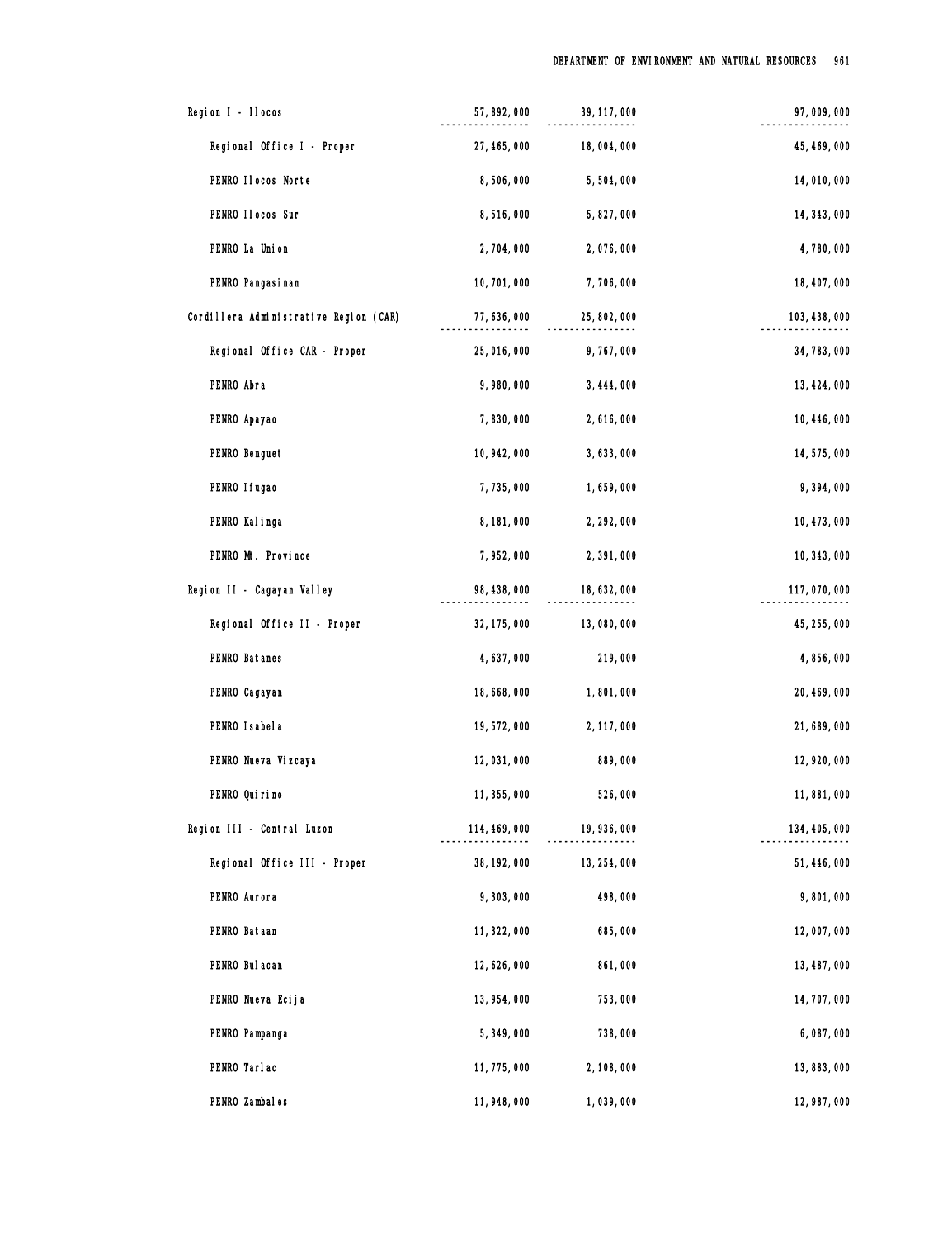| Region IVA - CALABARZON      | 77,908,000   | 20, 240, 000 | 98, 148, 000  |
|------------------------------|--------------|--------------|---------------|
| Regional Office IVA - Proper | 32, 186, 000 | 10, 380, 000 | 42, 566, 000  |
| PENRO Batangas               | 8,478,000    | 2,684,000    | 11, 162, 000  |
| PENRO Cavite                 | 6, 952, 000  | 1, 170, 000  | 8, 122, 000   |
| PENRO Laguna                 | 9,705,000    | 1,997,000    | 11, 702, 000  |
| PENRO Quezon                 | 12, 866, 000 | 2,971,000    | 15, 837, 000  |
| PENRO Rizal                  | 7,721,000    | 1,038,000    | 8,759,000     |
| Region IVB - MIMAROPA        | 86, 629, 000 | 16, 400, 000 | 103, 029, 000 |
| Regional Office IVB - Proper | 31, 409, 000 | 8,130,000    | 39, 539, 000  |
| PENRO Marinduque             | 5,981,000    | 1, 213, 000  | 7, 194, 000   |
| PENRO Occidental Mindoro     | 11, 979, 000 | 1,701,000    | 13,680,000    |
| PENRO Oriental Mindoro       | 8,061,000    | 2,027,000    | 10,088,000    |
| PENRO Pal awan               | 24, 732, 000 | 2,355,000    | 27,087,000    |
| PENRO Romblon                | 4, 467, 000  | 974,000      | 5, 441, 000   |
| Region V - Bicol             | 68, 409, 000 | 14, 928, 000 | 83, 337, 000  |
| Regional Office V - Proper   | 29,017,000   | 9, 217, 000  | 38, 234, 000  |
| PENRO Al bay                 | 8, 202, 000  | 942,000      | 9, 144, 000   |
| PENRO Camarines Norte        | 5,017,000    | 569,000      | 5,586,000     |
| PENRO Camarines Sur          | 9,819,000    | 1,495,000    | 11, 314, 000  |
| PENRO Catanduanes            | 5, 105, 000  | 793,000      | 5,898,000     |
| PENRO Masbate                | 7,520,000    | 869,000      | 8,389,000     |
| PENRO Sorsogon               | 3,729,000    | 1,043,000    | 4,772,000     |
| Region VI - Western Visayas  | 66, 389, 000 | 32, 625, 000 | 99, 014, 000  |
| Regional Office VI - Proper  | 21, 151, 000 | 16, 979, 000 | 38, 130, 000  |
| PENRO Akl an                 | 6,554,000    | 2,626,000    | 9,180,000     |
| PENRO Antique                | 7,381,000    | 3,620,000    | 11,001,000    |
| PENRO Capi z                 | 3,672,000    | 1,695,000    | 5, 367, 000   |
| PENRO Guimaras               | 4, 126, 000  | 893,000      | 5,019,000     |
| PENRO IIoiIo                 | 11, 133, 000 | 4,300,000    | 15, 433, 000  |
| PENRO Negros Occidental      | 12, 372, 000 | 2,512,000    | 14,884,000    |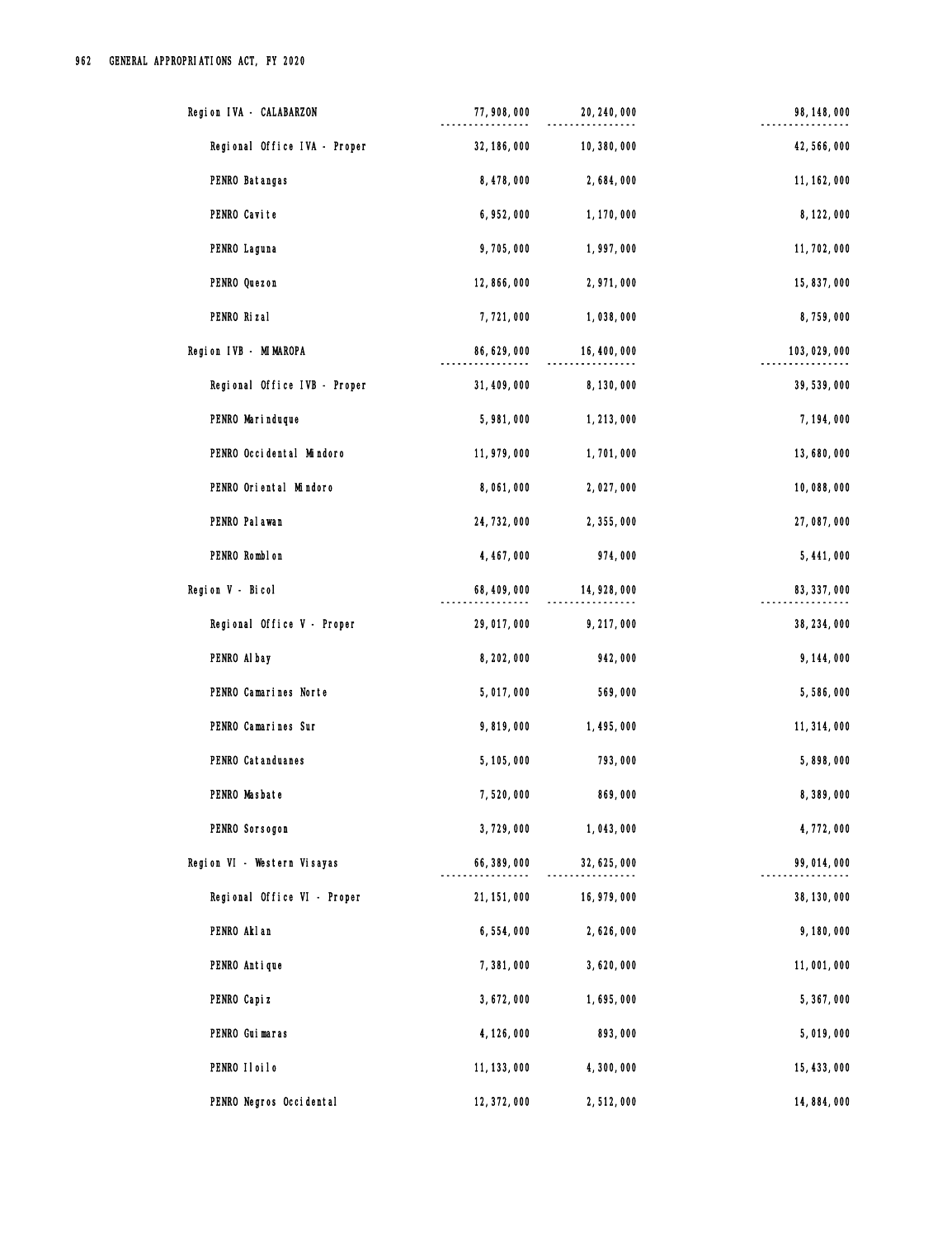| Region VII - Central Visayas    | 56, 976, 000 | 23, 863, 000 | 80, 839, 000  |
|---------------------------------|--------------|--------------|---------------|
| Regional Office VII - Proper    | 28, 733, 000 | 10,572,000   | 39, 305, 000  |
| PENRO Bohol                     | 7,987,000    | 6,088,000    | 14,075,000    |
| PENRO Cebu                      | 9,346,000    | 2,210,000    | 11,556,000    |
| PENRO Negros Oriental           | 7, 176, 000  | 3,555,000    | 10, 731, 000  |
| PENRO Si qui j or               | 3,734,000    | 1,438,000    | 5, 172, 000   |
| Region VIII - Eastern Visayas   | 85, 198, 000 | 25, 123, 000 | 110, 321, 000 |
| Regional Office VIII - Proper   | 26, 870, 000 | 11, 356, 000 | 38, 226, 000  |
| PENRO Biliran                   | 3,040,000    | 1, 145, 000  | 4, 185, 000   |
| PENRO Eastern Samar             | 9,663,000    | 1,783,000    | 11, 446, 000  |
| PENRO Leyte                     | 16,599,000   | 3, 192, 000  | 19, 791, 000  |
| PENRO Northern Samar            | 8, 443, 000  | 3, 226, 000  | 11,669,000    |
| PENRO Southern Leyte            | 9, 194, 000  | 2,387,000    | 11,581,000    |
| PENRO Western Samar             | 11, 389, 000 | 2,034,000    | 13, 423, 000  |
| Region IX - Zamboanga Peninsula | 97, 147, 000 | 15, 682, 000 | 112, 829, 000 |
| Regional Office IX- Proper      | 36, 967, 000 | 10,021,000   | 46, 988, 000  |
| PENRO Zamboanga Si bugay        | 22, 051, 000 | 1,443,000    | 23, 494, 000  |
| PENRO Zamboanga del Norte       | 25, 572, 000 | 1,577,000    | 27, 149, 000  |
| PENRO Zamboanga del Sur         | 12,557,000   | 2,641,000    | 15, 198, 000  |
| Region X - Northern Mindanao    | 68, 414, 000 | 13, 419, 000 | 81, 833, 000  |
| Regional Office X - Proper      | 27,005,000   | 4, 283, 000  | 31, 288, 000  |
| PENRO Buki dnon                 | 16, 798, 000 | 2,758,000    | 19,556,000    |
| PENRO Camiguin                  | 3, 151, 000  | 1,047,000    | 4, 198, 000   |
| PENRO Lanao del Norte           | 7, 133, 000  | 1,370,000    | 8,503,000     |
| PENRO Misamis Occidental        | 6,682,000    | 1,646,000    | 8,328,000     |
| PENRO Misamis Oriental          | 7,645,000    | 2,315,000    | 9,960,000     |
| Region XI - Davao               | 66, 053, 000 | 15, 414, 000 | 81, 467, 000  |
| Regional Office XI - Proper     | 28, 494, 000 | 10, 643, 000 | 39, 137, 000  |
| PENRO Compostel a Valley        | 7,084,000    | 725,000      | 7,809,000     |
| PENRO Davao Occidental          |              | 225,000      | 225,000       |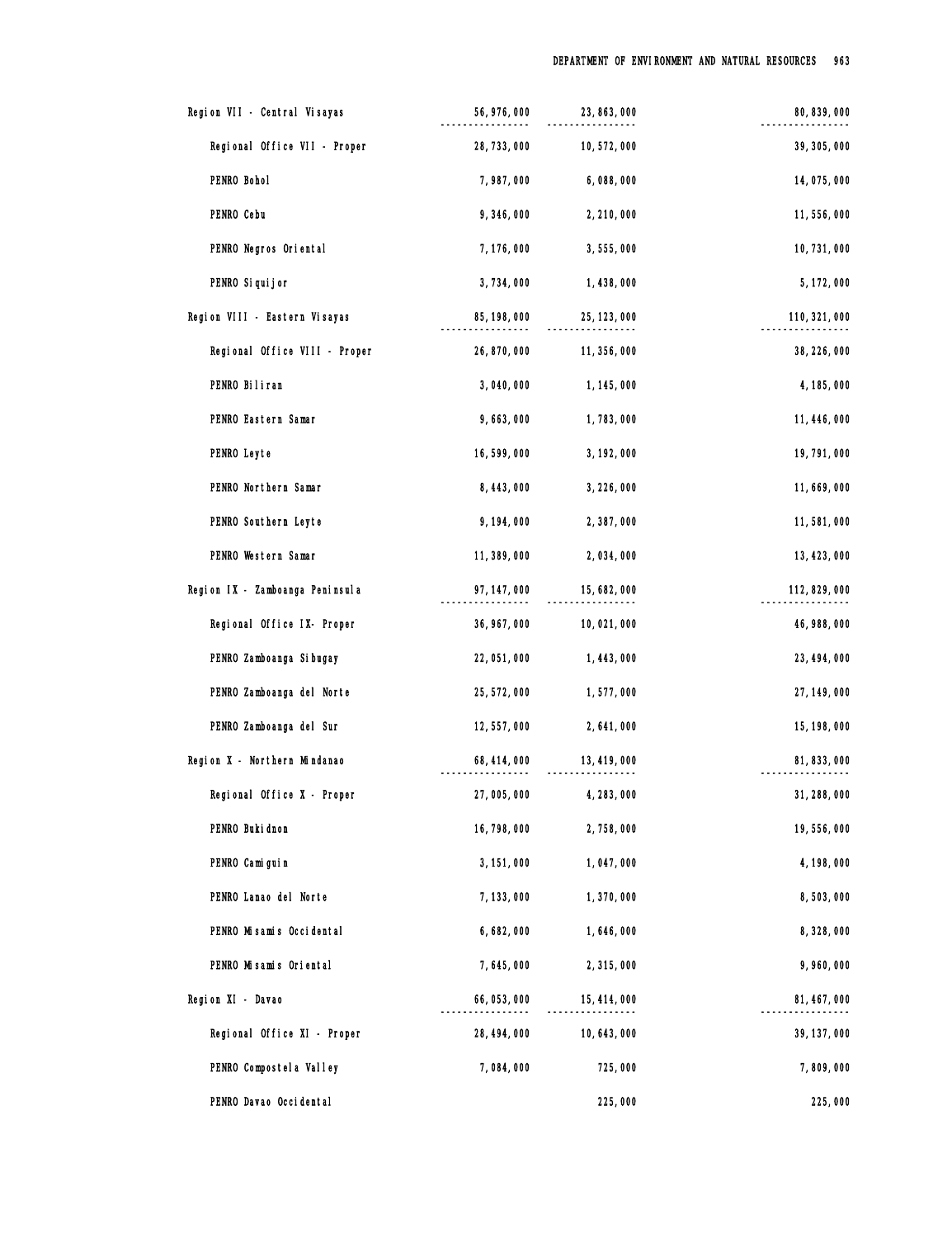| PENRO Davao Oriental                                                                    | 12,096,000   | 1,290,000     | 13, 386, 000  |
|-----------------------------------------------------------------------------------------|--------------|---------------|---------------|
| PENRO Davao del Norte                                                                   | 7,557,000    | 876,000       | 8, 433, 000   |
| PENRO Davao del Sur                                                                     | 10, 822, 000 | 1,655,000     | 12, 477, 000  |
| Region XII - SOCCSKSARGEN                                                               | 32, 350, 000 | 17, 254, 000  | 49, 604, 000  |
| Regional Office XII - Proper                                                            | 13, 653, 000 | 15, 373, 000  | 29,026,000    |
| PENRO North Cotabato                                                                    | 5, 353, 000  | 1,024,000     | 6,377,000     |
| PENRO Sarangani                                                                         | 4, 253, 000  | 36,000        | 4, 289, 000   |
| PENRO South Cotabato                                                                    | 3,548,000    | 70,000        | 3,618,000     |
| PENRO Sul tan Kudarat                                                                   | 5,543,000    | 751,000       | 6, 294, 000   |
| Region XIII - CARAGA                                                                    | 61, 108, 000 | 18, 828, 000  | 79, 936, 000  |
| Regional Office XIII - Proper                                                           | 15, 429, 000 | 9, 359, 000   | 24, 788, 000  |
| PENRO Agusan del Norte                                                                  | 7,846,000    | 1,524,000     | 9,370,000     |
| PENRO Agusan del Sur                                                                    | 14,015,000   | 3,518,000     | 17,533,000    |
| PENRO Dinagat Islands                                                                   | 4, 270, 000  | 956,000       | 5,226,000     |
| PENRO Surigao del Norte                                                                 | 4,848,000    | 1,210,000     | 6,058,000     |
| PENRO Surigao del Sur                                                                   | 14,700,000   | 2, 261, 000   | 16, 961, 000  |
| For the Requirements of the Comprehensive<br>310204100002000<br>Agrarian Reform Program | 76, 714, 000 | 152, 902, 000 | 229, 616, 000 |
| National Capital Region (NCR)                                                           | 8,812,000    | 152, 902, 000 | 161, 714, 000 |
| Central Office                                                                          | 8,812,000    | 152, 902, 000 | 161, 714, 000 |
| Region I - Ilocos                                                                       | 4,389,000    |               | 4,389,000     |
| Regional Office I - Proper                                                              | 4,389,000    |               | 4,389,000     |
| Cordillera Administrative Region (CAR)                                                  | 2,913,000    |               | 2,913,000     |
| Regional Office CAR - Proper                                                            | 2,913,000    |               | 2,913,000     |
| Region II - Cagayan Valley                                                              | 4, 931, 000  |               | 4, 931, 000   |
| Regional Office II - Proper                                                             | 4, 931, 000  |               | 4,931,000     |
| Region III - Central Luzon                                                              | 4,915,000    |               | 4,915,000     |
| Regional Office III - Proper                                                            | 4,915,000    |               | 4,915,000     |
| Region IVA - CALABARZON                                                                 | 4, 130, 000  |               | 4, 130, 000   |
| Regional Office IVA - Proper                                                            | 4, 130, 000  |               | 4, 130, 000   |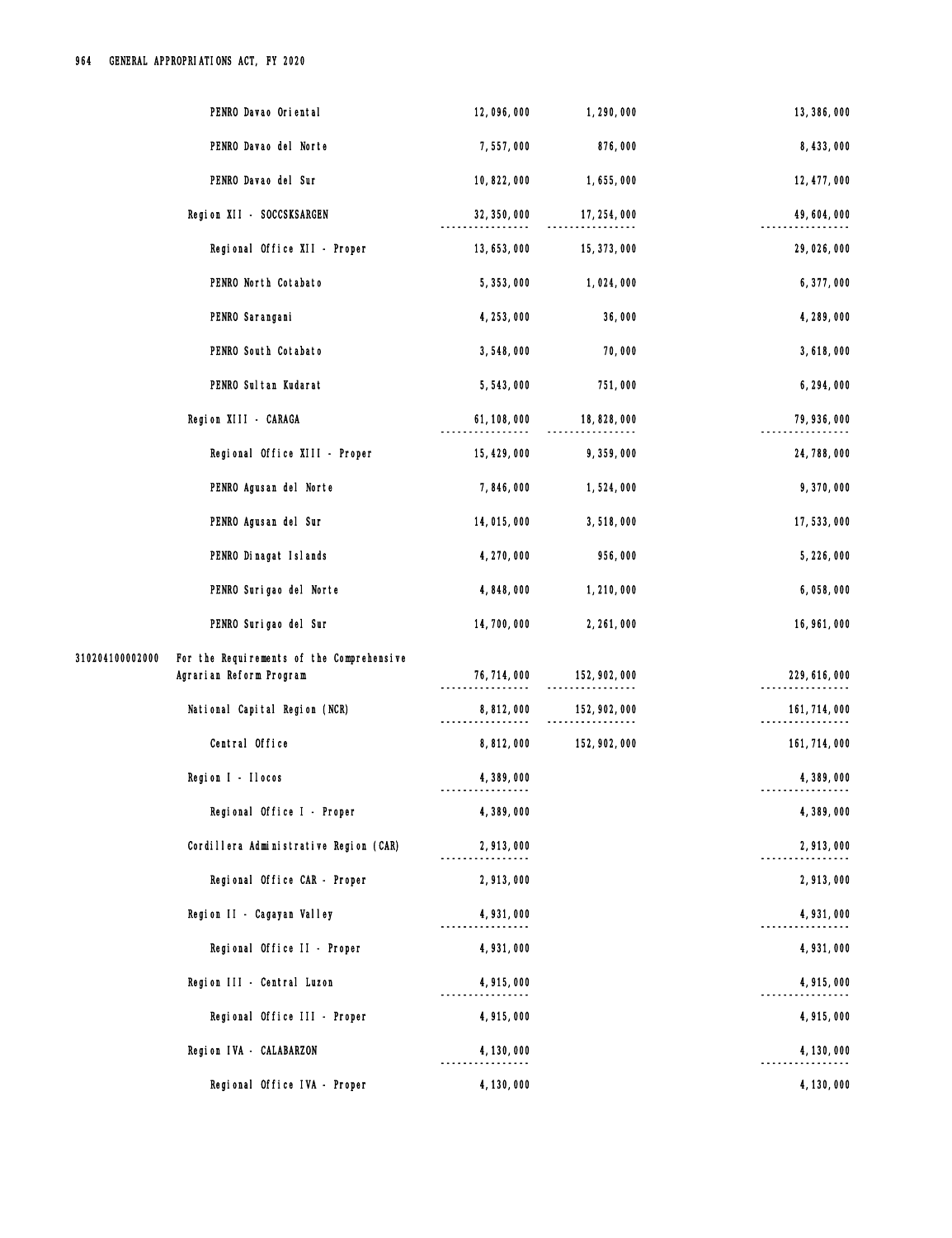|                 | Region IVB - MIMAROPA                                             | 3,759,000                         |                                                       |                                  | 3,759,000        |
|-----------------|-------------------------------------------------------------------|-----------------------------------|-------------------------------------------------------|----------------------------------|------------------|
|                 | Regional Office IVB - Proper                                      | 3,759,000                         |                                                       |                                  | 3,759,000        |
|                 | Region V - Bicol                                                  | 4, 941, 000                       |                                                       |                                  | 4, 941, 000      |
|                 | Regional Office V - Proper                                        | 4, 941, 000                       |                                                       |                                  | 4, 941, 000      |
|                 | Region VI - Western Visayas                                       | 4, 438, 000                       |                                                       |                                  | 4, 438, 000      |
|                 | Regional Office VI - Proper                                       | 4, 438, 000                       |                                                       |                                  | 4, 438, 000      |
|                 | Region VII - Central Visayas                                      | 4, 632, 000                       |                                                       |                                  | 4, 632, 000      |
|                 | Regional Office VII - Proper                                      | 4, 632, 000                       |                                                       |                                  | 4, 632, 000      |
|                 | Region VIII - Eastern Visayas                                     | 5, 185, 000                       |                                                       |                                  | 5, 185, 000      |
|                 | Regional Office VIII - Proper                                     | 5, 185, 000                       |                                                       |                                  | 5, 185, 000      |
|                 | Region IX - Zamboanga Peninsula                                   | 3,731,000                         |                                                       |                                  | 3,731,000        |
|                 | Regional Office IX- Proper                                        | 3,731,000                         |                                                       |                                  | 3,731,000        |
|                 | Region X - Northern Mindanao                                      | 5, 124, 000                       |                                                       |                                  | 5, 124, 000      |
|                 | Regional Office X - Proper                                        | 5, 124, 000                       |                                                       |                                  | 5, 124, 000      |
|                 | Region XI - Davao                                                 | 4,728,000                         |                                                       |                                  | 4,728,000        |
|                 | Regional Office XI - Proper                                       | 4,728,000                         |                                                       |                                  | 4,728,000        |
|                 | Region XII - SOCCSKSARGEN                                         | 5,028,000                         |                                                       |                                  | 5,028,000        |
|                 | Regional Office XII - Proper                                      | 5,028,000                         |                                                       |                                  | 5,028,000        |
|                 | Region XIII - CARAGA                                              | 5,058,000                         |                                                       |                                  | 5,058,000        |
|                 | Regional Office XIII - Proper                                     | 5,058,000                         |                                                       |                                  | 5,058,000        |
|                 | PENRO Dinagat Islands                                             |                                   |                                                       |                                  |                  |
| 310205000000000 | FOREST AND WATERSHED MANAGEMENT SUB-PROGRAM                       | 1, 498, 545, 000                  | 1, 814, 544, 000 2, 766, 258, 000 6, 079, 347, 000    |                                  |                  |
| 310205100001000 | Forest Development, Rehabilitation,<br>Maintenance and Protection | 1, 498, 545, 000                  | 1, 200, 621, 000 1, 951, 816, 000<br>---------------- | ----------------                 | 4, 650, 982, 000 |
|                 | National Capital Region (NCR)                                     | 13, 813, 000<br>----------------- | 212, 825, 000<br>----------------                     | 71, 686, 000<br>---------------- | 298, 324, 000    |
|                 | Central Office                                                    |                                   | 99,005,000                                            | 68, 756, 000                     | 167, 761, 000    |
|                 | Ecosystems Research and Development<br>Bureau (ERDB)              |                                   | 61,980,000                                            | 1,020,000                        | 63,000,000       |
|                 | Forest Management Bureau (FMB)                                    |                                   | 45,000,000                                            | 1,000,000                        | 46,000,000       |
|                 | NCR - Proper                                                      | 13, 813, 000                      | 6,840,000                                             | 910,000                          | 21, 563, 000     |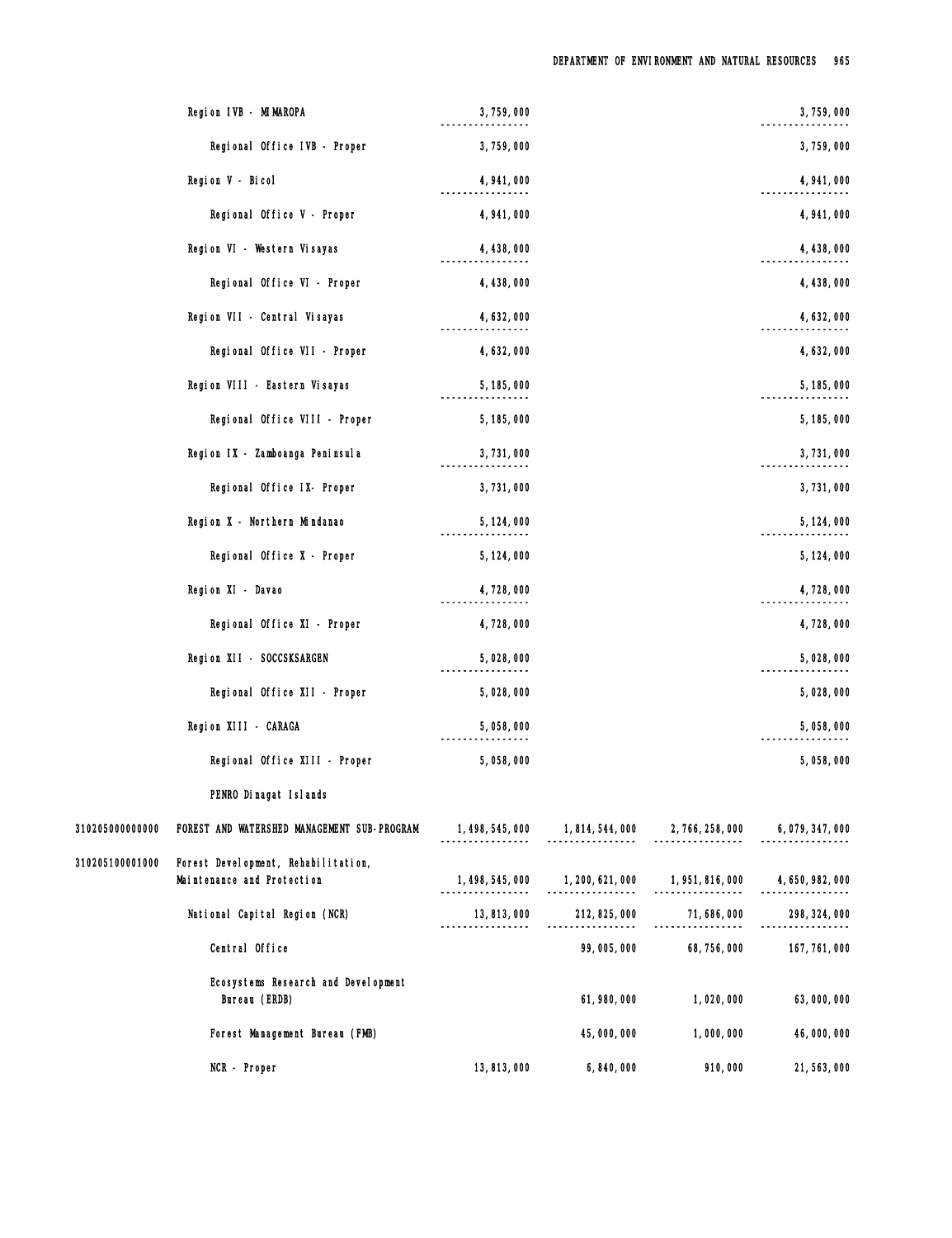| Region I - Ilocos                      | 61, 422, 000  | 37, 387, 000  | 168, 157, 000 | 266, 966, 000 |
|----------------------------------------|---------------|---------------|---------------|---------------|
| Regional Office I - Proper             | 5,873,000     | 7, 132, 000   | 360,000       | 13, 365, 000  |
| PENRO Ilocos Norte                     | 14, 517, 000  | 12,810,000    | 82, 512, 000  | 109, 839, 000 |
| PENRO II ocos Sur                      | 15,560,000    | 4,345,000     | 20, 734, 000  | 40, 639, 000  |
| PENRO La Union                         | 6, 196, 000   | 2,688,000     | 1,810,000     | 10, 694, 000  |
| PENRO Pangasi nan                      | 19, 276, 000  | 10, 412, 000  | 62, 741, 000  | 92, 429, 000  |
| Cordillera Administrative Region (CAR) | 129, 716, 000 | 66, 055, 000  | 41, 945, 000  | 237, 716, 000 |
| Regional Office CAR - Proper           | 17,060,000    | 47, 850, 000  | 360,000       | 65, 270, 000  |
| PENRO Abra                             | 16, 947, 000  | 6,483,000     | 21,560,000    | 44, 990, 000  |
| PENRO Apayao                           | 24, 454, 000  | 2,931,000     | 4,340,000     | 31,725,000    |
| PENRO Benguet                          | 18, 769, 000  | 3,063,000     | 5,530,000     | 27, 362, 000  |
| PENRO I fugao                          | 17,066,000    | 1,751,000     | 2, 230, 000   | 21, 047, 000  |
| PENRO Kalinga                          | 21, 310, 000  | 1,470,000     | 360,000       | 23, 140, 000  |
| PENRO Mt. Province                     | 14, 110, 000  | 2,507,000     | 7,565,000     | 24, 182, 000  |
| Region II - Cagayan Valley             | 133,088,000   | 59, 399, 000  | 96, 527, 000  | 289, 014, 000 |
| Regional Office II - Proper            | 11, 108, 000  | 25, 666, 000  | 360,000       | 37, 134, 000  |
| PENRO Batanes                          | 5, 619, 000   | 1,391,000     |               | 7,010,000     |
| PENRO Cagayan                          | 40, 717, 000  | 14, 423, 000  | 22, 170, 000  | 77, 310, 000  |
| PENRO I sabel a                        | 44, 379, 000  | 10, 833, 000  | 50, 847, 000  | 106, 059, 000 |
| PENRO Nueva Vizcaya                    | 15, 774, 000  | 3,607,000     | 10, 455, 000  | 29, 836, 000  |
| PENRO Qui ri no                        | 15, 491, 000  | 3, 479, 000   | 12,695,000    | 31, 665, 000  |
| Region III - Central Luzon             | 90, 667, 000  | 101, 739, 000 | 54, 469, 000  | 246, 875, 000 |
| Regional Office III - Proper           | 726,000       | 65, 938, 000  | 460,000       | 67, 124, 000  |
| PENRO Aurora                           | 15, 286, 000  | 4, 274, 000   | 3,531,000     | 23,091,000    |
| PENRO Bataan                           | 10, 266, 000  | 3, 153, 000   | 5,710,000     | 19, 129, 000  |
| PENRO Bul acan                         | 14, 933, 000  | 4,395,000     | 19,581,000    | 38, 909, 000  |
| PENRO Nueva Ecija                      | 15, 294, 000  | 4,968,000     | 3,940,000     | 24, 202, 000  |
| PENRO Pampanga                         | 8,692,000     | 3,416,000     | 6,875,000     | 18, 983, 000  |
| PENRO Tarlac                           | 12,060,000    | 11, 164, 000  | 8, 113, 000   | 31, 337, 000  |
| PENRO Zambales                         | 13, 410, 000  | 4, 431, 000   | 6, 259, 000   | 24, 100, 000  |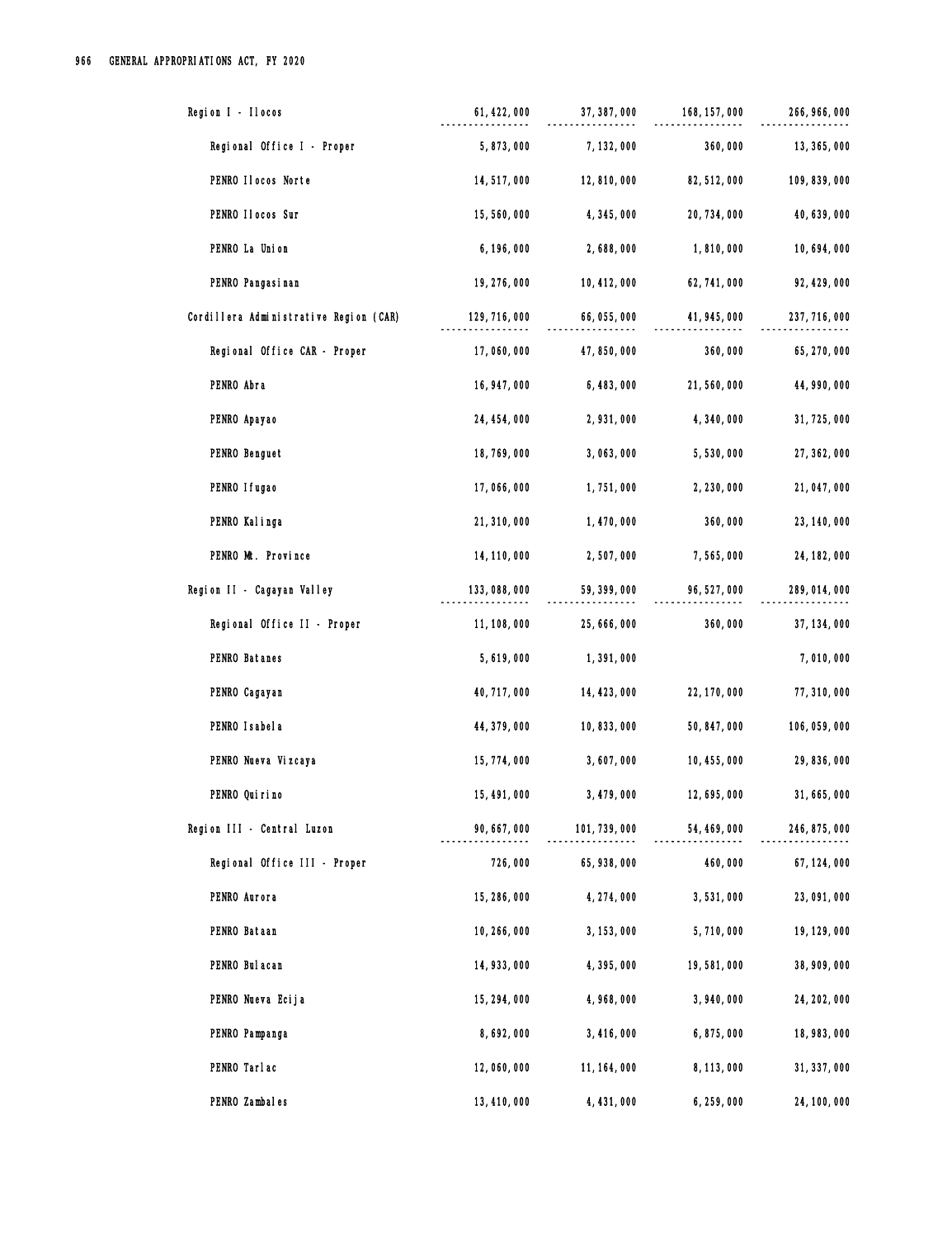| Region IVA - CALABARZON      | 80, 425, 000  | 80, 086, 000 | 38, 883, 000  | 199, 394, 000 |
|------------------------------|---------------|--------------|---------------|---------------|
| Regional Office IVA - Proper | 13, 198, 000  | 60, 694, 000 | 360,000       | 74, 252, 000  |
| PENRO Batangas               | 10,887,000    | 3,007,000    | 2,899,000     | 16, 793, 000  |
| PENRO Cavite                 | 10, 194, 000  | 2, 150, 000  | 1,915,000     | 14, 259, 000  |
| PENRO Laguna                 | 7,840,000     | 2,506,000    | 2, 679, 000   | 13,025,000    |
| PENRO Quezon                 | 31, 917, 000  | 8,314,000    | 26,007,000    | 66, 238, 000  |
| PENRO Rizal                  | 6,389,000     | 3, 415, 000  | 5,023,000     | 14, 827, 000  |
| Region IVB - MIMAROPA        | 130, 418, 000 | 86, 458, 000 | 67, 128, 000  | 284, 004, 000 |
| Regional Office IVB - Proper | 10, 335, 000  | 55, 205, 000 | 360,000       | 65, 900, 000  |
| PENRO Marinduque             | 7, 407, 000   | 2,044,000    | 1, 419, 000   | 10,870,000    |
| PENRO Occidental Mindoro     | 19, 430, 000  | 8,552,000    | 18,039,000    | 46, 021, 000  |
| PENRO Oriental Mindoro       | 25, 603, 000  | 6, 942, 000  | 12, 865, 000  | 45, 410, 000  |
| PENRO Pal awan               | 58, 370, 000  | 11,893,000   | 33, 780, 000  | 104, 043, 000 |
| PENRO Romblon                | 9,273,000     | 1,822,000    | 665,000       | 11,760,000    |
| Region V - Bicol             | 62, 976, 000  | 99, 688, 000 | 111, 419, 000 | 274, 083, 000 |
| Regional Office V - Proper   | 9,888,000     | 63, 754, 000 | 35, 360, 000  | 109, 002, 000 |
| PENRO Al bay                 | 9,807,000     | 3, 218, 000  | 7,898,000     | 20, 923, 000  |
| PENRO Camarines Norte        | 6,517,000     | 8, 456, 000  | 17, 484, 000  | 32, 457, 000  |
| PENRO Camarines Sur          | 14, 638, 000  | 15, 953, 000 | 31, 960, 000  | 62, 551, 000  |
| PENRO Catanduanes            | 5, 220, 000   | 2,050,000    | 4,030,000     | 11,300,000    |
| PENRO Masbate                | 11, 382, 000  | 4, 448, 000  | 11,037,000    | 26, 867, 000  |
| PENRO Sorsogon               | 5,524,000     | 1,809,000    | 3,650,000     | 10, 983, 000  |
| Region VI - Western Visayas  | 113, 136, 000 | 74, 350, 000 | 258, 874, 000 | 446, 360, 000 |
| Regional Office VI - Proper  | 21,788,000    | 19,565,000   | 360,000       | 41, 713, 000  |
| PENRO Akl an                 | 15, 302, 000  | 9,365,000    | 17, 042, 000  | 41,709,000    |
| PENRO Antique                | 15,083,000    | 7, 133, 000  | 37,066,000    | 59, 282, 000  |
| PENRO Capi z                 | 8,857,000     | 13, 839, 000 | 90, 321, 000  | 113,017,000   |
| PENRO Guimaras               | 8, 174, 000   | 1,535,000    | 355,000       | 10,064,000    |
| PENRO IIoiIo                 | 23, 107, 000  | 9,880,000    | 44,504,000    | 77, 491, 000  |
| PENRO Negros Occidental      | 20, 825, 000  | 13,033,000   | 69, 226, 000  | 103, 084, 000 |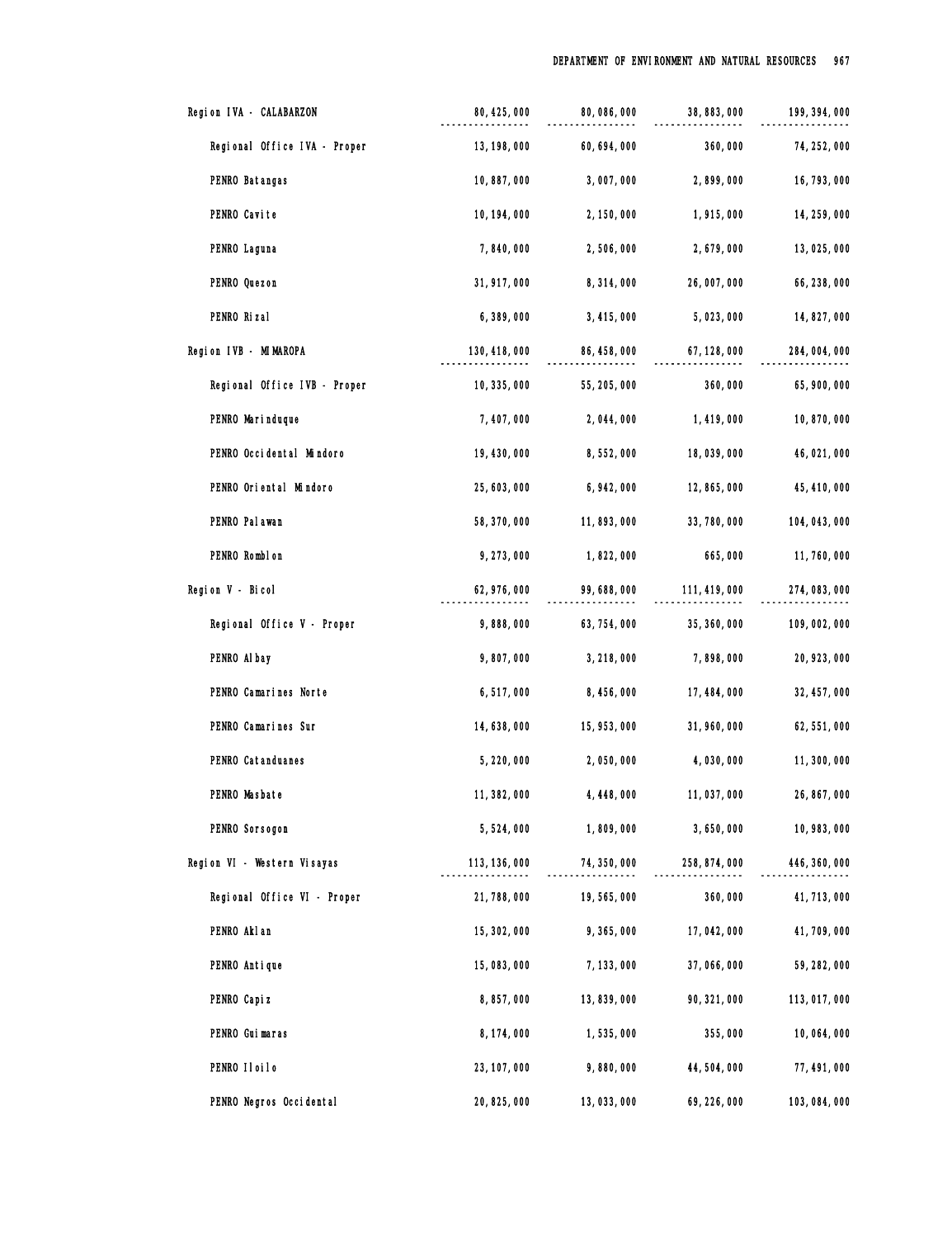| Region VII - Central Visayas    | 69, 972, 000  | 49, 737, 000 | 53, 395, 000  | 173, 104, 000 |
|---------------------------------|---------------|--------------|---------------|---------------|
| Regional Office VII - Proper    | 4, 354, 000   | 25, 551, 000 | 360,000       | 30, 265, 000  |
| PENRO Bohol                     | 20, 335, 000  | 6,358,000    | 5, 465, 000   | 32, 158, 000  |
| PENRO Cebu                      | 21, 955, 000  | 5,788,000    | 25, 630, 000  | 53, 373, 000  |
| PENRO Negros Oriental           | 17, 430, 000  | 10,058,000   | 20, 735, 000  | 48, 223, 000  |
| PENRO Si qui j or               | 5,898,000     | 1,982,000    | 1, 205, 000   | 9,085,000     |
| Region VIII - Eastern Visayas   | 108, 365, 000 | 62, 756, 000 | 149, 804, 000 | 320, 925, 000 |
| Regional Office VIII - Proper   | 19, 353, 000  | 8,375,000    | 360,000       | 28,088,000    |
| PENRO Biliran                   | 5,933,000     | 2,504,000    | 1,691,000     | 10, 128, 000  |
| PENRO Eastern Samar             | 14, 636, 000  | 9,600,000    | 32, 190, 000  | 56, 426, 000  |
| PENRO Leyte                     | 19, 928, 000  | 10, 903, 000 | 10, 135, 000  | 40, 966, 000  |
| PENRO Northern Samar            | 15, 725, 000  | 8,835,000    | 31, 707, 000  | 56, 267, 000  |
| PENRO Southern Leyte            | 16, 245, 000  | 5, 194, 000  | 5, 925, 000   | 27, 364, 000  |
| PENRO Western Samar             | 16,545,000    | 17, 345, 000 | 67,796,000    | 101, 686, 000 |
| Region IX - Zamboanga Peninsula | 108, 291, 000 | 45, 257, 000 | 165, 039, 000 | 318, 587, 000 |
| Regional Office IX- Proper      | 18,631,000    | 13, 148, 000 | 360,000       | 32, 139, 000  |
| PENRO Zamboanga Si bugay        | 39, 630, 000  | 11, 230, 000 | 54, 992, 000  | 105, 852, 000 |
| PENRO Zamboanga del Norte       | 32, 822, 000  | 13, 753, 000 | 74, 399, 000  | 120, 974, 000 |
| PENRO Zamboanga del Sur         | 17, 208, 000  | 7, 126, 000  | 35, 288, 000  | 59, 622, 000  |
| Region X - Northern Mindanao    | 87, 543, 000  | 49,071,000   | 141, 571, 000 | 278, 185, 000 |
| Regional Office X - Proper      | 9,393,000     | 18, 956, 000 | 360,000       | 28, 709, 000  |
| PENRO Buki dnon                 | 27,568,000    | 16,001,000   | 89, 138, 000  | 132, 707, 000 |
| PENRO Camiguin                  | 5,386,000     | 1, 435, 000  | 250,000       | 7,071,000     |
| PENRO Lanao del Norte           | 15, 150, 000  | 5,669,000    | 25, 269, 000  | 46,088,000    |
| PENRO Misamis Occidental        | 12, 651, 000  | 2,011,000    | 3, 222, 000   | 17,884,000    |
| PENRO Misamis Oriental          | 17, 395, 000  | 4, 999, 000  | 23, 332, 000  | 45, 726, 000  |
| Region XI - Davao               | 96, 801, 000  | 36, 637, 000 | 119, 544, 000 | 252, 982, 000 |
| Regional Office XI - Proper     | 9,218,000     | 7, 127, 000  | 360,000       | 16, 705, 000  |
| PENRO Compostel a Valley        | 17, 731, 000  | 5,947,000    | 22, 210, 000  | 45, 888, 000  |
| PENRO Davao Occidental          |               | 4,744,000    | 16, 445, 000  | 21, 189, 000  |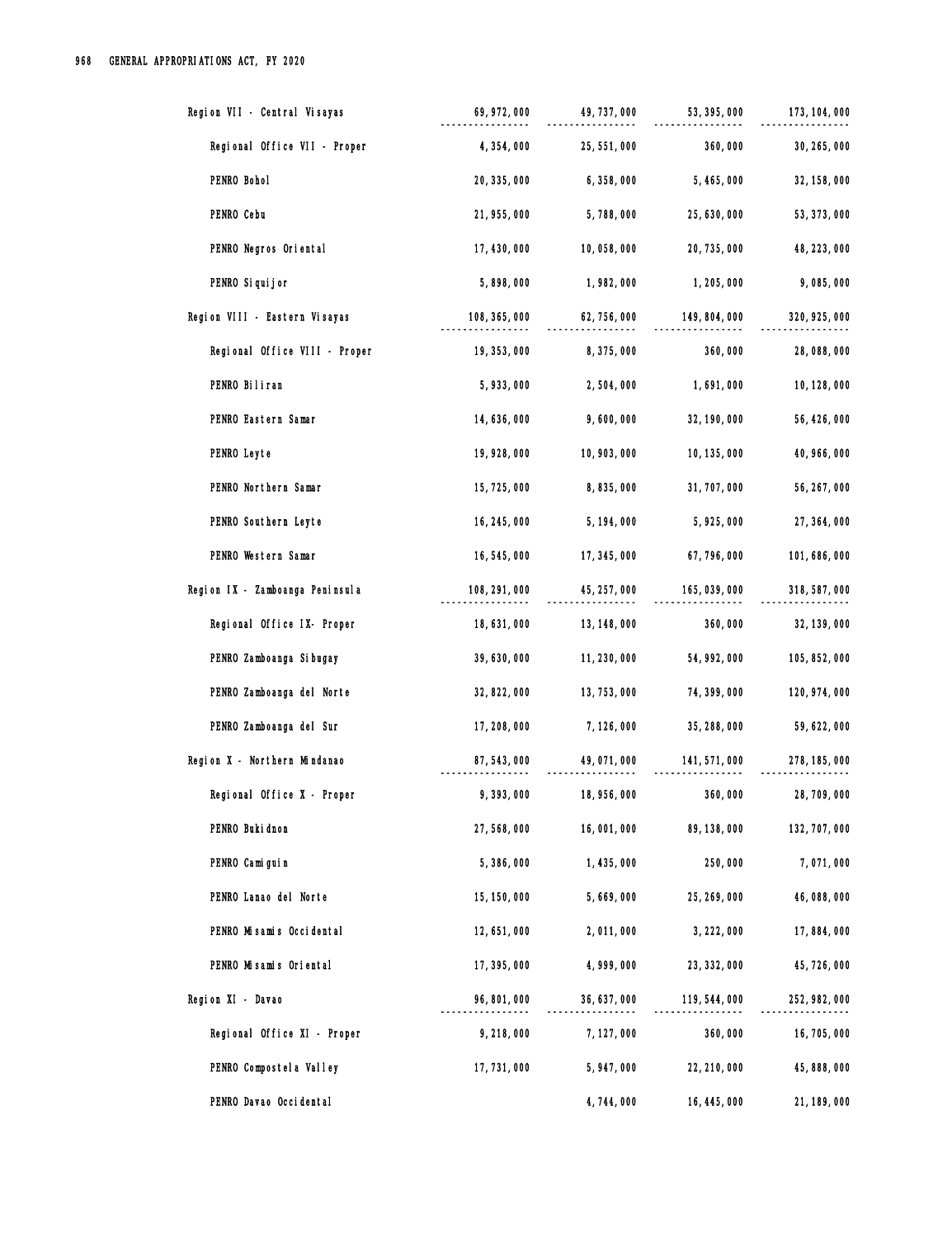| PENRO Davao Oriental                                          | 31, 143, 000  | 7,379,000    | 35, 723, 000  | 74, 245, 000  |
|---------------------------------------------------------------|---------------|--------------|---------------|---------------|
| PENRO Davao del Norte                                         | 16, 124, 000  | 4,786,000    | 16, 728, 000  | 37, 638, 000  |
| PENRO Davao del Sur                                           | 22, 585, 000  | 6,654,000    | 28,078,000    | 57, 317, 000  |
| Region XII - SOCCSKSARGEN                                     | 72, 412, 000  | 63, 753, 000 | 62, 235, 000  | 198, 400, 000 |
| Regional Office XII - Proper                                  | 14, 992, 000  | 39, 967, 000 | 360,000       | 55, 319, 000  |
| PENRO North Cotabato                                          | 18,704,000    | 7, 145, 000  | 29, 870, 000  | 55, 719, 000  |
| PENRO Sarangani                                               | 11, 757, 000  | 4,869,000    | 10, 345, 000  | 26, 971, 000  |
| PENRO South Cotabato                                          | 11, 973, 000  | 6, 261, 000  | 11, 375, 000  | 29, 609, 000  |
| PENRO Sul tan Kudarat                                         | 14, 986, 000  | 5,511,000    | 10, 285, 000  | 30, 782, 000  |
| Region XIII - CARAGA                                          | 139, 500, 000 | 75, 423, 000 | 351, 140, 000 | 566, 063, 000 |
| Regional Office XIII - Proper                                 | 12, 161, 000  | 17, 939, 000 | 13, 853, 000  | 43, 953, 000  |
| PENRO Agusan del Norte                                        | 31, 623, 000  | 10,070,000   | 58, 709, 000  | 100, 402, 000 |
| PENRO Agusan del Sur                                          | 21, 148, 000  | 28, 906, 000 | 193, 606, 000 | 243, 660, 000 |
| PENRO Dinagat Islands                                         | 12,086,000    | 2, 226, 000  | 4,318,000     | 18,630,000    |
| PENRO Surigao del Norte                                       | 18, 911, 000  | 2,852,000    | 7,802,000     | 29, 565, 000  |
| PENRO Surigao del Sur                                         | 43, 571, 000  | 13, 430, 000 | 72, 852, 000  | 129, 853, 000 |
| 310205100002000<br>Soil Conservation and Watershed Management |               |              |               |               |
| including River Basin Management and<br>Devel opment          |               | 50,000,000   | 200, 000, 000 | 250,000,000   |
| National Capital Region (NCR)                                 |               | 16, 150, 000 |               | 16, 150, 000  |
| Central Office                                                |               | 11, 950, 000 |               | 11, 950, 000  |
| Forest Management Bureau (FMB)                                |               | 3,000,000    |               | 3,000,000     |
| NCR - Proper                                                  |               | 1,200,000    |               | 1,200,000     |
| Region I - Ilocos                                             |               | 2,720,000    | 22, 260, 000  | 24, 980, 000  |
| Regional Office I - Proper                                    |               | 2, 283, 000  |               | 2, 283, 000   |
| PENRO IIocos Norte                                            |               | 379,000      | 19, 712, 000  | 20, 091, 000  |
| PENRO II ocos Sur                                             |               | 23,000       | 948,000       | 971,000       |
| PENRO La Union                                                |               | 35,000       | 1,600,000     | 1,635,000     |
| Cordillera Administrative Region (CAR)                        |               | 2,000,000    |               | 2,000,000     |
| Regional Office CAR - Proper                                  |               | 2,000,000    |               | 2,000,000     |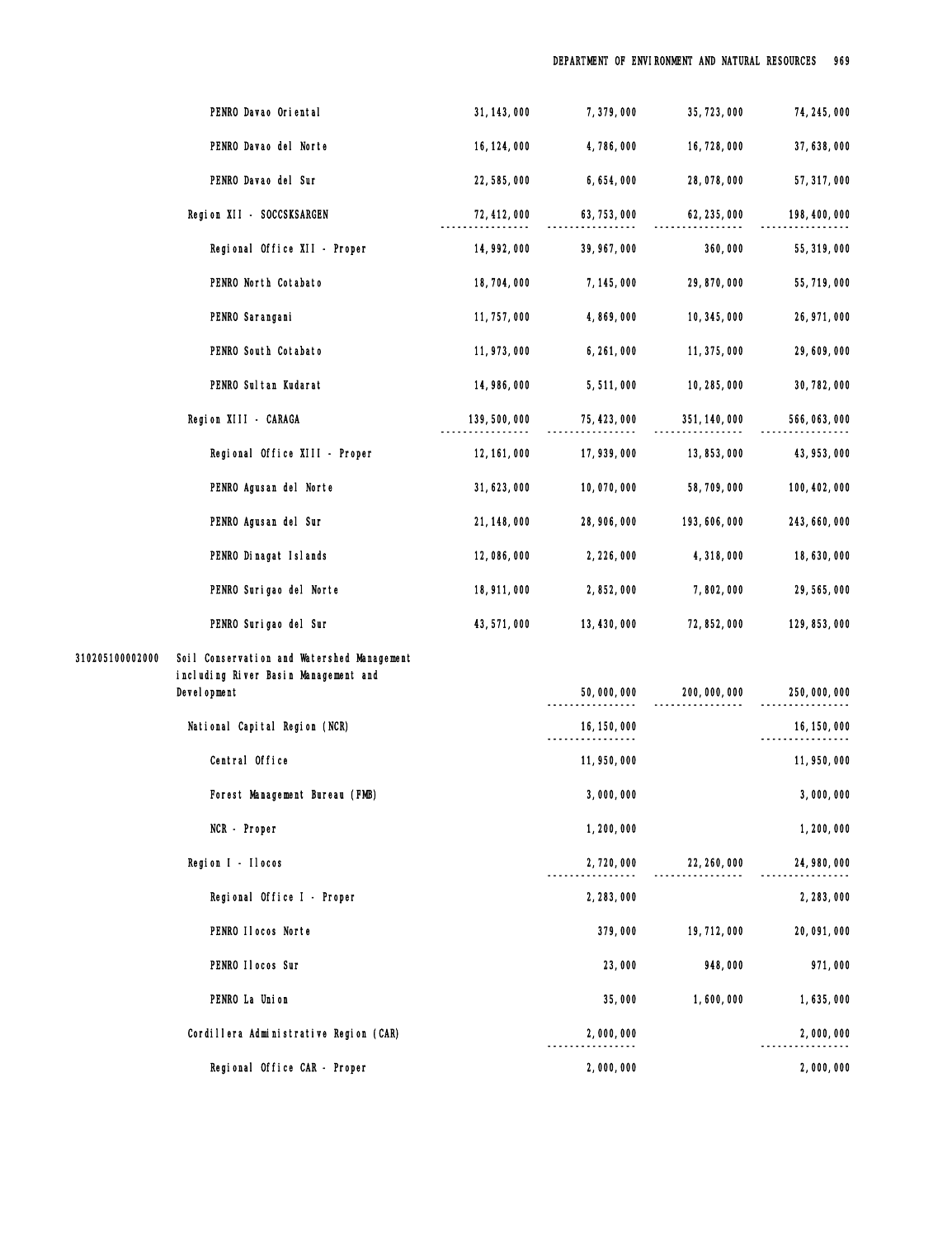| Region II - Cagayan Valley   | 2,500,000   | 21, 975, 000 | 24, 475, 000 |
|------------------------------|-------------|--------------|--------------|
| Regional Office II - Proper  | 1,800,000   |              | 1,800,000    |
| PENRO Cagayan                | 700,000     | 10, 987, 000 | 11,687,000   |
| PENRO Nueva Vizcaya          |             | 10,988,000   | 10, 988, 000 |
| Region III - Central Luzon   | 2,680,000   |              | 2,680,000    |
| Regional Office III - Proper | 2,680,000   |              | 2,680,000    |
| Region IVA - CALABARZON      | 2,340,000   |              | 2,340,000    |
| Regional Office IVA - Proper | 1,298,000   |              | 1,298,000    |
| PENRO Batangas               | 200,000     |              | 200,000      |
| PENRO Cavite                 | 342,000     |              | 342,000      |
| PENRO Laguna                 | 300,000     |              | 300,000      |
| PENRO Rizal                  | 200,000     |              | 200,000      |
| Region IVB - MIMAROPA        | 1,780,000   | 11, 281, 000 | 13,061,000   |
| Regional Office IVB - Proper | 871,000     |              | 871,000      |
| PENRO Marinduque             | 61,000      |              | 61,000       |
| PENRO Occidental Mindoro     | 353,000     |              | 353,000      |
| PENRO Oriental Mindoro       | 353,000     | 11, 281, 000 | 11, 634, 000 |
| PENRO Pal awan               | 80,000      |              | 80,000       |
| PENRO Romblon                | 62,000      |              | 62,000       |
| Region V - Bicol             | 1,600,000   | 21, 967, 000 | 23, 567, 000 |
| Regional Office V - Proper   | 1, 100, 000 |              | 1, 100, 000  |
| PENRO Al bay                 |             | 5, 492, 000  | 5, 492, 000  |
| PENRO Camarines Norte        |             | 5, 492, 000  | 5, 492, 000  |
| PENRO Camarines Sur          | 500,000     |              | 500,000      |
| PENRO Masbate                |             | 5,491,000    | 5,491,000    |
| PENRO Sorsogon               |             | 5, 492, 000  | 5,492,000    |
| Region VI - Western Visayas  | 2,380,000   | 20, 750, 000 | 23, 130, 000 |
| Regional Office VI - Proper  | 2,380,000   |              | 2,380,000    |
| PENRO Capi z                 |             | 1,200,000    | 1,200,000    |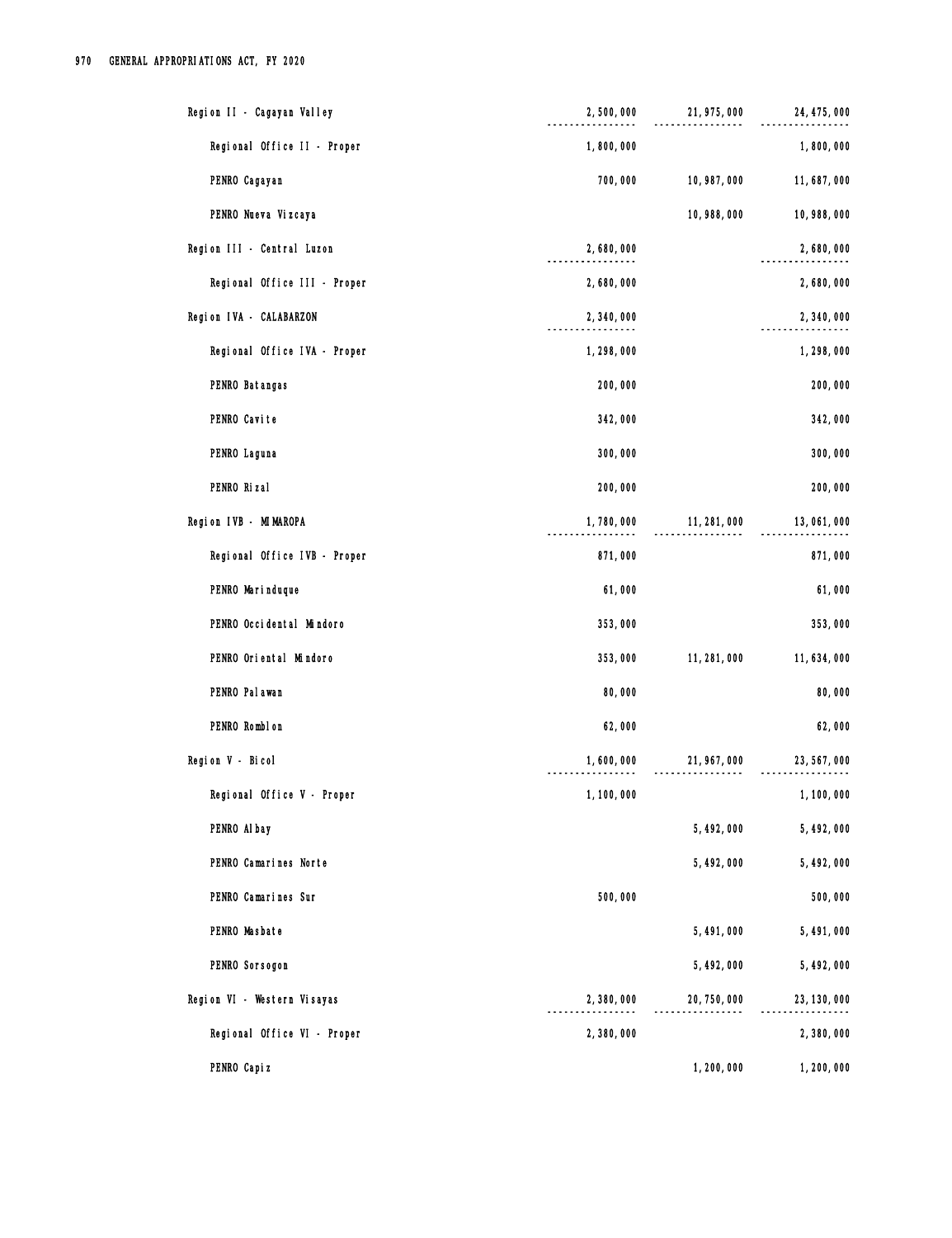| PENRO IIoiIo                    |             | 10, 255, 000 | 10, 255, 000 |
|---------------------------------|-------------|--------------|--------------|
| PENRO Negros Occidental         |             | 9,295,000    | 9,295,000    |
| Region VII - Central Visayas    | 1,600,000   | 15, 450, 000 | 17,050,000   |
| Regional Office VII - Proper    | 1,600,000   | 11, 055, 000 | 12, 655, 000 |
| PENRO Negros Oriental           |             | 4,395,000    | 4,395,000    |
| Region VIII - Eastern Visayas   | 1,730,000   | 18, 912, 000 | 20, 642, 000 |
| Regional Office VIII - Proper   | 1,730,000   | 18, 312, 000 | 20, 042, 000 |
| PENRO Eastern Samar             |             | 600,000      | 600,000      |
| Region IX - Zamboanga Peninsula | 2,300,000   | 16,090,000   | 18, 390, 000 |
| Regional Office IX- Proper      | 2,300,000   | 16,090,000   | 18, 390, 000 |
| Region X - Northern Mindanao    | 2,800,000   | 14, 650, 000 | 17, 450, 000 |
| Regional Office X - Proper      | 2,000,000   |              | 2,000,000    |
| PENRO Buki dnon                 | 120,000     |              | 120,000      |
| PENRO Lanao del Norte           |             | 7,325,000    | 7,325,000    |
| PENRO Misamis Occidental        | 340,000     | 7,325,000    | 7,665,000    |
| PENRO Misamis Oriental          | 340,000     |              | 340,000      |
| Region XI - Davao               | 2,800,000   | 22, 450, 000 | 25, 250, 000 |
| Regional Office XI - Proper     | 2, 120, 000 |              | 2, 120, 000  |
| PENRO Compostel a Valley        | 340,000     | 1,500,000    | 1,840,000    |
| PENRO Davao Occi dental         | 340,000     | 5,895,000    | 6, 235, 000  |
| PENRO Davao Oriental            |             | 4,395,000    | 4,395,000    |
| PENRO Davao del Norte           |             | 3, 265, 000  | 3, 265, 000  |
| PENRO Davao del Sur             |             | 7,395,000    | 7,395,000    |
| Region XII - SOCCSKSARGEN       | 2,280,000   | 7,325,000    | 9,605,000    |
| Regional Office XII - Proper    | 1,680,000   |              | 1,680,000    |
| PENRO North Cotabato            | 160,000     | 2, 190, 000  | 2,350,000    |
| PENRO Sarangani                 | 160,000     | 2, 190, 000  | 2,350,000    |
| PENRO South Cotabato            | 140,000     | 1, 473, 000  | 1,613,000    |
| PENRO Sul tan Kudarat           | 140,000     | 1, 472, 000  | 1,612,000    |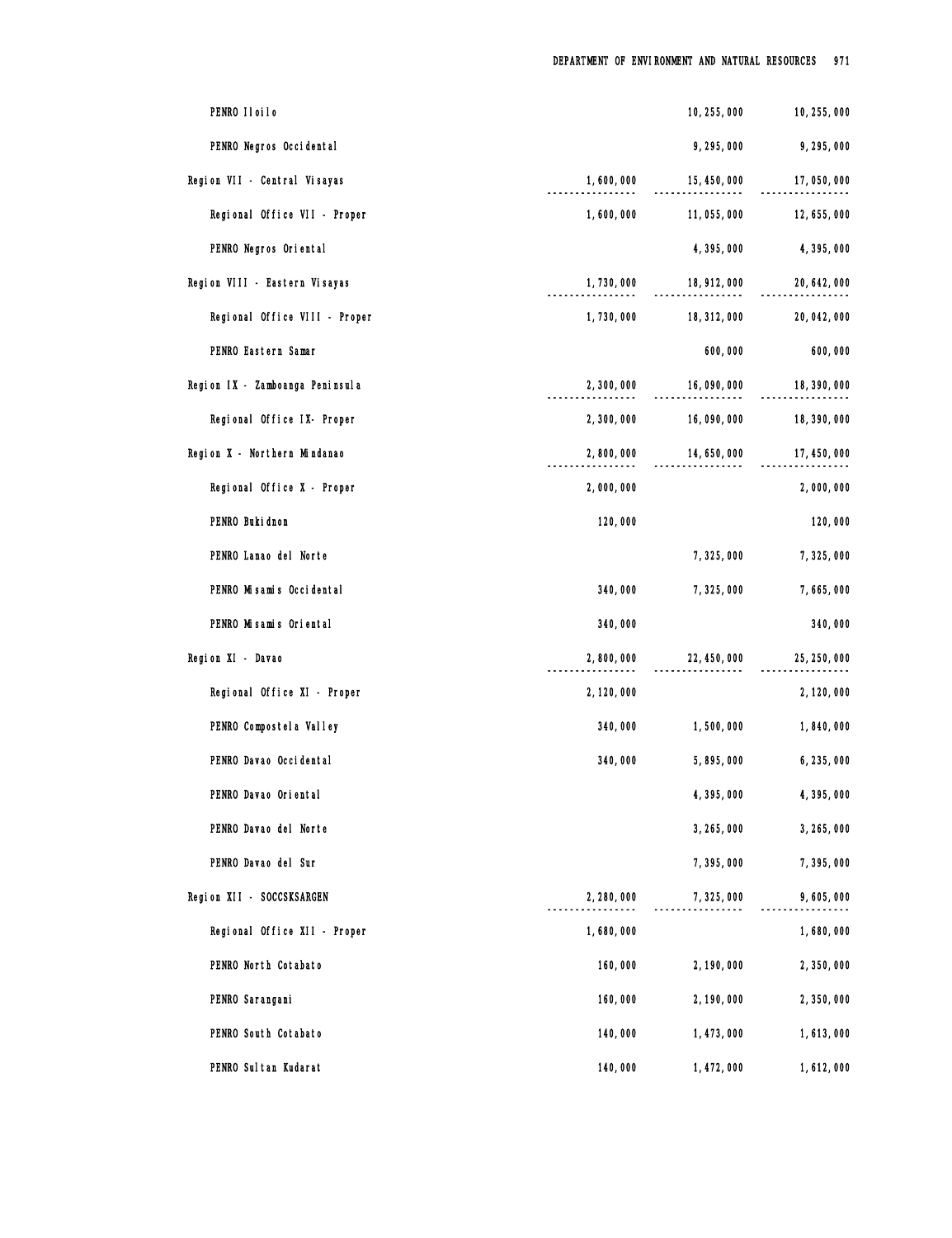| Region XIII - CARAGA                                                                             | 2, 340, 000                       | 6,890,000                                    | 9, 230, 000   |
|--------------------------------------------------------------------------------------------------|-----------------------------------|----------------------------------------------|---------------|
| Regional Office XIII - Proper                                                                    | 1,970,000                         |                                              | 1,970,000     |
| PENRO Agusan del Norte                                                                           | 68,000                            |                                              | 68,000        |
| PENRO Agusan del Sur                                                                             | 115,000                           | 1,832,000                                    | 1,947,000     |
| PENRO Dinagat Islands                                                                            | 39,000                            | 1,394,000                                    | 1,433,000     |
| PENRO Surigao del Norte                                                                          | 62,000                            |                                              | 62,000        |
| PENRO Surigao del Sur                                                                            | 86,000                            | 3, 664, 000                                  | 3,750,000     |
| Project(s)                                                                                       |                                   |                                              |               |
| Foreign-Assisted Project(s)                                                                      |                                   | 563, 923, 000 614, 442, 000 1, 178, 365, 000 |               |
| 310205300001000<br>Integrated Natural Resources and<br>Environmental Management Project (INREMP) | 367,006,000<br>-----------        |                                              | 367,006,000   |
| GoP Counterpart                                                                                  | 176, 496, 000                     |                                              | 176, 496, 000 |
| National Capital Region (NCR)                                                                    | 176, 496, 000<br>---------------- |                                              | 176, 496, 000 |
| Central Office                                                                                   | 176, 496, 000                     |                                              | 176, 496, 000 |
| Loan Proceeds                                                                                    | 190, 510, 000<br>--------------   |                                              | 190, 510, 000 |
| National Capital Region (NCR)                                                                    | 190, 510, 000                     |                                              | 190, 510, 000 |
| Central Office                                                                                   | 190, 510, 000                     |                                              | 190, 510, 000 |
| 310205300002000<br>Forestland Management Project                                                 |                                   | 196, 917, 000 614, 442, 000                  | 811, 359, 000 |
| GoP Counterpart                                                                                  |                                   |                                              | 209, 474, 000 |
| National Capital Region (NCR)                                                                    | 161, 014, 000<br>------------     | 48, 460, 000<br>__________________           | 209, 474, 000 |
| Central Office                                                                                   | 161, 014, 000                     | 48, 460, 000                                 | 209, 474, 000 |
| Loan Proceeds                                                                                    | 35, 903, 000                      | 565, 982, 000<br>---------------             | 601, 885, 000 |
| National Capital Region (NCR)                                                                    | 35, 903, 000                      | 565, 982, 000<br>_________________           | 601, 885, 000 |
| Central Office                                                                                   | 35, 903, 000                      | 565, 982, 000                                | 601, 885, 000 |
| 320000000000000<br>Adaptive Capacities of Human<br>Communities and Natural Systems Improved      | 73, 418, 000<br>----------------  |                                              | 73, 418, 000  |
| 320300000000000<br>ENVIRONMENT AND NATURAL RESOURCES RESILIENCY<br><b>PROGRAM</b>                | 73, 418, 000                      |                                              | 73, 418, 000  |
| Natural Resources Assessment<br>320300100001000                                                  | 73, 418, 000                      |                                              | 73, 418, 000  |
| National Capital Region (NCR)                                                                    | -----------------<br>11, 168, 000 |                                              | 11, 168, 000  |
| Central Office                                                                                   | 918,000                           |                                              | 918,000       |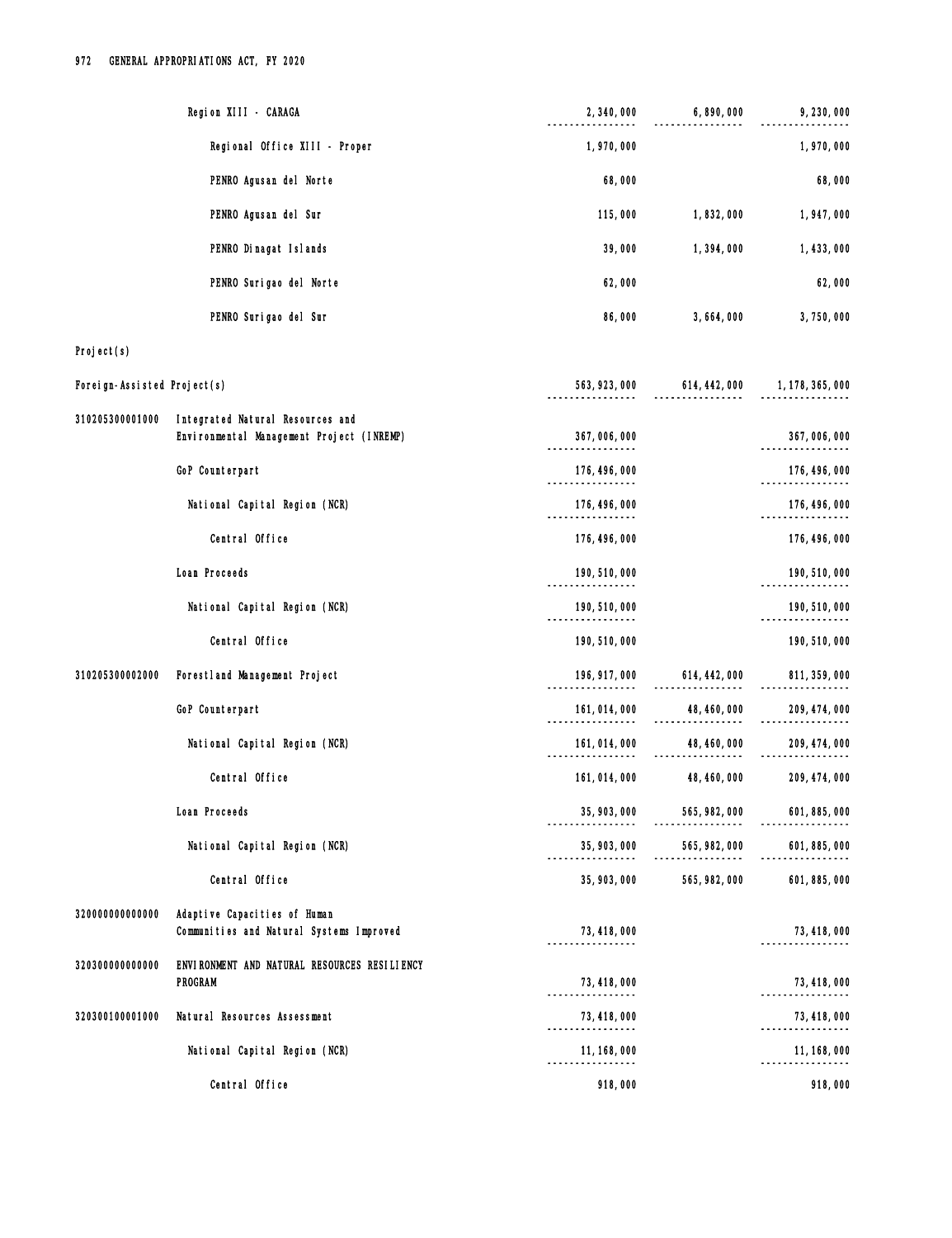| Ecosystems Research and Development<br>Bureau (ERDB) | 5,150,000   | 5, 150, 000 |
|------------------------------------------------------|-------------|-------------|
| Forest Management Bureau (FMB)                       | 4,000,000   | 4,000,000   |
| NCR - Proper                                         | 1, 100, 000 | 1,100,000   |
| Region I - Ilocos                                    | 3,300,000   | 3,300,000   |
| Regional Office I - Proper                           | 212,000     | 212,000     |
| PENRO II ocos Sur                                    | 1, 127, 000 | 1, 127, 000 |
| PENRO Pangasi nan                                    | 1,961,000   | 1,961,000   |
| Cordillera Administrative Region (CAR)               | 4, 240, 000 | 4, 240, 000 |
| Regional Office CAR - Proper                         | 800,000     | 800,000     |
| PENRO Apayao                                         | 860,000     | 860,000     |
| PENRO Benguet                                        | 1,710,000   | 1,710,000   |
| PENRO Mt. Province                                   | 870,000     | 870,000     |
| Region II - Cagayan Valley                           | 6, 420, 000 | 6, 420, 000 |
| Regional Office II - Proper                          | 820,000     | 820,000     |
| PENRO Cagayan                                        | 4,700,000   | 4,700,000   |
| PENRO I sabel a                                      | 900,000     | 900,000     |
| Region III - Central Luzon                           | 9,010,000   | 9,010,000   |
| Regional Office III - Proper                         | 3,053,000   | 3,053,000   |
| PENRO Aurora                                         | 757,000     | 757,000     |
| PENRO Bataan                                         | 757,000     | 757,000     |
| PENRO Bul acan                                       | 757,000     | 757,000     |
| PENRO Nueva Ecija                                    | 1,843,000   | 1,843,000   |
| PENRO Zambales                                       | 1,843,000   | 1,843,000   |
| Region IVA - CALABARZON                              | 4,680,000   | 4,680,000   |
| Regional Office IVA - Proper                         | 4,680,000   | 4,680,000   |
| Region IVB - MIMAROPA                                | 500,000     | 500,000     |
| Regional Office IVB - Proper                         | 500,000     | 500,000     |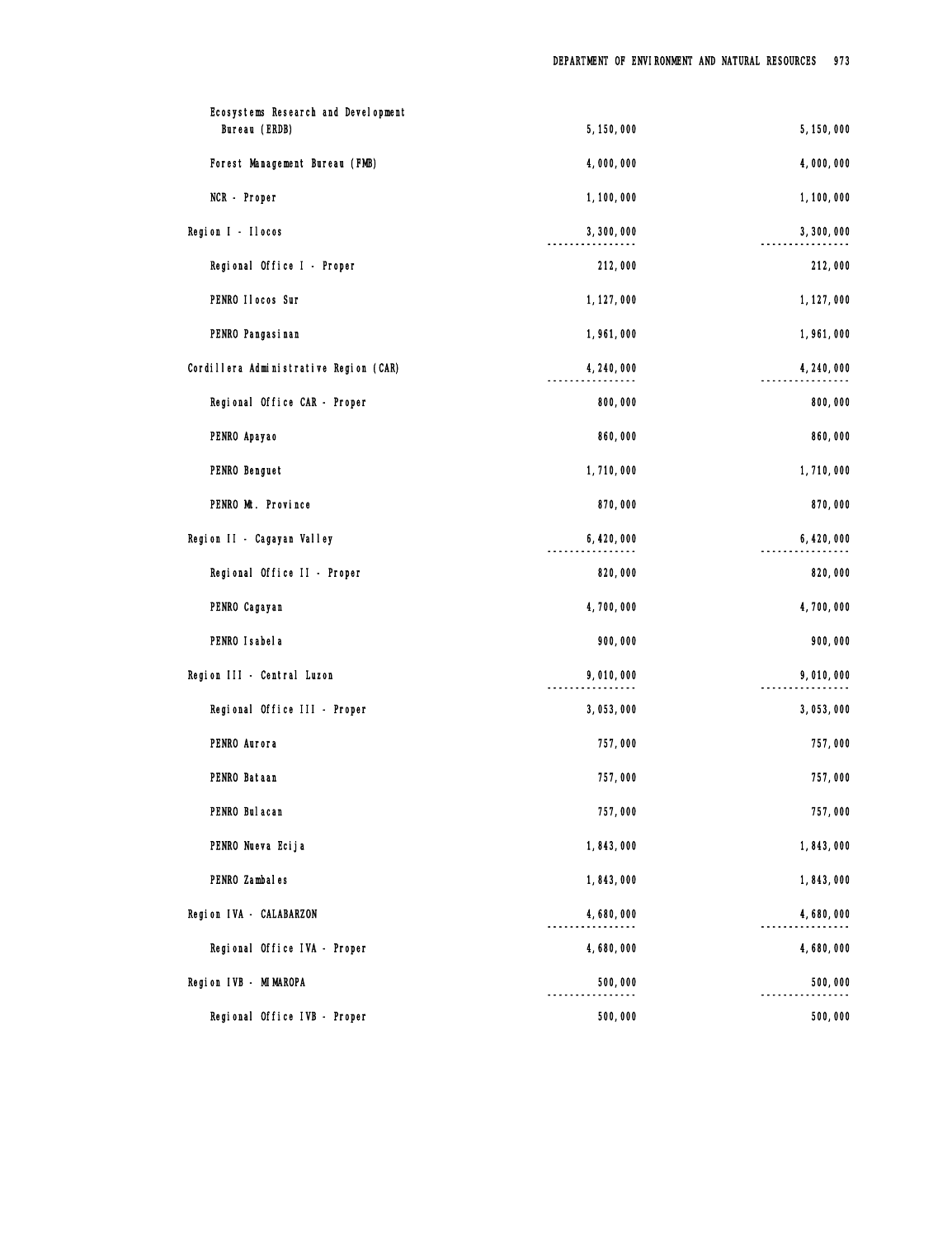| Regional Office V - Proper<br>560,000<br>PENRO Al bay<br>610,000<br>PENRO Camarines Norte<br>490,000<br>490,000<br>PENRO Camarines Sur<br>1,270,000<br>PENRO Sorsogon<br>1,270,000<br>Region VI - Western Visayas<br>7,320,000<br>Regional Office VI - Proper<br>7,320,000<br>7,320,000<br>Region VII - Central Visayas<br>500,000<br>500,000<br>Regional Office VII - Proper<br>500,000<br>500,000<br>Region VIII - Eastern Visayas<br>5,740,000<br>398,000<br>Regional Office VIII - Proper<br>PENRO Leyte<br>5, 342, 000<br>500,000<br>Region IX - Zamboanga Peninsula<br>500,000<br>Regional Office IX- Proper<br>500,000<br>500,000<br>Region X - Northern Mindanao<br>500,000<br>500,000<br>Regional Office X - Proper<br>500,000<br>6, 420, 000<br>Region XI - Davao<br>6, 420, 000<br>Regional Office XI - Proper<br>3,560,000<br>PENRO Davao Oriental<br>960,000<br>PENRO Davao del Norte<br>1,900,000<br>Region XII - SOCCSKSARGEN<br>6, 420, 000<br>Regional Office XII - Proper<br>700,000<br>PENRO North Cotabato<br>2,860,000<br>2,860,000<br>PENRO South Cotabato<br>2,860,000<br>Region XIII - CARAGA<br>2,500,000<br>Regional Office XIII - Proper<br>540,000<br>540,000<br>PENRO Surigao del Sur<br>1,960,000<br>Sub-total, Operations<br>6, 754, 181, 000 3, 052, 950, 000<br>13, 837, 230, 000<br>4, 030, 099, 000<br>TOTAL NEW APPROPRIATIONS<br>6, 702, 007, 000 P 8, 743, 963, 000 P 3, 420, 068, 000 P 18, 866, 038, 000<br>================<br>================<br>================<br>================ | Region V - Bicol | 4, 200, 000 | 4, 200, 000 |
|----------------------------------------------------------------------------------------------------------------------------------------------------------------------------------------------------------------------------------------------------------------------------------------------------------------------------------------------------------------------------------------------------------------------------------------------------------------------------------------------------------------------------------------------------------------------------------------------------------------------------------------------------------------------------------------------------------------------------------------------------------------------------------------------------------------------------------------------------------------------------------------------------------------------------------------------------------------------------------------------------------------------------------------------------------------------------------------------------------------------------------------------------------------------------------------------------------------------------------------------------------------------------------------------------------------------------------------------------------------------------------------------------------------------------------------------------------------------------------------------------------------------------------|------------------|-------------|-------------|
|                                                                                                                                                                                                                                                                                                                                                                                                                                                                                                                                                                                                                                                                                                                                                                                                                                                                                                                                                                                                                                                                                                                                                                                                                                                                                                                                                                                                                                                                                                                                  |                  |             | 560,000     |
|                                                                                                                                                                                                                                                                                                                                                                                                                                                                                                                                                                                                                                                                                                                                                                                                                                                                                                                                                                                                                                                                                                                                                                                                                                                                                                                                                                                                                                                                                                                                  |                  |             | 610,000     |
|                                                                                                                                                                                                                                                                                                                                                                                                                                                                                                                                                                                                                                                                                                                                                                                                                                                                                                                                                                                                                                                                                                                                                                                                                                                                                                                                                                                                                                                                                                                                  |                  |             |             |
|                                                                                                                                                                                                                                                                                                                                                                                                                                                                                                                                                                                                                                                                                                                                                                                                                                                                                                                                                                                                                                                                                                                                                                                                                                                                                                                                                                                                                                                                                                                                  |                  |             | 1,270,000   |
|                                                                                                                                                                                                                                                                                                                                                                                                                                                                                                                                                                                                                                                                                                                                                                                                                                                                                                                                                                                                                                                                                                                                                                                                                                                                                                                                                                                                                                                                                                                                  |                  |             | 1,270,000   |
|                                                                                                                                                                                                                                                                                                                                                                                                                                                                                                                                                                                                                                                                                                                                                                                                                                                                                                                                                                                                                                                                                                                                                                                                                                                                                                                                                                                                                                                                                                                                  |                  |             | 7,320,000   |
|                                                                                                                                                                                                                                                                                                                                                                                                                                                                                                                                                                                                                                                                                                                                                                                                                                                                                                                                                                                                                                                                                                                                                                                                                                                                                                                                                                                                                                                                                                                                  |                  |             |             |
|                                                                                                                                                                                                                                                                                                                                                                                                                                                                                                                                                                                                                                                                                                                                                                                                                                                                                                                                                                                                                                                                                                                                                                                                                                                                                                                                                                                                                                                                                                                                  |                  |             |             |
|                                                                                                                                                                                                                                                                                                                                                                                                                                                                                                                                                                                                                                                                                                                                                                                                                                                                                                                                                                                                                                                                                                                                                                                                                                                                                                                                                                                                                                                                                                                                  |                  |             |             |
|                                                                                                                                                                                                                                                                                                                                                                                                                                                                                                                                                                                                                                                                                                                                                                                                                                                                                                                                                                                                                                                                                                                                                                                                                                                                                                                                                                                                                                                                                                                                  |                  |             | 5,740,000   |
|                                                                                                                                                                                                                                                                                                                                                                                                                                                                                                                                                                                                                                                                                                                                                                                                                                                                                                                                                                                                                                                                                                                                                                                                                                                                                                                                                                                                                                                                                                                                  |                  |             | 398,000     |
|                                                                                                                                                                                                                                                                                                                                                                                                                                                                                                                                                                                                                                                                                                                                                                                                                                                                                                                                                                                                                                                                                                                                                                                                                                                                                                                                                                                                                                                                                                                                  |                  |             | 5, 342, 000 |
|                                                                                                                                                                                                                                                                                                                                                                                                                                                                                                                                                                                                                                                                                                                                                                                                                                                                                                                                                                                                                                                                                                                                                                                                                                                                                                                                                                                                                                                                                                                                  |                  |             |             |
|                                                                                                                                                                                                                                                                                                                                                                                                                                                                                                                                                                                                                                                                                                                                                                                                                                                                                                                                                                                                                                                                                                                                                                                                                                                                                                                                                                                                                                                                                                                                  |                  |             |             |
|                                                                                                                                                                                                                                                                                                                                                                                                                                                                                                                                                                                                                                                                                                                                                                                                                                                                                                                                                                                                                                                                                                                                                                                                                                                                                                                                                                                                                                                                                                                                  |                  |             | 500,000     |
|                                                                                                                                                                                                                                                                                                                                                                                                                                                                                                                                                                                                                                                                                                                                                                                                                                                                                                                                                                                                                                                                                                                                                                                                                                                                                                                                                                                                                                                                                                                                  |                  |             |             |
|                                                                                                                                                                                                                                                                                                                                                                                                                                                                                                                                                                                                                                                                                                                                                                                                                                                                                                                                                                                                                                                                                                                                                                                                                                                                                                                                                                                                                                                                                                                                  |                  |             |             |
|                                                                                                                                                                                                                                                                                                                                                                                                                                                                                                                                                                                                                                                                                                                                                                                                                                                                                                                                                                                                                                                                                                                                                                                                                                                                                                                                                                                                                                                                                                                                  |                  |             | 3,560,000   |
|                                                                                                                                                                                                                                                                                                                                                                                                                                                                                                                                                                                                                                                                                                                                                                                                                                                                                                                                                                                                                                                                                                                                                                                                                                                                                                                                                                                                                                                                                                                                  |                  |             | 960,000     |
|                                                                                                                                                                                                                                                                                                                                                                                                                                                                                                                                                                                                                                                                                                                                                                                                                                                                                                                                                                                                                                                                                                                                                                                                                                                                                                                                                                                                                                                                                                                                  |                  |             | 1,900,000   |
|                                                                                                                                                                                                                                                                                                                                                                                                                                                                                                                                                                                                                                                                                                                                                                                                                                                                                                                                                                                                                                                                                                                                                                                                                                                                                                                                                                                                                                                                                                                                  |                  |             | 6, 420, 000 |
|                                                                                                                                                                                                                                                                                                                                                                                                                                                                                                                                                                                                                                                                                                                                                                                                                                                                                                                                                                                                                                                                                                                                                                                                                                                                                                                                                                                                                                                                                                                                  |                  |             | 700,000     |
|                                                                                                                                                                                                                                                                                                                                                                                                                                                                                                                                                                                                                                                                                                                                                                                                                                                                                                                                                                                                                                                                                                                                                                                                                                                                                                                                                                                                                                                                                                                                  |                  |             |             |
|                                                                                                                                                                                                                                                                                                                                                                                                                                                                                                                                                                                                                                                                                                                                                                                                                                                                                                                                                                                                                                                                                                                                                                                                                                                                                                                                                                                                                                                                                                                                  |                  |             | 2,860,000   |
|                                                                                                                                                                                                                                                                                                                                                                                                                                                                                                                                                                                                                                                                                                                                                                                                                                                                                                                                                                                                                                                                                                                                                                                                                                                                                                                                                                                                                                                                                                                                  |                  |             | 2,500,000   |
|                                                                                                                                                                                                                                                                                                                                                                                                                                                                                                                                                                                                                                                                                                                                                                                                                                                                                                                                                                                                                                                                                                                                                                                                                                                                                                                                                                                                                                                                                                                                  |                  |             |             |
|                                                                                                                                                                                                                                                                                                                                                                                                                                                                                                                                                                                                                                                                                                                                                                                                                                                                                                                                                                                                                                                                                                                                                                                                                                                                                                                                                                                                                                                                                                                                  |                  |             | 1,960,000   |
|                                                                                                                                                                                                                                                                                                                                                                                                                                                                                                                                                                                                                                                                                                                                                                                                                                                                                                                                                                                                                                                                                                                                                                                                                                                                                                                                                                                                                                                                                                                                  |                  |             |             |
|                                                                                                                                                                                                                                                                                                                                                                                                                                                                                                                                                                                                                                                                                                                                                                                                                                                                                                                                                                                                                                                                                                                                                                                                                                                                                                                                                                                                                                                                                                                                  |                  |             |             |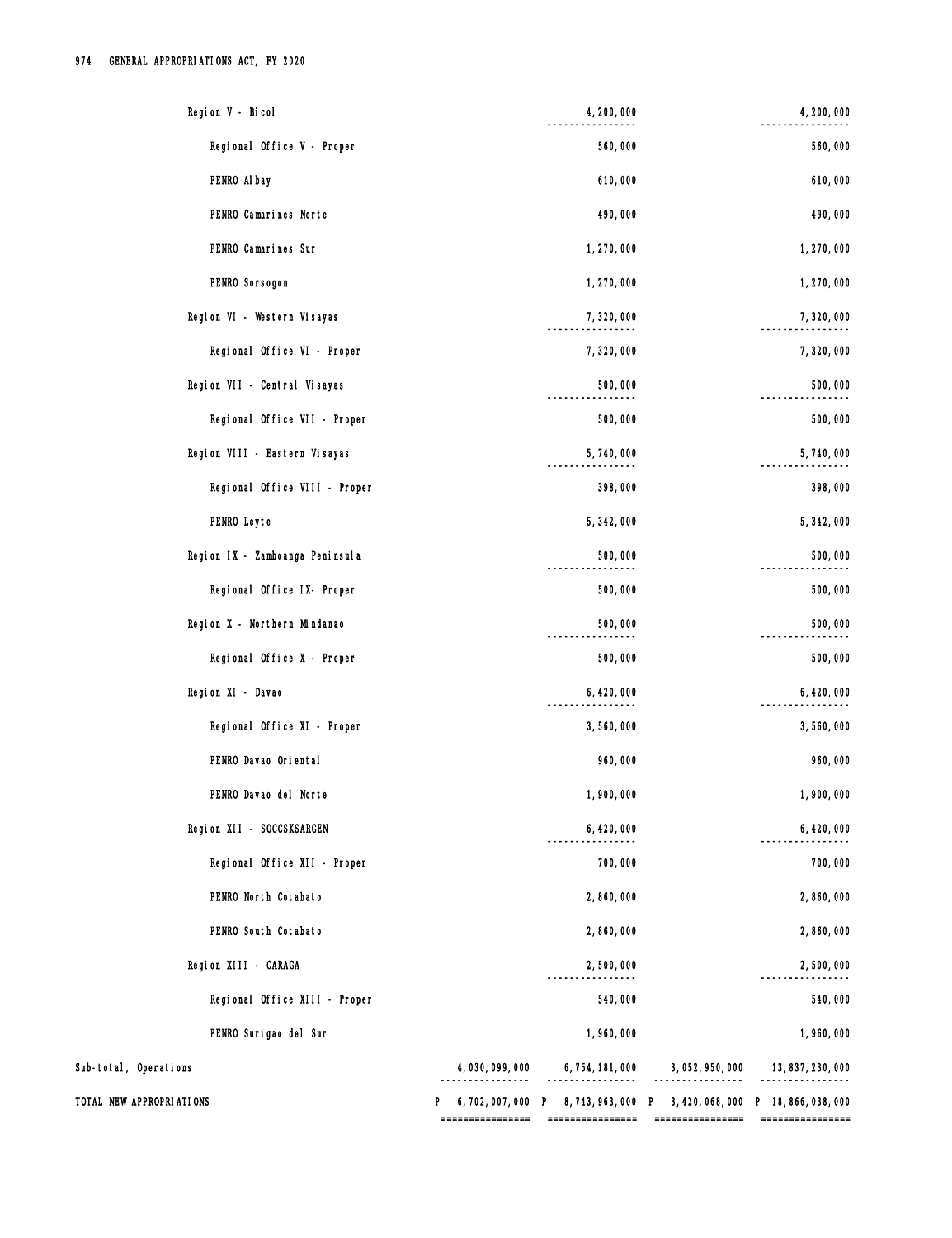# New Appropriations, by Object of Expenditures

¯¯¯¯¯¯¯¯¯¯¯¯¯¯¯¯¯¯¯¯¯¯¯¯¯¯¯¯¯¯¯¯¯¯¯¯¯¯¯¯¯¯¯¯¯

# (In Thousand Pesos)

## Current Operating Expenditures

| Personnel Services                                     |           |
|--------------------------------------------------------|-----------|
| Civilian Personnel                                     |           |
| Permanent Positions                                    |           |
| Basic Salary                                           | 4,834,988 |
| Total Permanent Positions                              | 4,834,988 |
| Other Compensation Common to All                       |           |
| Personnel Economic Relief Allowance                    | 379, 248  |
| Representation Allowance                               | 41,082    |
| Transportation Allowance                               | 34, 362   |
| Clothing and Uniform Allowance                         | 94,812    |
| Mid-Year Bonus - Civilian                              | 402, 923  |
| Year End Bonus                                         | 402, 923  |
| Cash Gift                                              | 79,010    |
| Productivity Enhancement Incentive                     | 79,010    |
| Step Increment                                         | 12,077    |
| Total Other Compensation Common to All                 | 1,525,447 |
| Other Compensation for Specific Groups                 |           |
| Allowance of Attorney's de Officio                     | 33, 354   |
| Total Other Compensation for Specific Groups           | 33, 354   |
|                                                        |           |
| Other Benefits                                         |           |
| PAG-IBIG Contributions                                 | 18,947    |
| PhilHealth Contributions                               | 58,271    |
| Employees Compensation Insurance Premiums              | 18,947    |
| Loyalty Award - Civilian                               | 6,955     |
| Terminal Leave                                         | 125, 399  |
| Total Other Benefits                                   | 228,519   |
| Non-Permanent Positions                                | 79,699    |
| Total Personnel Services                               | 6,702,007 |
| Maintenance and Other Operating Expenses               |           |
| Travel I ing Expenses                                  | 1,525,369 |
| Training and Scholarship Expenses                      | 595,856   |
| Supplies and Materials Expenses                        | 1,070,186 |
| Utility Expenses                                       | 324, 473  |
| Communication Expenses                                 | 215, 753  |
| Awards/Rewards and Prizes                              | 2,001     |
| Survey, Research, Exploration and Development Expenses | 73,079    |
| Confidential, Intelligence and Extraordinary Expenses  |           |
| Confidential Expenses                                  | 13,950    |
| Extraordinary and Miscellaneous Expenses               | 6,804     |
| Professional Services                                  | 1,637,183 |
| General Services                                       | 806, 414  |
|                                                        |           |